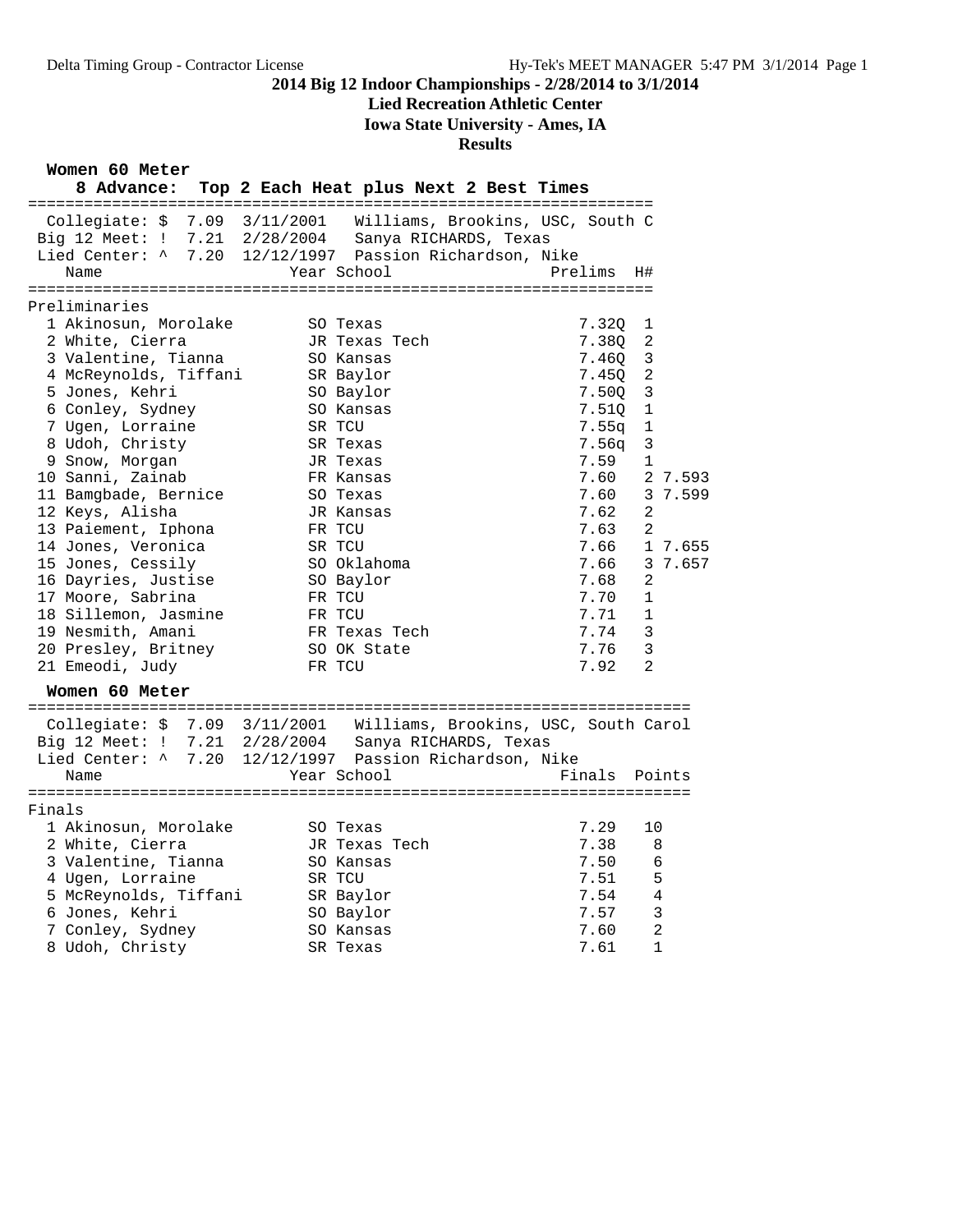# **Lied Recreation Athletic Center**

**Iowa State University - Ames, IA**

#### **Results**

**Women 200 Meter**

| Top 8 Advance by Time                                                                                             |                      |         |                 |
|-------------------------------------------------------------------------------------------------------------------|----------------------|---------|-----------------|
| Collegiate: $$22.40$ $3/14/2008$                                                                                  | Bianca Knight, Texas |         |                 |
| Big 12 Meet: ! 22.86 3/1/2008 Porscha LUCAS, Texas A&M                                                            |                      |         |                 |
|                                                                                                                   |                      |         |                 |
| Big 12 Meet: ! 22.86 2/25/2012 Kamaria Brown, Texas A&M<br>Lied Center: ^ 23.12 2/27/2010 Porsha Lukas, Texas A&M |                      |         |                 |
| Name                                                                                                              | Year School          | Prelims | H#              |
|                                                                                                                   |                      |         |                 |
| Preliminaries<br>1 Spencer, Ashley                                                                                | JR Texas             | 23.52q  | 1               |
| 2 Dixon, Diamond                                                                                                  | SR Kansas            |         | 23.58q 2 23.578 |
| 3 Baisden, Kendall                                                                                                | FR Texas             | 23.58q  | 1 23.579        |
| 4 White, Cierra                                                                                                   | JR Texas Tech        | 23.65q  | 4               |
| 5 Akinosun, Morolake                                                                                              | SO Texas             | 23.70q  | 4               |
| 6 Okolo, Courtney                                                                                                 | SO Texas             | 23.85q  | 5               |
| 7 Udoh, Christy                                                                                                   | SR Texas             | 23.86q  | 2               |
| 8 Dowie, Danielle                                                                                                 | SR Texas             | 24.16q  | 1               |
| 9 Keys, Alisha                                                                                                    | JR Kansas            | 24.30   | 5               |
| 10 Roberson, Daye Shon                                                                                            | FR Oklahoma          | 24.32   | 3               |
| 11 Jones, Kehri                                                                                                   | SO Baylor            | 24.43   | 4               |
| 12 Dayries, Justise                                                                                               | SO Baylor            | 24.48   | 3               |
| 13 Jones, Veronica                                                                                                | SR TCU               | 24.82   | $\overline{a}$  |
| 14 Moore, Sabrina                                                                                                 | FR TCU               | 24.89   | 4               |
| 15 Nelson, Briana                                                                                                 | SR Texas             | 24.92   | 5               |
| 16 Sillemon, Jasmine                                                                                              | FR TCU               | 24.95   | 2               |
| 17 Nichols, Jessica                                                                                               | JR Iowa State        | 25.16   | $\mathbf 1$     |
| 18 Emeodi, Judy                                                                                                   | FR TCU               | 25.28   | 5               |
| 19 Jones, Cessily                                                                                                 | SO Oklahoma          | 25.37   | 3               |
| 20 Nesmith, Amani                                                                                                 | FR Texas Tech        | 25.69   | 3               |
| Women 200 Meter                                                                                                   |                      |         |                 |
| Collegiate: \$ 22.40 3/14/2008                                                                                    | Bianca Knight, Texas |         |                 |
| Big 12 Meet: ! 22.86 3/1/2008 Porscha LUCAS, Texas A&M                                                            |                      |         |                 |
| Big 12 Meet: ! 22.86 2/25/2012 Kamaria Brown, Texas A&M                                                           |                      |         |                 |
| Lied Center: ^ 23.12 2/27/2010  Porsha Lukas, Texas A&M                                                           |                      |         |                 |
| Name                                                                                                              | Year School          | Finals  | Points          |
|                                                                                                                   |                      |         |                 |
| Finals                                                                                                            |                      |         |                 |
| 1 Dixon, Diamond                                                                                                  | SR Kansas            | 23.43   | 10              |
| 2 Akinosun, Morolake                                                                                              | SO Texas             | 23.54   | 8               |
| 3 White, Cierra                                                                                                   | JR Texas Tech        | 23.63   | 6               |
| 4 Spencer, Ashley                                                                                                 | JR Texas             | 23.66   | 5               |
| 5 Baisden, Kendall                                                                                                | FR Texas             | 23.77   | 4               |
| 6 Okolo, Courtney                                                                                                 | SO Texas             | 23.93   | 3               |
| 7 Udoh, Christy                                                                                                   | SR Texas             | 24.10   | 2               |
| 8 Dowie, Danielle                                                                                                 | SR Texas             | 24.43   | 1               |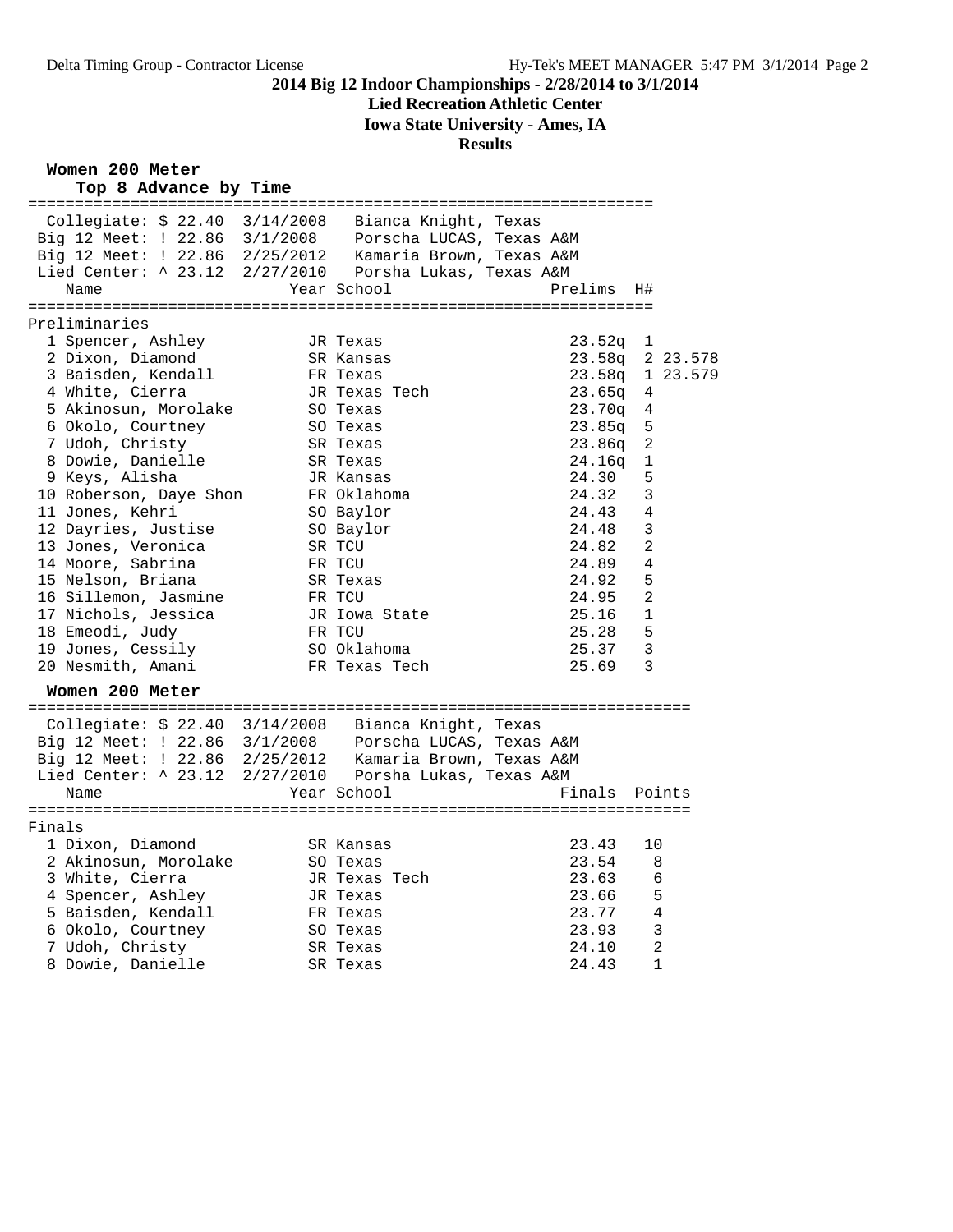# **Lied Recreation Athletic Center**

**Iowa State University - Ames, IA**

### **Results**

**Women 400 Meter**

| 8 Advance: Top 1 Each Heat plus Next 4 Best Times                                                                  |          |                          |                                      |
|--------------------------------------------------------------------------------------------------------------------|----------|--------------------------|--------------------------------------|
| Collegiate: \$ 50.54 3/13/2010 Francena McCorory, Hampton                                                          |          |                          |                                      |
|                                                                                                                    |          |                          |                                      |
| Big 12 Meet: ! 52.23 2/28/2004 Raasin MCINTOSH, Texas<br>Lied Center: ^ 51.15 2/27/2010 Jessica Beard, Texas A&M   |          |                          |                                      |
| Name                                                                                                               |          | Year School              | Prelims<br>H#                        |
|                                                                                                                    |          |                          |                                      |
| Preliminaries                                                                                                      |          |                          |                                      |
| 1 Baisden, Kendall                                                                                                 |          | FR Texas                 | 52.71Q<br>3                          |
| 2 Okolo, Courtney<br>3 Spencer, Ashley                                                                             |          | SO Texas<br>JR Texas     | $\mathbf 1$<br>52.720<br>53.26Q<br>2 |
| 4 Rivers, Christen                                                                                                 |          | JR Texas Tech            | 53.76Q<br>4                          |
| 5 Dixon, Diamond                                                                                                   |          | SR Kansas                | 52.92q<br>3                          |
| 6 Dowie, Danielle                                                                                                  |          | SR Texas                 | 1<br>53.48q                          |
| 7 White, Kendra                                                                                                    |          | JR Iowa State            | $\overline{2}$<br>54.16q             |
| 8 Terry, Tiffany                                                                                                   |          | FR TCU                   | $\overline{2}$<br>54.73q             |
| 9 Nelson, Briana                                                                                                   |          | SR Texas                 | 54.83<br>4                           |
| 10 Blake, Amoy                                                                                                     |          | SR Texas Tech            | 55.12<br>1                           |
| 11 Demerson, Daunicia                                                                                              |          | SO Oklahoma              | 55.90<br>1                           |
| 12 Dorner, Nia                                                                                                     |          | FR Texas                 | 56.09<br>4                           |
| 13 Newell, Adriana                                                                                                 |          | FR Kansas                | 56.28<br>4                           |
| 14 Nichols, Alyssa                                                                                                 |          | SR Baylor                | 3<br>56.35                           |
| 15 Peters, Alexandria                                                                                              |          | FR TCU                   | 3<br>56.65                           |
| 16 Hall, Nefertari                                                                                                 |          | JR TCU                   | $\overline{2}$<br>57.93              |
| Women 400 Meter                                                                                                    |          |                          |                                      |
|                                                                                                                    |          |                          |                                      |
| Collegiate: \$ 50.54 3/13/2010 Francena McCorory, Hampton<br>Big 12 Meet: ! 52.23 2/28/2004 Raasin MCINTOSH, Texas |          |                          |                                      |
|                                                                                                                    |          |                          |                                      |
| Lied Center: ^ 51.15 2/27/2010 Jessica Beard, Texas A&M                                                            |          |                          |                                      |
| Name                                                                                                               |          | Year School              | Finals<br>Points                     |
| Finals                                                                                                             |          |                          |                                      |
| 1 Spencer, Ashley                                                                                                  |          | JR Texas                 | 51.54!<br>10                         |
| 2 Okolo, Courtney                                                                                                  |          | SO Texas                 | 51.56!<br>8                          |
| 3 Dixon, Diamond                                                                                                   |          | SR Kansas                | 52.20!<br>6                          |
| 4 Baisden, Kendall                                                                                                 |          | FR Texas                 | 52.59<br>5                           |
| 5 Rivers, Christen                                                                                                 |          | JR Texas Tech            | $\overline{4}$<br>53.31              |
| 6 Dowie, Danielle                                                                                                  |          | SR Texas                 | $\overline{3}$<br>54.05              |
| 7 White, Kendra                                                                                                    |          | JR Iowa State            | $\overline{2}$<br>54.59              |
| 8 Terry, Tiffany                                                                                                   |          | FR TCU                   | $\mathbf{1}$<br>55.29                |
| Women 600 Yard<br>Top 8 Advance by Time                                                                            |          |                          |                                      |
|                                                                                                                    |          |                          |                                      |
| Collegiate: $$1:17.38$ $3/13/1982$                                                                                 |          | Delisa Walton, Tennessee |                                      |
| Big 12 Meet: ! 1:19.16 2011                                                                                        |          | Kendra Chambers, Texas   |                                      |
| Lied Center: $\land$ 1:17.89                                                                                       | 2/2/2000 | Tanya Jarrett, Texas     |                                      |
| Name                                                                                                               |          | Year School              | Prelims<br>H#                        |
|                                                                                                                    |          |                          |                                      |
| Preliminaries                                                                                                      |          |                          |                                      |
| 1 Adams, Whitney                                                                                                   |          | FR Kansas                | 1:20.83q<br>1                        |
| 2 Gamble, Tia                                                                                                      |          | SO K-State               | 1:20.86q<br>2                        |
| 3 Rhone, Raena<br>4 Thomas, Briyanni                                                                               |          | JR Baylor<br>SR TCU      | 1:21.44q<br>2<br>1:21.54q<br>2       |
|                                                                                                                    |          |                          |                                      |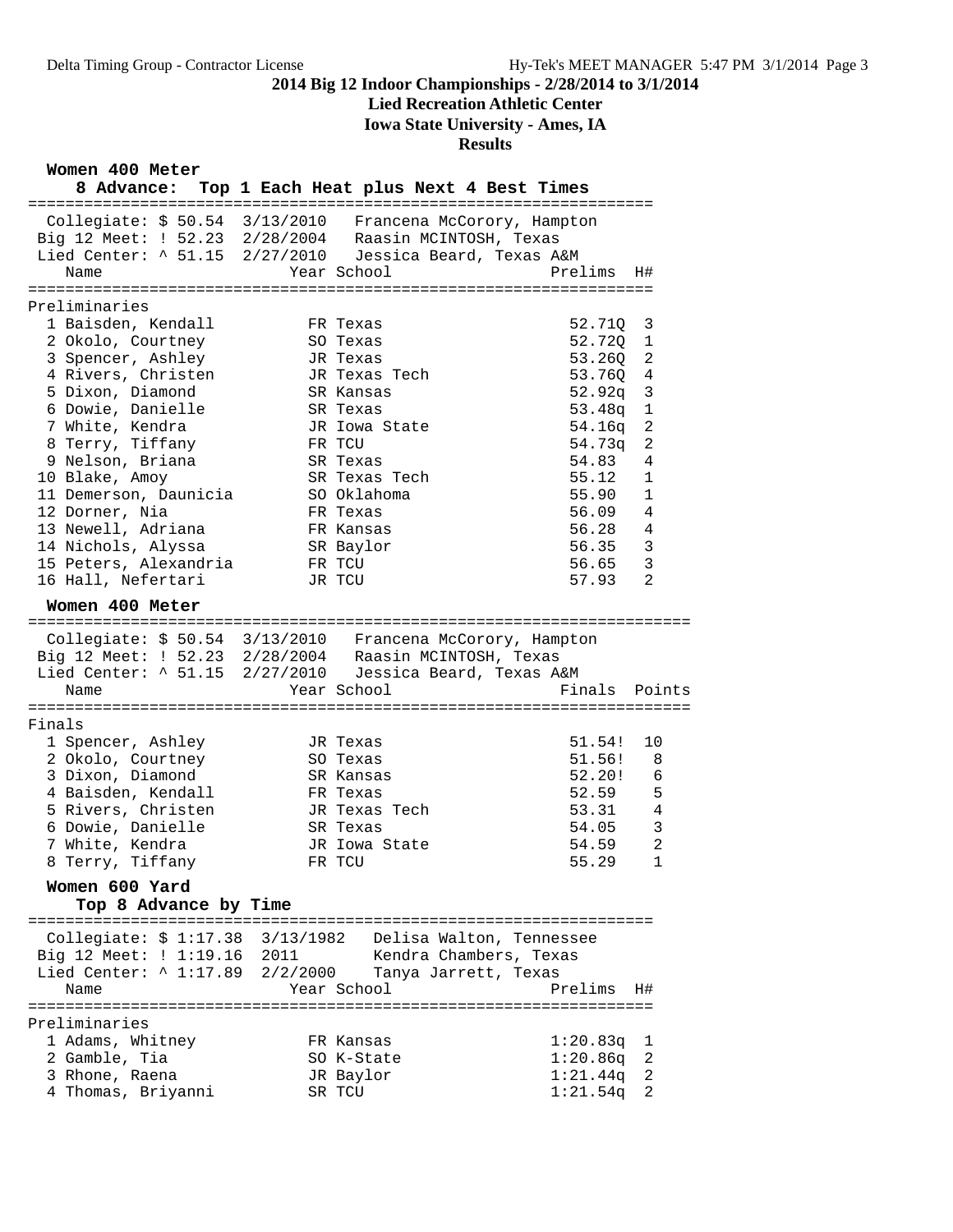## **Lied Recreation Athletic Center**

**Iowa State University - Ames, IA**

#### **Results**

# **....Women 600 Yard**<br>5 Okoro, Eseroghene

| 5 Okoro, Eseroghene<br>6 Roye-Speight, Montenae<br>7 Matthews, Jordan<br>8 Shoeman, Krista<br>9 Christensen, Dana                                                                | SR Iowa State<br>JR Texas Tech<br>SO K-State<br>JR Iowa State<br>SR Iowa State | 1:22.00q<br>1:22.28q<br>1:22.67q<br>1:22.84q<br>1:22.88 | 3<br>2<br>2<br>3<br>1 |                                             |
|----------------------------------------------------------------------------------------------------------------------------------------------------------------------------------|--------------------------------------------------------------------------------|---------------------------------------------------------|-----------------------|---------------------------------------------|
| 10 Nwachukwu, Michelle<br>11 Grant, Shaelyn<br>12 Tarver, Tiffany<br>13 Scherich, Alyssa                                                                                         | SR Baylor<br>FR Texas Tech<br>SO Texas Tech<br>SO West Virginia                | 1:23.80<br>1:24.35<br>1:25.16<br>1:26.41                | 3<br>1<br>3<br>1      |                                             |
| Women 600 Yard<br>======================================                                                                                                                         |                                                                                |                                                         |                       |                                             |
| Collegiate: \$ 1:17.38 3/13/1982 Delisa Walton, Tennessee<br>Big 12 Meet: ! 1:19.16 2011 Kendra Chambers, Texas<br>Lied Center: ^ 1:17.89 2/2/2000 Tanya Jarrett, Texas<br>Name  | Year School                                                                    | Finals H# Points                                        |                       |                                             |
|                                                                                                                                                                                  |                                                                                |                                                         |                       |                                             |
| Finals<br>1 Rhone, Raena<br>2 Adams, Whitney<br>3 Gamble, Tia                                                                                                                    | JR Baylor<br>FR Kansas<br>SO K-State                                           | 1:20.43<br>1:20.72<br>1:20.98                           | 2<br>2                | 10<br>8<br>$2\qquad 6$                      |
| 4 Okoro, Eseroghene<br>5 Matthews, Jordan<br>6 Thomas, Briyanni                                                                                                                  | SR Iowa State<br>SO K-State<br>SR TCU                                          | 1:21.34<br>1:21.50<br>1:22.07                           | 1<br>$\mathbf{1}$     | 5<br>$\overline{4}$<br>$2 \quad 3$          |
| 7 Roye-Speight, Montenae<br>8 Shoeman, Krista<br>Women 800 Meter                                                                                                                 | JR Texas Tech<br>JR Iowa State                                                 | 1:22.16<br>1:22.70                                      | $\mathbf{1}$          | $1 \quad$<br>$\overline{2}$<br>$\mathbf{1}$ |
|                                                                                                                                                                                  | 8 Advance: Top 3 Each Heat plus Next 2 Best Times                              |                                                         |                       |                                             |
|                                                                                                                                                                                  |                                                                                |                                                         |                       |                                             |
| Two alleys $(4-4)$ if more than 6 runners<br>One-turn stagger                                                                                                                    |                                                                                |                                                         |                       |                                             |
| Collegiate: \$ 2:00.75 2/27/2005 Nicole Cook, Tennessee<br>Big 12 Meet: ! 2:06.27 2/24/2013 Natalja Piliusina, OK State<br>Lied Center: ^ 2:03.39 2/15/2014  Phoebe Wright, Nike |                                                                                |                                                         |                       |                                             |
| Name                                                                                                                                                                             | Year School                                                                    | Prelims                                                 | H#                    |                                             |
| Preliminaries                                                                                                                                                                    |                                                                                |                                                         |                       |                                             |
| 1 Edwards, Kaela<br>2 Gaskin, Sonia<br>3 Waters, Caitlin                                                                                                                         | FR OK State<br>SO K-State<br>SR Texas Tech                                     | 2:07.86Q<br>2:09.070<br>2:08.35Q                        | ı<br>2<br>1           |                                             |
| 4 Okoro, Ejiroghene<br>5 Nichols, Clara                                                                                                                                          | SR Iowa State<br>SO OK State                                                   | 2:09.63Q<br>2:08.38Q                                    | 2<br>1                |                                             |
| 6 Williams, Olicia<br>7 King, Rhavean                                                                                                                                            | SO Baylor<br>SO Kansas<br>FR Iowa State                                        | 2:09.89Q<br>2:08.59q<br>2:12.25q                        | 2<br>1<br>1           |                                             |
| 8 Lowry, Maryn<br>9 Purtell, Jessica<br>10 Ball, Breanne<br>11 Hamilton, Mary Beth                                                                                               | FR Baylor<br>SO TCU<br>FR Texas                                                | 2:12.40<br>2:13.20<br>2:13.58                           | 2<br>2<br>2           |                                             |
| 12 Codispodi, Marissa<br>13 Rich, Maddy<br>14 Bobos, Mihaela                                                                                                                     | FR Oklahoma<br>SR Kansas<br>SR OK State                                        | 2:14.32<br>2:14.79<br>2:17.50                           | 2<br>1<br>1           |                                             |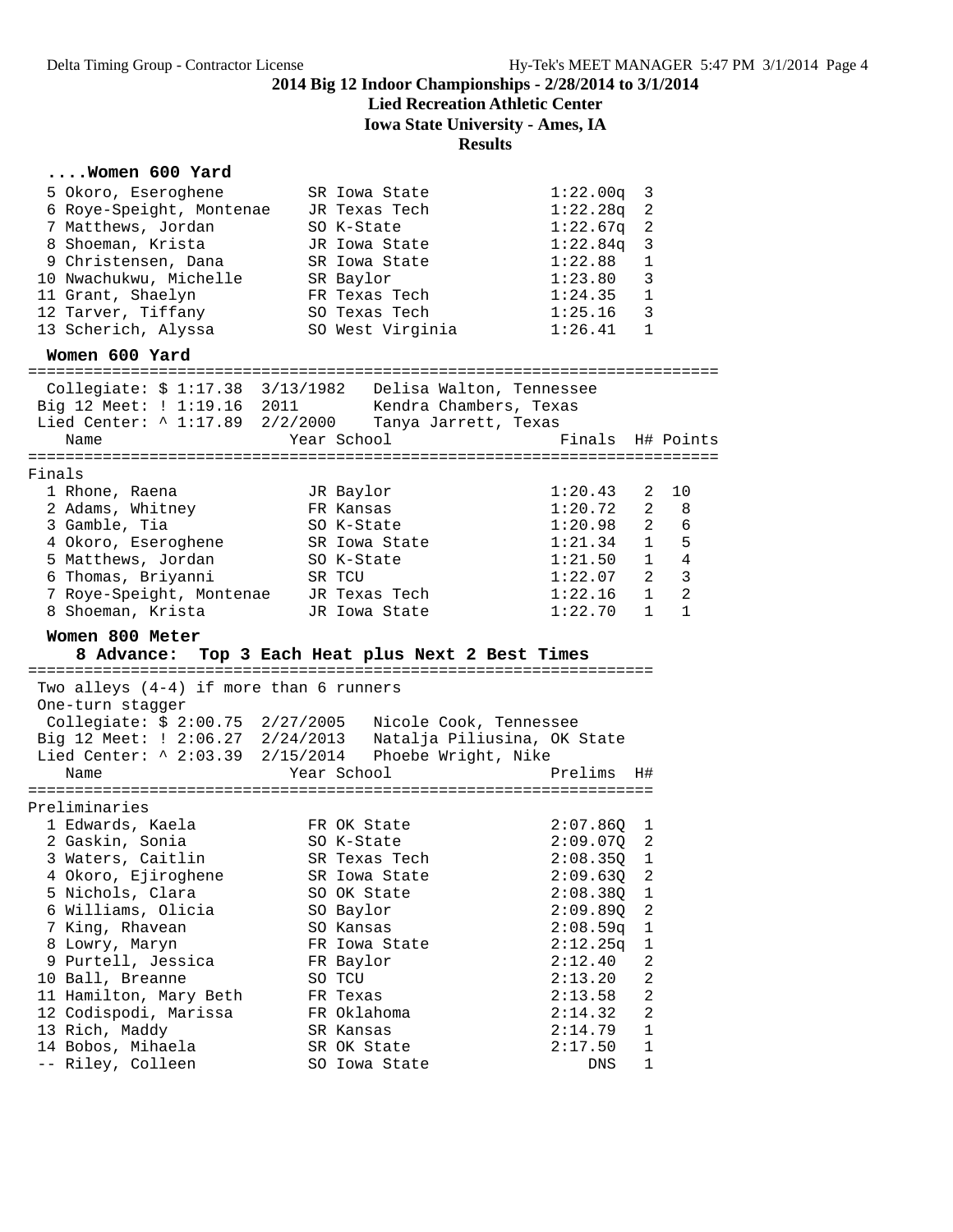#### **Lied Recreation Athletic Center**

**Iowa State University - Ames, IA**

#### **Results**

#### **Women 800 Meter**

======================================================================= Two alleys (4-4) if more than 6 runners One-turn stagger Collegiate: \$ 2:00.75 2/27/2005 Nicole Cook, Tennessee Big 12 Meet: ! 2:06.27 2/24/2013 Natalja Piliusina, OK State Lied Center: ^ 2:03.39 2/15/2014 Phoebe Wright, Nike Name The Year School Team Points Points ======================================================================= Finals 1 Okoro, Ejiroghene SR Iowa State 2:05.43! 10 2 Edwards, Kaela FR OK State 2:06.12! 8 3 Nichols, Clara SO OK State 2:07.83 6 4 Williams, Olicia SO Baylor 2:08.26 5 5 King, Rhavean SO Kansas 2:08.35 4 6 Gaskin, Sonia SO K-State 2:08.96 3 7 Waters, Caitlin SR Texas Tech 2:10.37 2 8 Lowry, Maryn FR Iowa State 2:14.61 1 **Women 1000 Meter 8 Advance: Top 3 Each Heat plus Next 2 Best Times** =================================================================== Two alleys (4-4) if more than 6 runners One-turn stagger Collegiate: \$ 2:41.00 1/22/2011 Kate Van Buskirk, Duke Big 12 Meet: ! 2:45.96 2005 Ashley Patten, Missouri Lied Center: ^ 2:45.32 2/2/1991 Edith Nakiyingi, Iowa State Name  $Year School$  Prelims H# =================================================================== Preliminaries 1 Camacho, Savannah FR OK State 2:51.80Q 1 2 Brown, Kristina SR Baylor 2:51.82Q 2 3 Hofmannova, Adela JR OK State 2:51.98Q 2 4 Montoya, Maggie FR Baylor 2:53.73Q 1 5 Saggau, Lydia FR Kansas 2:52.68Q 2 6 Rotich, Perez FR Iowa State 2:53.79Q 1 7 McKee, Kelsey FR Oklahoma 2:53.67q 2 8 Stambolic, Marija FR K-State 2:54.19q 2 9 Donnelly, Mary Frances SO K-State 2:54.25 2 10 Cashin, Amy FR West Virginia 2:54.80 1 11 Nagle, Madison FR Iowa State 2:55.21 1 12 Baker, Nashia FR Kansas 2:55.50 2 13 Boyert, Anna FR OK State 2:55.69 1 14 McKenna, Kelli SO Kansas 2:56.30 1 15 McQuaid, Kelly JR Texas Tech 2:57.60 2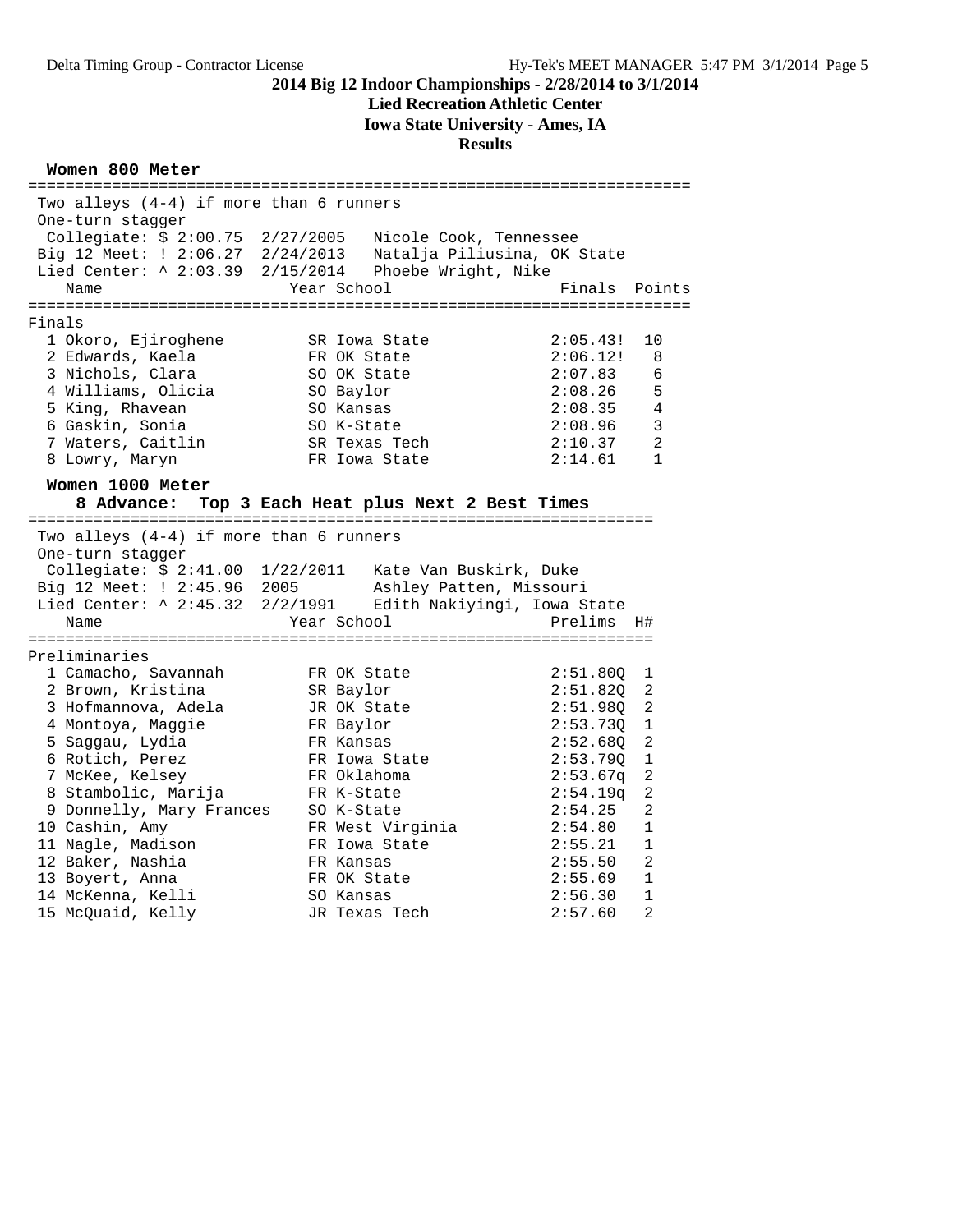#### **Lied Recreation Athletic Center**

**Iowa State University - Ames, IA**

#### **Results**

#### **Women 1000 Meter**

======================================================================= Two alleys (4-4) if more than 6 runners One-turn stagger Collegiate: \$ 2:41.00 1/22/2011 Kate Van Buskirk, Duke Big 12 Meet: ! 2:45.96 2005 Ashley Patten, Missouri Lied Center: ^ 2:45.32 2/2/1991 Edith Nakiyingi, Iowa State Name The Year School Team Points Points ======================================================================= Finals 1 Camacho, Savannah FR OK State 2:49.97 10 2 Rotich, Perez FR Iowa State 2:52.65 8 3 Hofmannova, Adela JR OK State 2:54.46 6 4 Brown, Kristina SR Baylor 2:54.73 5 5 Saggau, Lydia FR Kansas 2:55.13 4 6 McKee, Kelsey FR Oklahoma 2:55.57 3 7 Stambolic, Marija FR K-State 2:56.26 2 8 Montoya, Maggie FR Baylor 2:58.62 1 **Women 1 Mile Run 8 Advance: Top 3 Each Heat plus Next 2 Best Times** =================================================================== Double Waterfall Start (5-3) One-turn stagger Collegiate: \$ 4:25.91 2/28/2009 Jenny Barringer, Colorado Big 12 Meet: ! 4:25.91 2/28/2009 Jenny Barringer, Colorado Lied Center: ^ 4:34.54 3/6/2004 Amy Mortimer, Unattached<br>Name Year School Prelims H# Name  $Year$  School =================================================================== Preliminaries 1 Hall, Marielle SR Texas 4:42.60Q 1 2 Kelly, Mariah JR Baylor 4:47.75Q 2 3 Gannon, Maggie JR Iowa State 4:47.32Q 1 4 Terry, Patricia SR TCU 4:49.06Q 2 5 Martinelli, Sarah SR West Virginia 4:47.48Q 1 6 Glenn, Caileigh JR OK State 4:49.07Q 2 7 Montoya, Maggie FR Baylor 4:49.40q 1 8 Richardson, Hannah SO Kansas 4:49.68q 2 9 Williams, Molly SR Oklahoma 4:52.38 1 10 Nickle, Sharlene JR Texas Tech 4:53.44 2 11 Ward, Connor JR Texas 4:56.12 1 12 Engelhardt, Heidi FR Iowa State 5:00.21 2 13 Williams, Kelly SO West Virginia 5:01.48 2 14 Kujawa, Kate SR OK State 5:09.68 1 15 Grubb, Hannah FR Texas 5:13.36 2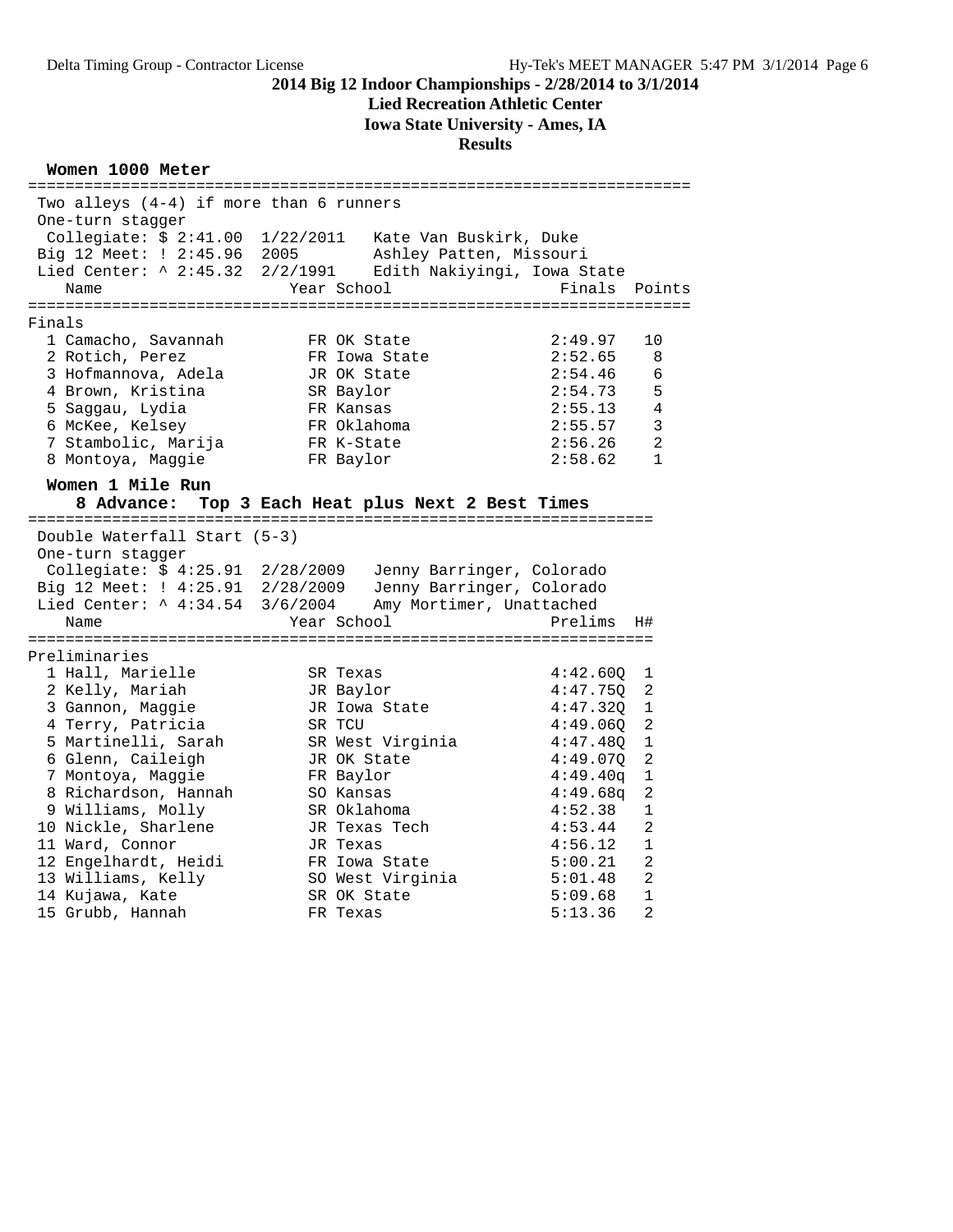# **Lied Recreation Athletic Center**

**Iowa State University - Ames, IA**

| Double Waterfall Start (5-3)     |                                                            |           |                     |
|----------------------------------|------------------------------------------------------------|-----------|---------------------|
| One-turn stagger                 |                                                            |           |                     |
| Collegiate: \$ 4:25.91 2/28/2009 | Jenny Barringer, Colorado                                  |           |                     |
| Big 12 Meet: ! 4:25.91 2/28/2009 | Jenny Barringer, Colorado                                  |           |                     |
| Lied Center: ^ 4:34.54 3/6/2004  | Amy Mortimer, Unattached                                   |           |                     |
| Name                             | Year School                                                | Finals    | Points              |
|                                  |                                                            |           |                     |
| Finals                           |                                                            |           |                     |
| 1 Hall, Marielle                 | SR Texas                                                   | 4:41.78   | 10                  |
| 2 Kelly, Mariah                  | JR Baylor                                                  | 4:42.82   | 8                   |
| 3 Terry, Patricia                | SR TCU                                                     | 4:43.20   | 6                   |
| 4 Gannon, Maggie                 | JR Iowa State                                              | 4:43.73   | 5                   |
| 5 Montoya, Maggie                | FR Baylor                                                  | 4:44.27   | $\overline{4}$      |
| 6 Glenn, Caileigh                | JR OK State                                                | 4:47.79   | 3                   |
| 7 Martinelli, Sarah              | SR West Virginia                                           | 4:52.08   | $\overline{a}$      |
| 8 Richardson, Hannah             | SO Kansas                                                  | 4:59.08   | $\mathbf 1$         |
| Women 3000 Meter                 |                                                            |           |                     |
|                                  |                                                            |           |                     |
| Double Waterfall Start (11-5)    |                                                            |           |                     |
| $Row(s)$ of 16                   |                                                            |           |                     |
|                                  | Collegiate: \$ 8:42.03 3/14/2009 Jenny Barringer, Colorado |           |                     |
| Big 12 Meet: ! 9:09.43 2009      | Sally KIPYEGO, Texas Tech<br>Lisa Koll, Iowa State         |           |                     |
| Lied Center: ^ 8:56.09 2/9/2013  |                                                            | Finals    |                     |
| Name                             | Year School                                                |           | H# Points           |
| 1 Hall, Marielle                 | SR Texas                                                   | 9:15.57   | 10<br>2             |
| 2 Johnson, Rachel                | JR Baylor                                                  | 9:17.78   | 2<br>8              |
| 3 Bluske, Samantha               | SR Iowa State                                              | 9:18.95   | $\overline{2}$<br>6 |
| 4 Moen, Katy                     | JR Iowa State                                              | 9:19.17   | 2<br>5              |
| 5 Brown, Bethanie                | FR Iowa State                                              | 9:19.40   | 2<br>$\overline{4}$ |
| 6 Becker, Natalie                | SR Kansas                                                  | 9:20.84   | 2<br>3              |
| 7 Sutherland, Sara               | SR Texas                                                   | 9:29.18   | $\overline{2}$<br>2 |
| 8 Terry, Patricia                | SR TCU                                                     | 9:35.27   | 2<br>$\mathbf{1}$   |
| 9 Tresch, Martina                | SR K-State                                                 | 9:39.18   | 2                   |
| 10 Mickle, Olivia                | SR Texas                                                   | 9:39.94   | 2                   |
| 11 Kujawa, Kate                  | SR OK State                                                | 9:43.30   | 1                   |
| 12 Ward, Connor                  | JR Texas                                                   | 9:43.88   | 1                   |
| 13 Scott, Sydney                 | FR West Virginia                                           | 9:44.91   | $\mathbf{1}$        |
| 14 Boyert, Anna                  | FR OK State                                                | 9:45.85   | 1                   |
| 15 Caro, Jocelyn                 | FR Texas Tech                                              | 9:46.21 1 |                     |
| 16 Marches, Brittany             | JR Texas                                                   | 9:46.78   | 1                   |
| 17 Plombon, Savanna              | SO West Virginia                                           | 9:47.60   | 1                   |
| 18 Yuan, Megan                   | FR West Virginia                                           | 9:49.19   | 1                   |
| 19 Zenkeviciute, Gintare         | FR OK State                                                | 9:49.49   | 1                   |
| 20 McDowell, Taylor              | FR Iowa State                                              | 9:51.35   | 1                   |
| 21 Ariaza, Elena                 | FR Oklahoma                                                | 9:51.68   | 1                   |
| 22 Wedekind, Morgan              | FR K-State                                                 | 9:51.98   | $\mathbf{1}$        |
| 23 Richardson, Hannah            | SO Kansas                                                  | 9:54.79   | $\mathbf 1$         |
| 24 Williams, Molly               | SR Oklahoma                                                | 9:57.49   | 2                   |
| 25 Kilwein, Kyra                 | SR Kansas                                                  | 9:58.28   | 1                   |
| 26 Thomas, Peyton                | FR Baylor                                                  | 9:58.94   | 1                   |
| 27 Martinez, Janelle             | SO OK State                                                | 10:03.61  | 1                   |
| 28 Ervin, Kaleigh                | FR Texas                                                   | 10:06.35  | 1                   |
|                                  |                                                            |           |                     |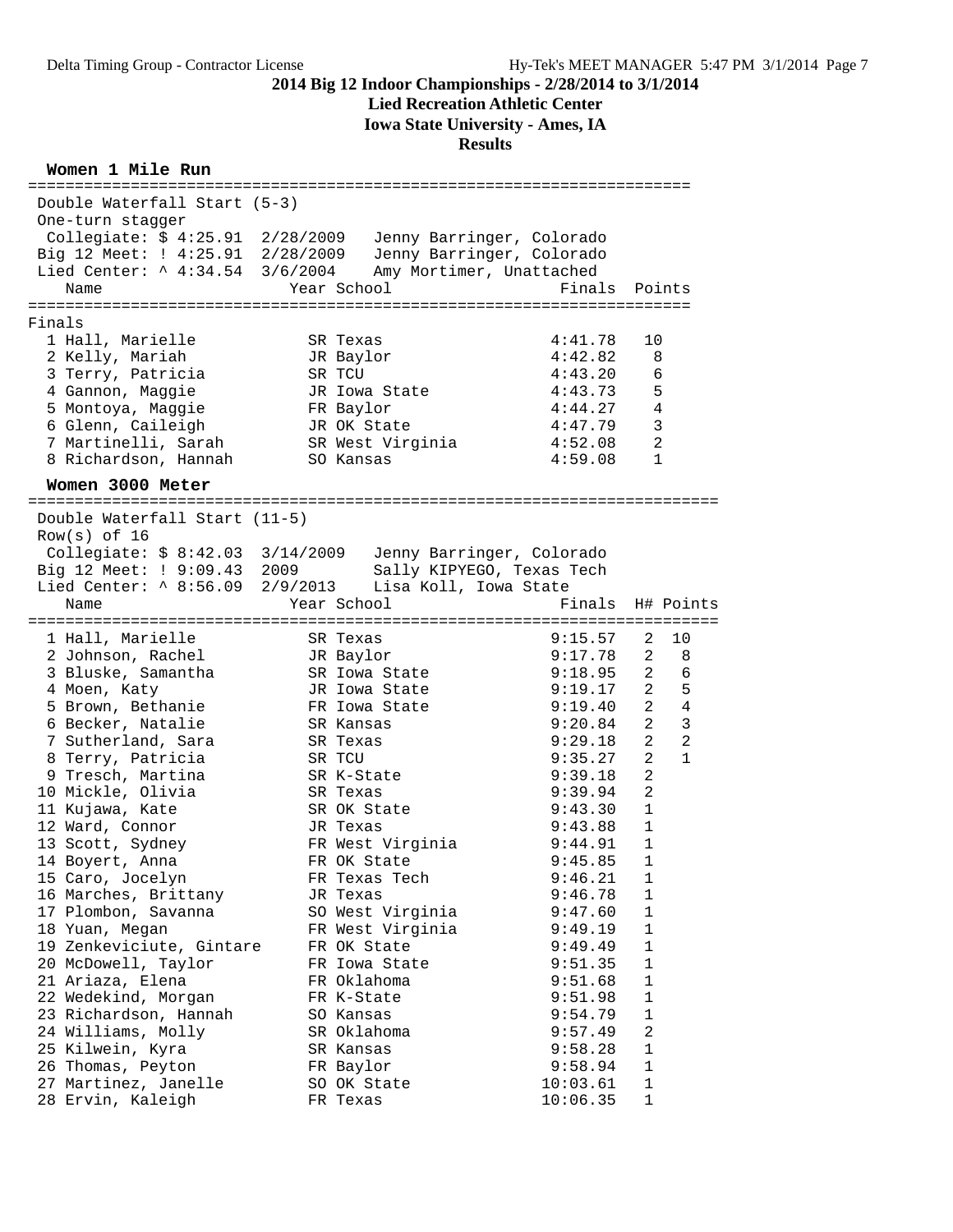# **Lied Recreation Athletic Center**

**Iowa State University - Ames, IA**

**Results**

# **....Women 3000 Meter**

| 29 Buenneke, Anna                                         | SR Iowa State                |                         | 10:07.18             | 1              |             |  |
|-----------------------------------------------------------|------------------------------|-------------------------|----------------------|----------------|-------------|--|
| 30 Baker, Natalie                                         | FR OK State                  |                         | 10:07.51             | 1              |             |  |
| 31 Szabat, Paige                                          | FR West Virginia             |                         | 10:08.18             | 1              |             |  |
| 32 Donnelly, Mary Frances                                 | SO K-State                   |                         | 10:09.80             | 1              |             |  |
| 33 Perry, Bryce                                           | FR Oklahoma                  |                         | 10:10.11             | 1              |             |  |
| 34 Helms, Emily                                           | FR OK State                  |                         | 10:12.88             | $\mathbf{1}$   |             |  |
| 35 Perez, Alaina                                          | JR Texas                     |                         | 10:16.83             | 1              |             |  |
| 36 Henson, Kristen                                        | FR Iowa State                |                         | 10:20.47             | 1              |             |  |
| 37 Olson, Bethany                                         | SR Iowa State                |                         | 10:25.56             | 1              |             |  |
| 38 Livergood, Madeline                                    | SO Texas Tech                |                         | 10:26.99             | 1              |             |  |
| -- Davis, Alex                                            |                              |                         |                      | 2              |             |  |
|                                                           | FR Baylor                    |                         | DNF                  | $\mathbf{1}$   |             |  |
| -- Hamilton, Mary Beth                                    | FR Texas                     |                         | DNF                  |                |             |  |
| -- Cashin, Amy                                            | FR West Virginia             |                         | DNF                  | 1              |             |  |
| -- Nickle, Sharlene                                       | JR Texas Tech                |                         | DQ                   | 2              | broke early |  |
| -- Juodeskaite, Monika                                    | SO OK State                  |                         | DQ                   | 2              | broke early |  |
| -- Gannon, Maggie                                         | JR Iowa State                |                         | DNS                  | 1              |             |  |
| -- Rotich, Perez                                          | FR Iowa State                |                         | DNS                  | 1              |             |  |
| -- Kelly, Mariah                                          | JR Baylor                    |                         | DNS                  | $1\,$          |             |  |
| -- Montoya, Maggie                                        | FR Baylor                    |                         | DNS                  | 2              |             |  |
| -- Glenn, Caileigh                                        | JR OK State                  |                         | DNS                  | 1              |             |  |
| -- Siebert, Megan                                         | JR Texas                     |                         | DNS                  | $\mathbf{1}$   |             |  |
| -- Hofmannova, Adela                                      | JR OK State                  |                         | DNS                  | 1              |             |  |
| -- Helle, Kristine                                        | FR OK State                  |                         | DNS                  | 2              |             |  |
| Women 5000 Meter                                          |                              |                         |                      |                |             |  |
|                                                           |                              |                         |                      |                |             |  |
|                                                           |                              |                         |                      |                |             |  |
| Double Waterfall Start (11-5)                             |                              |                         |                      |                |             |  |
| 16 runners max per row                                    |                              |                         |                      |                |             |  |
|                                                           |                              |                         |                      |                |             |  |
| Big 12 Meet: ! 15:50.20 2/24/2012 Betsy Saina, Iowa State |                              |                         |                      |                |             |  |
| Lied Center: ^ 15:21.66 2/9/2013                          |                              | Betsy Saina, Iowa State |                      |                |             |  |
| Name                                                      | Year School                  |                         | Finals               | Points         |             |  |
| 1 Bluske, Samantha                                        | SR Iowa State                |                         | 16:19.36             | 10             |             |  |
| 2 Mickle, Olivia                                          | SR Texas                     |                         | 16:21.29             | 8              |             |  |
| 3 Moen, Katy                                              | JR Iowa State                |                         | 16:22.09             | 6              |             |  |
| 4 Helle, Kristine                                         | FR OK State                  |                         | 16:33.99             | 5              |             |  |
| 5 Davis, Alex                                             | FR Baylor                    |                         | 16:35.52             | 4              |             |  |
| 6 Brown, Bethanie                                         | FR Iowa State                |                         | 16:37.99             | 3              |             |  |
| 7 Siebert, Megan                                          | JR Texas                     |                         | 16:50.44             | $\overline{2}$ |             |  |
| 8 Tresch, Martina                                         | SR K-State                   |                         | 16:52.35             | $\mathbf{1}$   |             |  |
|                                                           |                              |                         |                      |                |             |  |
| 9 Ariaza, Elena                                           | FR Oklahoma<br>FR Texas Tech |                         | 16:53.94<br>17:08.27 |                |             |  |
| 10 Caro, Jocelyn                                          |                              |                         |                      |                |             |  |
| 11 Zenkeviciute, Gintare                                  | FR OK State                  |                         | 17:10.33             |                |             |  |
| Thomas, Peyton                                            | FR Baylor                    |                         | DNF                  |                |             |  |
| Livergood, Madeline                                       | SO Texas Tech                |                         | DNF                  |                |             |  |
| Kilwein, Kyra<br>$ -$                                     | SR Kansas                    |                         | DNF                  |                |             |  |
| -- Grubb, Hannah<br>-- Ervin, Kaleigh                     | FR Texas<br>FR Texas         |                         | DNF<br>DNF           |                |             |  |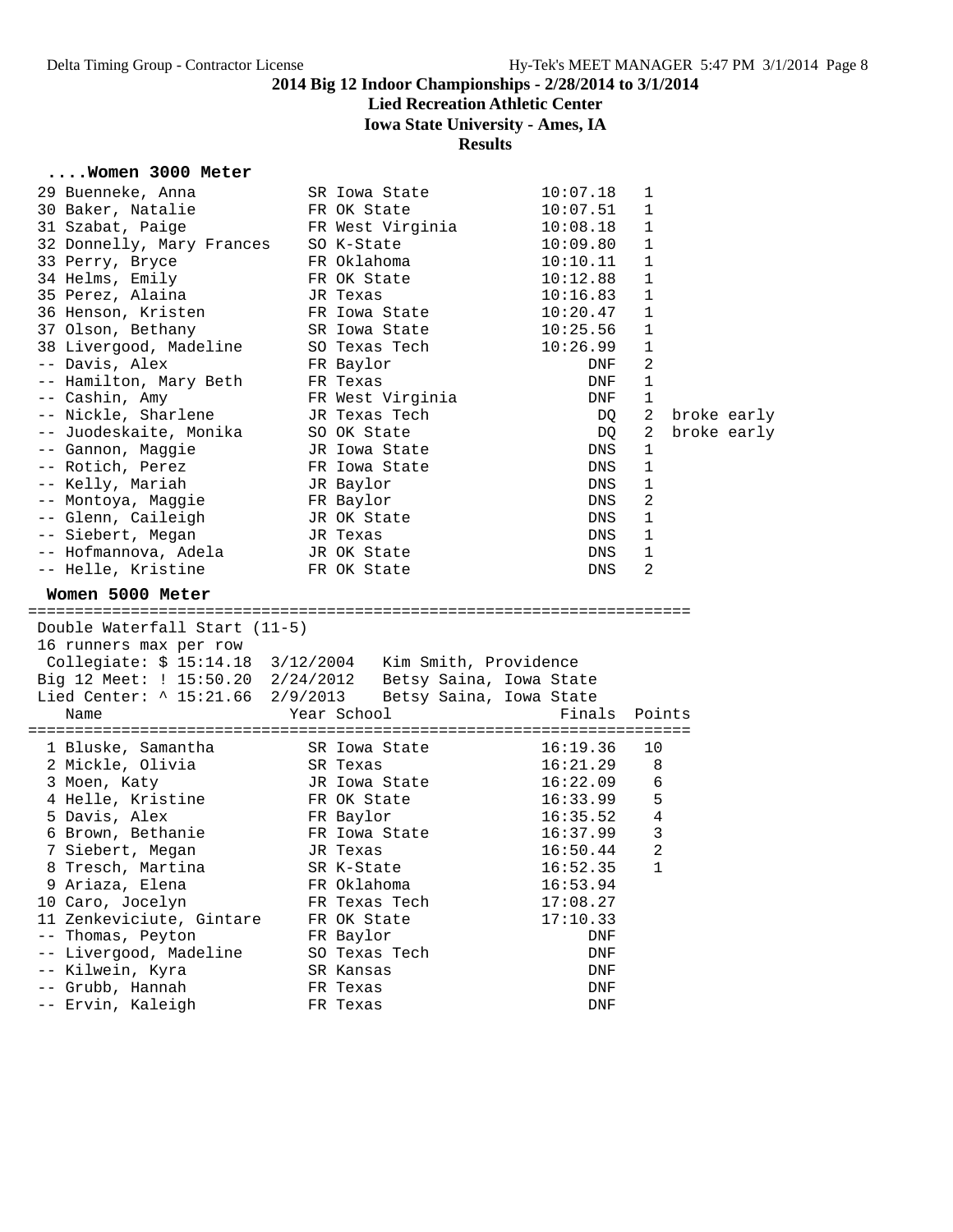### **Lied Recreation Athletic Center**

**Iowa State University - Ames, IA**

#### **Results**

**Women 60 Meter Hurdles**

| vv cccci urucco<br>8 Advance: Top 3 Each Heat plus Next 2 Best Times                                                                                                     |                                                  |         |                |           |
|--------------------------------------------------------------------------------------------------------------------------------------------------------------------------|--------------------------------------------------|---------|----------------|-----------|
| Collegiate: \$ 7.78 1/11/2013 Brianna Rollins, Clemson<br>Big 12 Meet: ! 7.92 3/10/2006 Priscilla LOPES, Nebraska<br>Lied Center: ^ 8.05 2/27/2010 Gabby Mayo, Texas A&M |                                                  |         |                |           |
| Name                                                                                                                                                                     | Year School                                      | Prelims | H#             |           |
| Preliminaries                                                                                                                                                            |                                                  |         |                |           |
| 1 Pledger, Le'Tristan                                                                                                                                                    | SO Texas Tech                                    | 8.10Q   | 2              |           |
| 2 McReynolds, Tiffani                                                                                                                                                    | SR Baylor                                        | 8.190   | $\mathbf{1}$   |           |
| 3 Snow, Morgan                                                                                                                                                           | JR Texas                                         | 8.26Q   | 2              |           |
| 4 Twiss, Erica                                                                                                                                                           | JR K-State                                       | 8.460   | $\mathbf{1}$   |           |
| 5 Jordan, Taije                                                                                                                                                          | SO Baylor                                        | 8.530   | $\mathbf{1}$   |           |
| 6 Stewart, Shanice                                                                                                                                                       | SO Texas Tech                                    | 8.540   | 2              |           |
| 7 Vollmer, Lindsay                                                                                                                                                       | JR Kansas                                        | 8.57q   | 2              |           |
| 8 Tamez-Reyna, Georgina                                                                                                                                                  | SO Oklahoma                                      | 8.70q   | 1              |           |
| 9 Haggerty, Olivia                                                                                                                                                       | FR Oklahoma                                      | 8.75    |                | 2 8.744   |
| 10 Mbeng, Merryl                                                                                                                                                         | SR K-State                                       | 8.75    |                | 2 8.748   |
| 11 Flannigan, Makaila                                                                                                                                                    | FR TCU                                           | 8.76    | 1              |           |
| 12 Hart, Angela                                                                                                                                                          | SR K-State                                       | 8.86    | 1              |           |
| 13 Storm, Kaci                                                                                                                                                           | FR Iowa State                                    | 9.08    | 2              |           |
| 14 Grant, Shaelyn                                                                                                                                                        | FR Texas Tech                                    | 9.42    | 2              |           |
| 15 Coley, Kayla                                                                                                                                                          | FR Texas Tech                                    | 9.65    | 1              |           |
| Women 60 Meter Hurdles                                                                                                                                                   |                                                  |         |                |           |
|                                                                                                                                                                          |                                                  |         |                |           |
| Collegiate: \$ 7.78 1/11/2013 Brianna Rollins, Clemson<br>Big 12 Meet: ! 7.92 3/10/2006 Priscilla LOPES, Nebraska<br>Lied Center: ^ 8.05 2/27/2010 Gabby Mayo, Texas A&M |                                                  |         |                |           |
|                                                                                                                                                                          |                                                  |         |                |           |
| Name                                                                                                                                                                     | Year School                                      | Finals  | Points         |           |
| Finals                                                                                                                                                                   |                                                  |         |                |           |
| 1 McReynolds, Tiffani                                                                                                                                                    | SR Baylor                                        | 8.10    | 10             |           |
| 2 Snow, Morgan                                                                                                                                                           | JR Texas                                         | 8.24    | 8              |           |
| 3 Twiss, Erica                                                                                                                                                           | JR K-State                                       | 8.42    | 6              |           |
| 4 Vollmer, Lindsay                                                                                                                                                       | JR Kansas                                        | 8.46    | 5              |           |
| 5 Jordan, Taije                                                                                                                                                          | SO Baylor                                        | 8.52    | 4              |           |
| 6 Pledger, Le'Tristan                                                                                                                                                    | SO Texas Tech                                    | 8.56    | 3              |           |
| 7 Tamez-Reyna, Georgina                                                                                                                                                  | SO Oklahoma                                      | 8.81    | $\overline{2}$ |           |
| 8 Stewart, Shanice                                                                                                                                                       | SO Texas Tech                                    | 10.58   | $\mathbf{1}$   |           |
| Women 4x400 Meter Relay                                                                                                                                                  |                                                  |         |                |           |
| 5 fastest times in last heat                                                                                                                                             |                                                  |         |                |           |
| Collegiate: \$ 3:27.66 3/15/2003                                                                                                                                         | , Texas                                          |         |                |           |
|                                                                                                                                                                          | K. Downer, R. McIntosh, M. Robinson, S. Richards |         |                |           |
| Big 12 Meet: ! 3:31.36 2/25/2012 Kansas, Kansas                                                                                                                          |                                                  |         |                |           |
|                                                                                                                                                                          | D Morris, P Daniels, T Washington, D Dixon       |         |                |           |
| Lied Center: ^ 3:31.87 3/6/2004                                                                                                                                          | Wyoming                                          |         |                |           |
| School                                                                                                                                                                   |                                                  | Finals  |                | H# Points |
|                                                                                                                                                                          |                                                  |         |                |           |
| 1 Texas Tech                                                                                                                                                             |                                                  | 3:34.90 | 2              | 10        |
| 1) Roye-Speight, Montenae JR                                                                                                                                             | 2) White, Cierra JR                              |         |                |           |
| 3) Rivers, Christen JR                                                                                                                                                   | 4) Blake, Amoy SR                                |         |                |           |
| 2 Texas                                                                                                                                                                  |                                                  | 3:36.57 | 2              | 8         |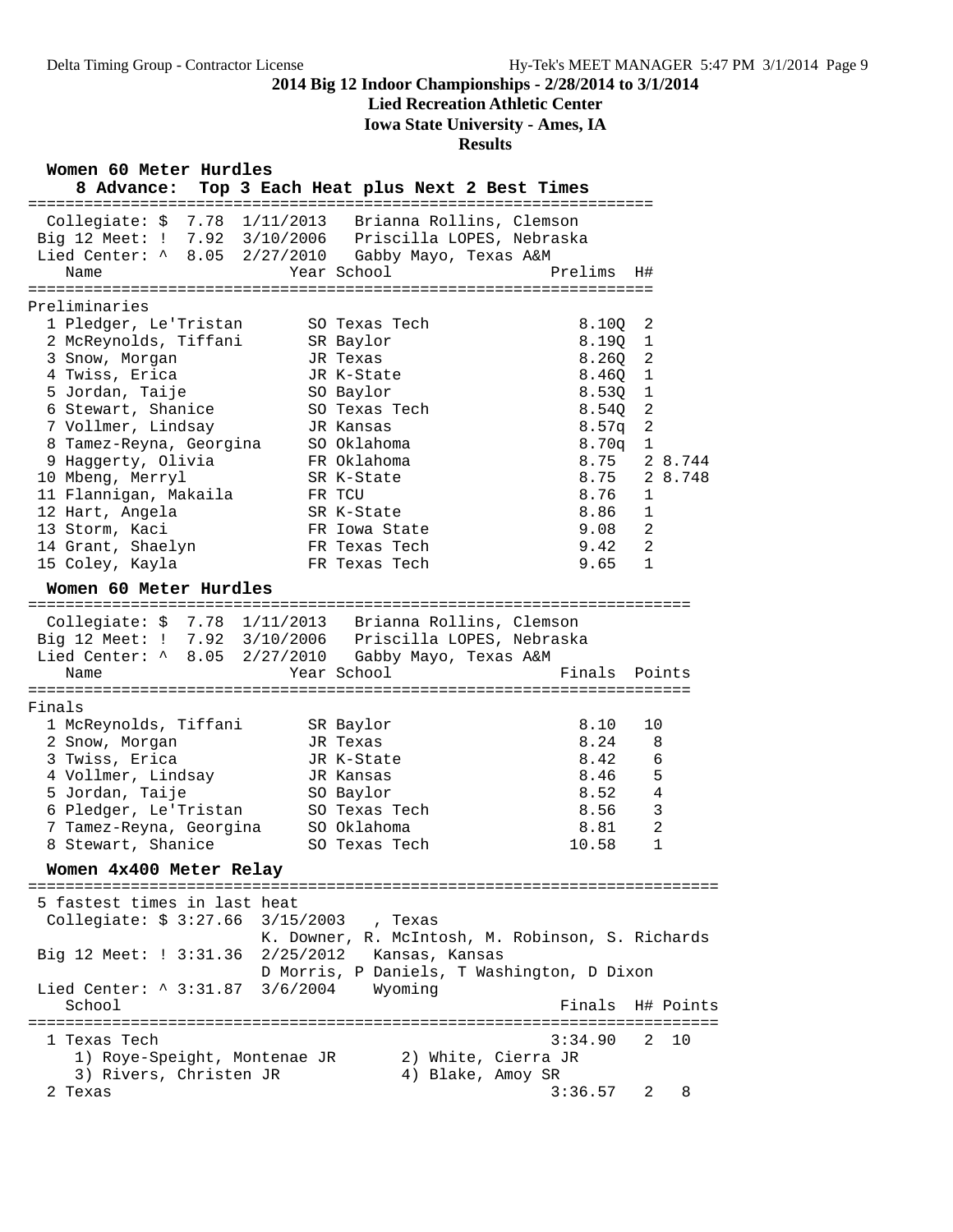#### **Lied Recreation Athletic Center**

**Iowa State University - Ames, IA**

#### **Results**

#### **....Women 4x400 Meter Relay**

 1) Nelson, Briana SR 2) Baisden, Kendall FR 3) Dorner, Nia FR 4) Dowie, Danielle SR 3 Baylor 3:39.21 2 6 1) Nichols, Alyssa SR 2) Rhone, Raena JR 3) Williams, Olicia SO 4) Nwachukwu, Michelle SR 4 Kansas 3:39.89 1 5 1) Adams, Whitney FR 2) Newell, Adriana FR 3) Dixon, Diamond SR 4) King, Rhavean SO 5 K-State 3:40.20 2 4 1) Gaskin, Sonia SO 2) Gamble, Tia SO 3) Matthews, Jordan SO 4) Kolmer, Sarah JR 6 Iowa State 3:43.78 2 3 1) Okoro, Eseroghene SR 2) Okoro, Ejiroghene SR 3) Christensen, Dana SR 4) Shoeman, Krista JR 7 TCU 3:44.54 1 2 1) Thomas, Briyanni SR 2) Jones, Veronica SR 3) Caldwell, Ashle JR 4) Terry, Tiffany FR 8 Oklahoma 3:46.43 1 1 1) Roberson, Daye Shon FR 2) Demerson, Daunicia SO 3) Baker, Payton FR 4) Arrey, Ebanga SO 9 West Virginia 3:56.10 1 1) D'Egidio, Christa SO 2) Barreto, Jenna JR 3) Scherich, Alyssa SO 4) Welker, Bria FR -- OK State DNS 1 1) Bobos, Mihaela SR 2) Hofmannova, Adela JR 3) Nichols, Clara SO 4) Glenn, Caileigh JR

#### **Women Distance Medley** =======================================================================

 Double Waterfall Start (6-4) Collegiate: \$ 10:50.98 3/13/2009 , Tennessee P Wright, B Jones, C Price, S Bowman Big 12 Meet: ! 11:09.67 2011 Oklahoma State, Oklahoma State Lied Center: ^ 11:06.87 2/14/2014 Duke, Duke A Banks, E Kerpon, H Meier, A Huth School **Finals** Points **Points** ======================================================================= 1 Iowa State 11:12.31 10 1) Gannon, Maggie JR 2) White, Kendra JR 3) Rotich, Perez FR 4) Okoro, Ejiroghene SR 2 Baylor 11:12.99 8 1) Kelly, Mariah JR 2) Nichols, Alyssa SR 3) Williams, Olicia SO 4) Johnson, Rachel JR 3 Kansas 11:25.91 6 1) Richardson, Hannah SO 2) Newell, Adriana FR 3) McKenna, Kelli SO 4) Becker, Natalie SR 4 OK State 11:37.19 5 1) Edwards, Kaela FR 2) Bobos, Mihaela SR 3) Hofmannova, Adela JR 4) Camacho, Savannah FR 5 Texas 11:41.07 4 1) Burford, Katie FR 2) Dorner, Nia FR 3) Hamilton, Mary Beth FR 4) Marches, Brittany JR 6 K-State 11:44.86 3 1) Donnelly, Mary Frances SO 2) Hart, Angela SR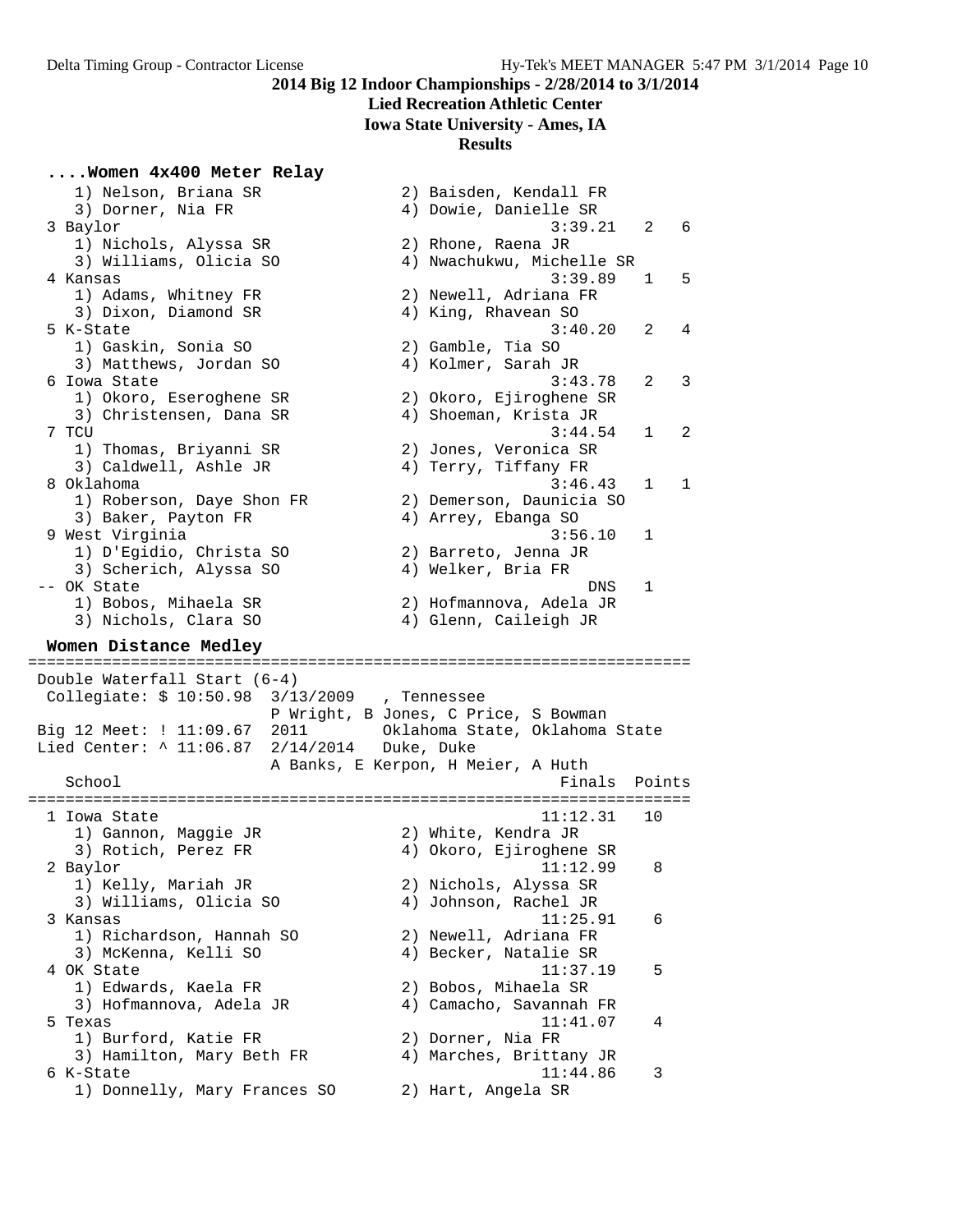# **Lied Recreation Athletic Center**

**Iowa State University - Ames, IA**

| Women Distance Medley                                               |                        |                                     |             |        |
|---------------------------------------------------------------------|------------------------|-------------------------------------|-------------|--------|
| 3) Taylor, Marie FR                                                 |                        | 4) Wedekind, Morgan FR              |             |        |
| 7 Oklahoma                                                          |                        | 11:49.79                            | 2           |        |
| 1) Williams, Molly SR                                               |                        | 2) Demerson, Daunicia SO            |             |        |
| 3) Codispodi, Marissa FR                                            | 4) Perry, Bryce FR     |                                     |             |        |
| 8 Texas Tech                                                        |                        | 12:05.03                            | 1           |        |
| 1) Archer, McKenzie SO<br>3) Waters, Caitlin SR                     | 2) Blake, Amoy SR      | 4) Nickle, Sharlene JR              |             |        |
| -- West Virginia                                                    |                        | <b>DNS</b>                          |             |        |
| 1) Martinelli, Sarah SR                                             | 2) Welker, Bria FR     |                                     |             |        |
| 3) Cashin, Amy FR                                                   |                        | 4) Kerekes, Brianna SO              |             |        |
| Women High Jump                                                     |                        |                                     |             |        |
| Prog: 1.65-1.70-1.75-1.80-1.83-1.86 +3cm                            |                        | ----------------------------------- |             |        |
| Five-Alive until fewer than 9 remain                                |                        |                                     |             |        |
| The "one-hour" rule (NCAA 6.1.10) will be used                      |                        |                                     |             |        |
| Collegiate: \$ 1.98m 3/13/2009                                      | Destinee Hooker, Texas |                                     |             |        |
| Big 12 Meet: ! 1.93m 2/28/2009 Destinee Hooker, Texas               |                        |                                     |             |        |
| Lied Center: ^ 1.93m 2/13/2009 Elizabeth Patterson, Arizona<br>Name | Year School            | Finals                              |             | Points |
|                                                                     |                        |                                     |             |        |
| 1 Briscoe, Shanay                                                   | SR Texas               | 1.80m                               | $5 - 10.75$ | 10     |
| 1.65 1.70 1.75 1.80 1.83                                            |                        |                                     |             |        |
| PPP<br>$\circ$<br>XO<br>XO<br>XXX                                   |                        |                                     |             |        |
| 2 Treasure, Alyx                                                    | JR K-State             | 1.75m                               | $5 - 08.75$ | 8      |
| 1.65 1.70 1.75 1.80                                                 |                        |                                     |             |        |
| PPP<br>O O XXX                                                      |                        |                                     |             |        |
| 3 Vollmer, Lindsay                                                  | JR Kansas              | J1.75m                              | $5 - 08.75$ | 6      |
| 1.65 1.70 1.75 1.80                                                 |                        |                                     |             |        |
| $\circ$<br>O<br>XO<br>XXX                                           |                        | J1.75m                              | $5 - 08.75$ | 5      |
| 4 Stone, Hannah<br>1.65 1.70 1.75 1.80                              | SO West Virginia       |                                     |             |        |
| XO<br>$\circ$<br>XO XXX                                             |                        |                                     |             |        |
| 5 McCoy, Kelly                                                      | JR Iowa State          | J1.75m                              | $5 - 08.75$ | 4      |
| 1.65 1.70 1.75 1.80                                                 |                        |                                     |             |        |
| XO<br>O XXO XXX                                                     |                        |                                     |             |        |
| 6 Willms, Hannah                                                    | JR Iowa State          | J1.75m                              | $5 - 08.75$ | 3      |
| 1.65 1.70 1.75 1.80                                                 |                        |                                     |             |        |
| XXO XXO<br>$\Omega$<br>XXX                                          |                        |                                     |             |        |
| 7 Proteau, Rachel                                                   | FR K-State             | 1.70m                               | $5 - 07.00$ | 1      |
| 1.65 1.70 1.75                                                      |                        |                                     |             |        |
| $\circ$<br>O XXX<br>7 O'Brien, Colleen                              | JR Kansas              | 1.70m                               | $5 - 07.00$ | 1      |
| 1.65 1.70 1.75                                                      |                        |                                     |             |        |
| O O XXX                                                             |                        |                                     |             |        |
| 7 Cook, Lauren                                                      | JR Baylor              | 1.70m                               | $5 - 07.00$ | 1      |
| 1.65 1.70 1.75                                                      |                        |                                     |             |        |
| O O XXX                                                             |                        |                                     |             |        |
| 10 Barnes, Joslyn                                                   | JR K-State             | J1.70m                              | $5 - 07.00$ |        |
| 1.65 1.70 1.75                                                      |                        |                                     |             |        |
| XO XXO XXX                                                          |                        |                                     |             |        |
| 11 Palu, Michaela                                                   | JR Texas Tech          | 1.65m                               | $5 - 05.00$ |        |
| 1.65 1.70                                                           |                        |                                     |             |        |
| O XXX                                                               |                        |                                     |             |        |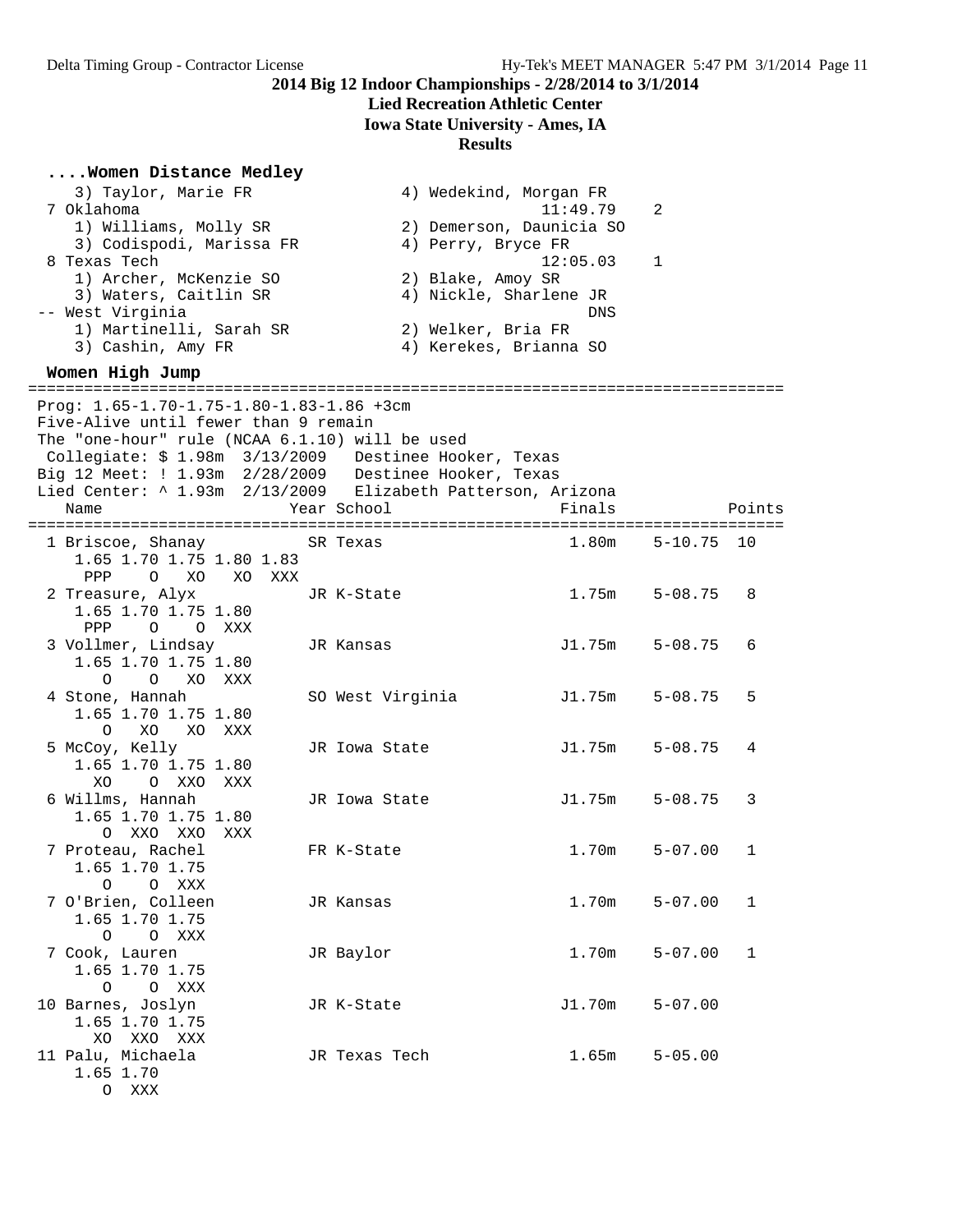#### **Lied Recreation Athletic Center**

**Iowa State University - Ames, IA**

#### **Results**

| Women High Jump              |                  |        |             |
|------------------------------|------------------|--------|-------------|
| 11 Pickell, Grace            | FR Kansas        | 1.65m  | $5 - 05.00$ |
| 1.65 1.70<br>XXX<br>$\Omega$ |                  |        |             |
| 13 McBeam, Marsielle         | SO West Virginia | J1.65m | $5 - 05.00$ |
| 1.65 1.70<br>XO XXX          |                  |        |             |
|                              |                  |        |             |
| -- Schultz, Kaylyn<br>1.65   | SO Baylor        | NH     |             |
| XXX                          |                  |        |             |
| -- Thompson, Natalie         | SO Texas Tech    | NH     |             |
| 1.65                         |                  |        |             |
| XXX                          |                  |        |             |
| -- Woelber, Bree             | SO Iowa State    | NH     |             |
| 1.65                         |                  |        |             |
| XXX                          |                  |        |             |

**Women Pole Vault**

================================================================================= Prog: 3.50-3.65-3.80-3.95-4.10-4.20-4.30-4.40-4.45 +5cm Five-Alive until fewer than 9 remain The "one-hour" rule (NCAA 6.1.10) will be used Collegiate: \$ 4.55m 2/25/2012 Tina Sutej, Arkansas Big 12 Meet: ! 4.37m 2011 Natalie Willer, Nebraska Lied Center: ^ 4.40m B. Eveland/K. Hutson, K-State/Ind St Name  $Year School$  Finals Points ================================================================================= 1 Petrillose, Kaitlin SO Texas 4.40m^ 14-05.25 10 3.50 3.65 3.80 3.95 4.10 4.20 4.30 4.40 4.45 4.50 4.56 PPP PPP PPP PPP O O XXO XO PPP PPP XXX 2 Bartnovskaya, Natalia SR Kansas 4.30m 14-01.25 8 3.50 3.65 3.80 3.95 4.10 4.20 4.30 4.40 PPP PPP PPP O O XPP O XXX 3 Rhodes, Annie FR Baylor 3.95m 12-11.50 6 3.50 3.65 3.80 3.95 4.10 PPP PPP O O XXX 4 Shelar, Katlyn SR West Virginia 13.95m 12-11.50 5 3.50 3.65 3.80 3.95 4.10 PPP PPP O XO XXX<br>5 Cook, Haley SO Texas Tech 3.80m 12-05.50 4 3.50 3.65 3.80 3.95 PPP O XO XXX<br>6 Gullo, Alyssa FR Texas  $J3.80m$  12-05.50 3 3.50 3.65 3.80 3.95 O XXO XXO XXX 7 House, Jamie JR Kansas 3.65m 11-11.75 2 3.50 3.65 3.80 XO O XXX 8 Wood, Blake FR Texas Tech J3.65m 11-11.75 0.50 3.50 3.65 3.80 O XXO XXX 8 Savage, Emily FR Oklahoma J3.65m 11-11.75 0.50 3.50 3.65 3.80 PPP XXO XXX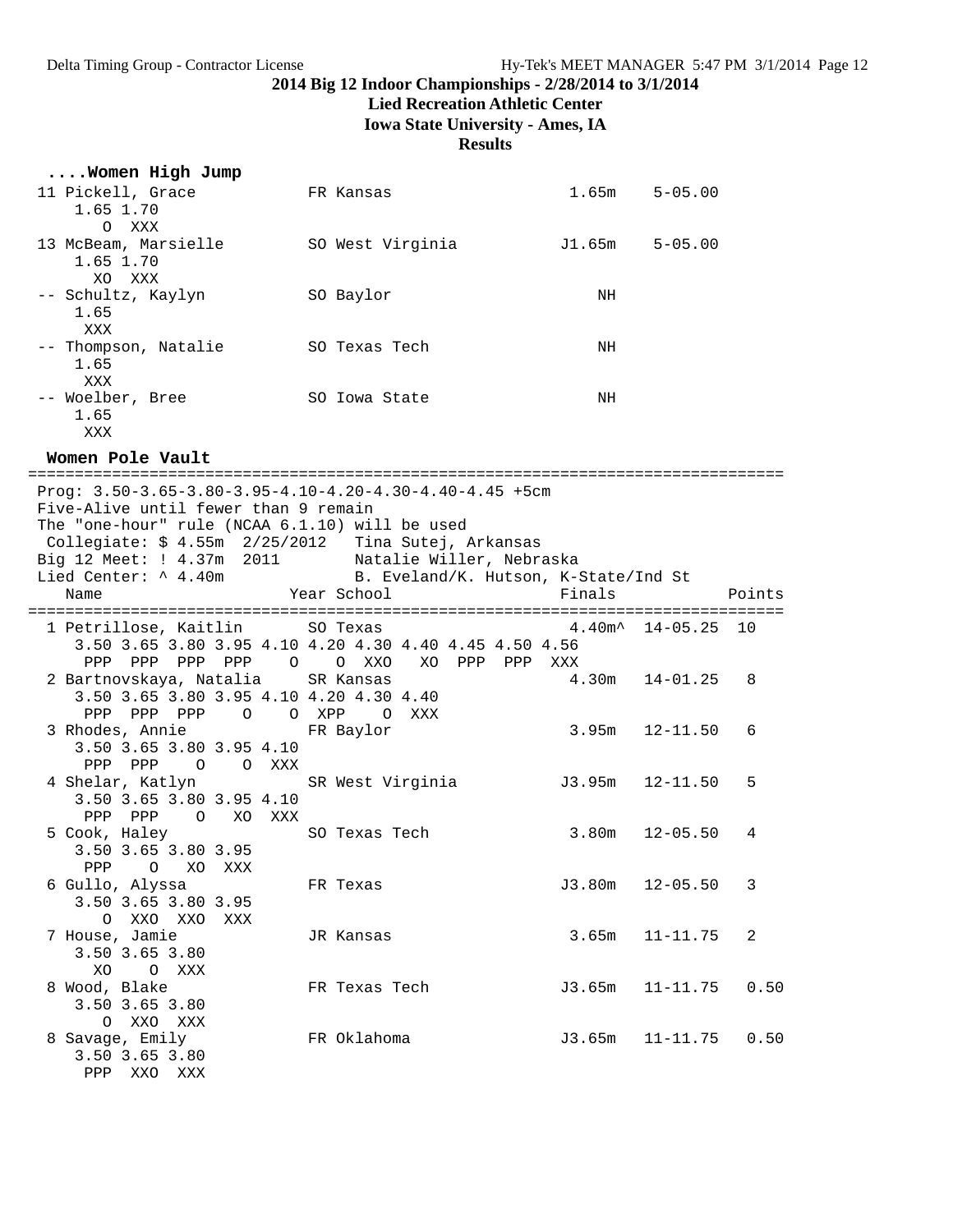**Lied Recreation Athletic Center**

**Iowa State University - Ames, IA**

| Women Pole Vault                                                                                                                                                                                                                        |                           |                   |                        |
|-----------------------------------------------------------------------------------------------------------------------------------------------------------------------------------------------------------------------------------------|---------------------------|-------------------|------------------------|
| 10 Timmons, Reece<br>3.50 3.65<br>O XXX                                                                                                                                                                                                 | FR Texas Tech             |                   | $3.50m$ $11-05.75$     |
| 11 Row, Abby<br>3.50 3.65<br>XO XXX                                                                                                                                                                                                     | SR Kansas                 |                   | $J3.50m$ $11-05.75$    |
| -- Nichols, Morgan<br>3.50<br>XXX                                                                                                                                                                                                       | SR Oklahoma               | NH                |                        |
| -- Harwig, Anne<br>3.50<br>XXX                                                                                                                                                                                                          | SO Texas                  | NH                |                        |
| Women Long Jump                                                                                                                                                                                                                         |                           |                   |                        |
| 8 Competitors, plus ties, will qualify for the final<br>Collegiate: $$ 6.91m 2/23/2002$ Elva Goulbourne, Auburn<br>Big 12 Meet: ! $6.59m 2/23/2013$ Francine Simpson, Kansas<br>Lied Center: ^ 6.62m 3/6/1998 Shunta Rose, UNLV<br>Name | Year School               | Finals            | Points                 |
| 1 Ugen, Lorraine                                                                                                                                                                                                                        | SR TCU                    |                   | $6.59m!$ $21-07.50$ 10 |
| 6.38m FOUL 6.59m PASS PASS PASS                                                                                                                                                                                                         |                           |                   |                        |
| 2 Conley, Sydney                                                                                                                                                                                                                        | SO Kansas                 | 6.18m             | $20 - 03.50$<br>8      |
| 5.99m 6.12m 5.93m 6.18m 5.88m 6.10m<br>3 Jackson, Gionna<br>5.77m 5.87m 6.06m 5.69m 5.77m 5.81m                                                                                                                                         | SO Texas Tech             | 6.06m             | $19 - 10.75$<br>6      |
| 4 Stewart, Shanice                                                                                                                                                                                                                      | SO Texas Tech             | 5.99m             | $19 - 08.00$<br>5      |
| FOUL 5.98m 5.98m 5.91m 5.80m 5.99m<br>5 Pledger, Le'Tristan SO Texas Tech<br>FOUL FOUL 5.95m 5.94m 5.80m 5.89m                                                                                                                          |                           | 5.95m             | $19 - 06.25$<br>4      |
| 6 Nesbit, Stormy<br>5.33m 5.79m 5.78m 5.88m FOUL                                                                                                                                                                                        | SR West Virginia<br>5.81m | 5.88m             | $19 - 03.50$<br>3      |
| 7 Robinson, Anna<br>5.47m 5.60m 5.81m 5.71m FOUL 5.80m                                                                                                                                                                                  | FR TCU                    | 5.81 <sub>m</sub> | 2<br>$19 - 00.75$      |
| 8 Twiss, Erica                                                                                                                                                                                                                          | JR K-State                | J5.81m            | $19 - 00.75$<br>1      |
| FOUL 5.54m 5.81m 5.63m FOUL FOUL<br>9 Kelly, Alyssa<br>5.72m 5.62m FOUL                                                                                                                                                                 | SO K-State                | 5.72m             | $18 - 09.25$           |
| 10 Charbonnet, Justine<br>FOUL 5.43m<br>5.71m                                                                                                                                                                                           | SR Baylor                 | 5.71m             | $18 - 09.00$           |
| 11 Mbeng, Merryl<br>FOUL 5.70m 5.41m                                                                                                                                                                                                    | SR K-State                | 5.70m             | $18 - 08.50$           |
| 12 Revell, Paetyn<br>$5.36m$ $5.67m$<br>5.42m                                                                                                                                                                                           | FR Texas Tech             | 5.67m             | $18 - 07.25$           |
| 13 Flannigan, Makaila                                                                                                                                                                                                                   | FR TCU                    | 5.60m             | $18 - 04.50$           |
| 5.00m FOUL<br>5.60m<br>14 Henry, Aatiyah                                                                                                                                                                                                | FR Oklahoma               | 5.43m             | $17 - 09.75$           |
| FOUL FOUL 5.43m<br>15 Highsmith, Jordan                                                                                                                                                                                                 | SO OK State               | 5.42m             | $17 - 09.50$           |
| $5.26m$ $5.40m$<br>5.42m<br>16 Nesmith, Amani<br>4.98m<br>$5.21m$ $5.29m$                                                                                                                                                               | FR Texas Tech             | 5.29m             | $17 - 04.25$           |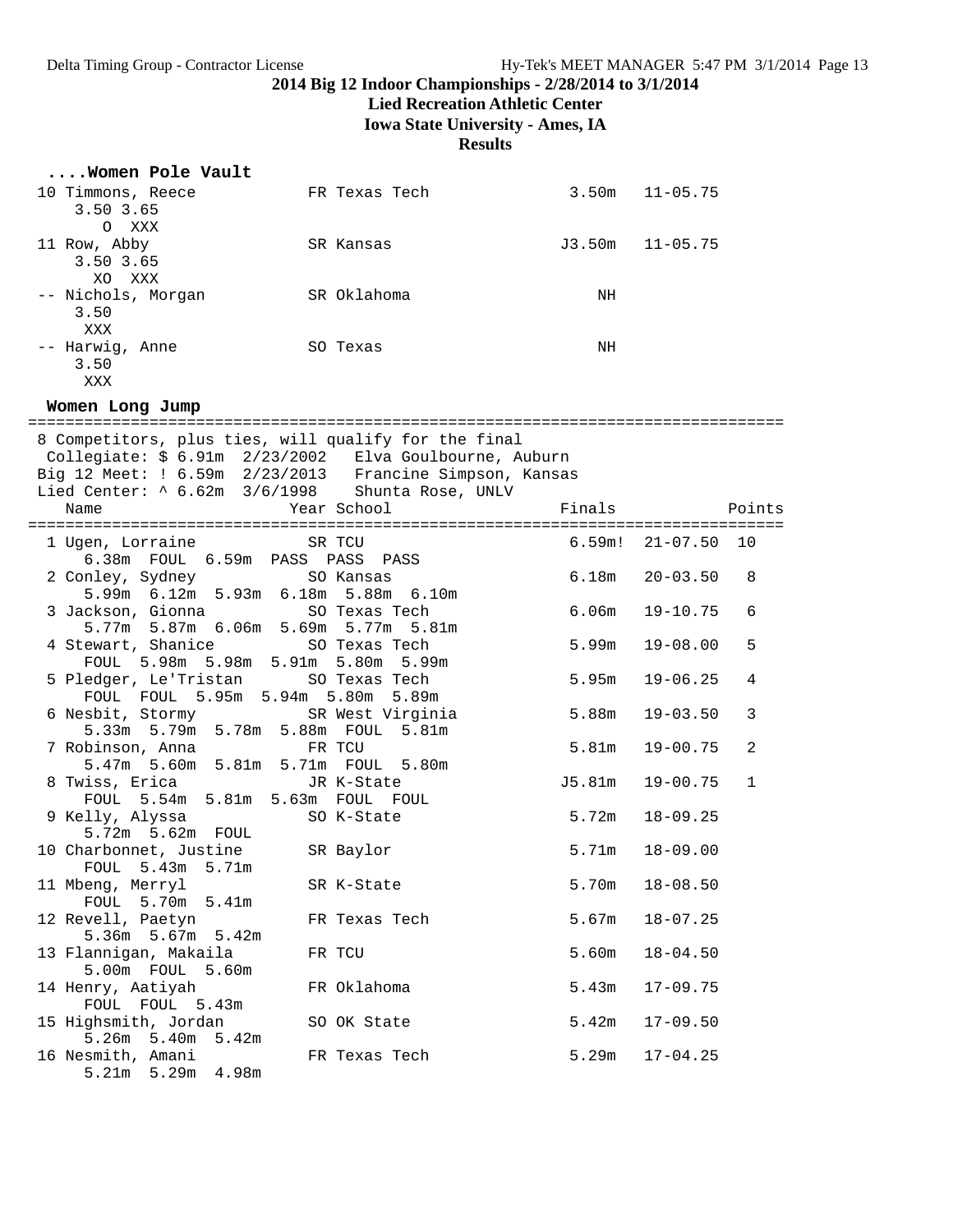### **Lied Recreation Athletic Center**

**Iowa State University - Ames, IA**

**Results**

#### **....Women Long Jump**

| 17 Latham, Viershanie<br>FR Texas Tech<br>FOUL 4.85m 5.09m                                                                                                                                                                                           | $5.09m$ $16-08.50$ |                     |              |
|------------------------------------------------------------------------------------------------------------------------------------------------------------------------------------------------------------------------------------------------------|--------------------|---------------------|--------------|
| Women Triple Jump                                                                                                                                                                                                                                    |                    |                     |              |
| 8 Competitors, plus ties, will qualify for the final<br>Collegiate: \$ 14.25m 3/8/1997 Suzette Lee, LSU<br>Big 12 Meet: ! 13.75m 2/20/1999 Stacey BOWERS, Baylor<br>Lied Center: ^ 13.90m 2/9/2002 Vanitta Kinard, Unattached<br>Year School<br>Name | Finals             |                     | Points       |
| 1 Sadokhina, Viktoriia FR OK State                                                                                                                                                                                                                   |                    | $12.73m$ $41-09.25$ | 10           |
| FOUL 12.64m 12.15m 12.61m 12.46m 12.73m<br>2 Nesbit, Stormy SR West Virginia<br>FOUL 12.08m FOUL 12.39m 12.60m FOUL                                                                                                                                  | 12.60m             | $41 - 04.25$        | 8            |
| 3 West, Kaitlin JR Baylor<br>11.95m FOUL 11.89m FOUL 11.85m 12.34m                                                                                                                                                                                   | 12.34m             | $40 - 06.00$        | 6            |
| 4 Jackson, Gionna<br>SO Texas Tech<br>FOUL 11.61m 11.86m 11.83m FOUL 12.29m                                                                                                                                                                          | 12.29m             | $40 - 04.00$        | 5            |
| 5 Revell, Paetyn<br>FR Texas Tech<br>11.89m  11.95m  12.18m  12.13m  11.90m  FOUL                                                                                                                                                                    | 12.18m             | $39 - 11.50$        | 4            |
| 6 Caines, Amanda<br>SR Kansas<br>11.75m FOUL FOUL 11.50m FOUL 11.98m                                                                                                                                                                                 | 11.98m             | $39 - 03.75$        | 3            |
| 7 Kelly, Alyssa<br>SO K-State<br>11.63m  11.94m  11.78m  11.92m  11.90m  FOUL                                                                                                                                                                        | 11.94m             | $39 - 02.25$        | 2            |
| 8 Gonzalez, Melissa<br>SO Texas<br>FOUL FOUL 11.64m FOUL FOUL FOUL                                                                                                                                                                                   | 11.64m             | $38 - 02.25$        | $\mathbf{1}$ |
| 9 Latham, Viershanie<br>FR Texas Tech<br>FOUL 11.60m FOUL                                                                                                                                                                                            | 11.60m             | $38 - 00.75$        |              |
| FR Oklahoma<br>-- Henry, Aatiyah<br>FOUL FOUL FOUL                                                                                                                                                                                                   | FOUL               |                     |              |
| -- Richardson, Brianna SO Baylor                                                                                                                                                                                                                     | DNS                |                     |              |
| Women Shot Put                                                                                                                                                                                                                                       |                    |                     |              |
| 8 Competitors, plus ties, will qualify for the final<br>Collegiate: \$ 19.15m 3/13/2004 Laura Gerraughty, North Carolina<br>Big 12 Meet: ! 18.52m 2/24/2013 Tia Brooks, Oklahoma<br>Lied Center: ^ 18.52m 2/24/2013 Tia Brooks, Oklahoma             |                    |                     |              |
| Year School<br>Name                                                                                                                                                                                                                                  | Finals             | <b>Points</b>       |              |
| 1 Hillman, Christina        JR Iowa State                       17.18m   56-04.50   10                                                                                                                                                               |                    |                     |              |
| 16.31m 17.18m FOUL FOUL FOUL 16.53m<br>JR TCU<br>2 Smith, Megan<br>15.98m  15.91m  15.02m  FOUL  15.40m  16.06m                                                                                                                                      | 16.06m             | $52 - 08.25$        | 8            |
| 3 Maroszek, Jessica<br>SR Kansas<br>15.83m FOUL 15.77m 15.37m FOUL 15.95m                                                                                                                                                                            | 15.95m             | $52 - 04.00$        | 6            |
| 4 Ealey, Chase<br>SO OK State<br>15.78m  15.51m  FOUL  15.86m  15.77m<br>FOUL                                                                                                                                                                        | 15.86m             | $52 - 00.50$        | 5            |
| 5 Muchkayev, Anastasiya<br>SO Kansas<br>15.60m  15.75m  FOUL<br>15.66m  15.41m<br>15.42m                                                                                                                                                             | 15.75m             | $51 - 08.25$        | 4            |
| 6 Winters, Dani<br>SO K-State<br>15.52m FOUL FOUL 15.55m FOUL FOUL                                                                                                                                                                                   | 15.55m             | $51 - 00.25$        | 3            |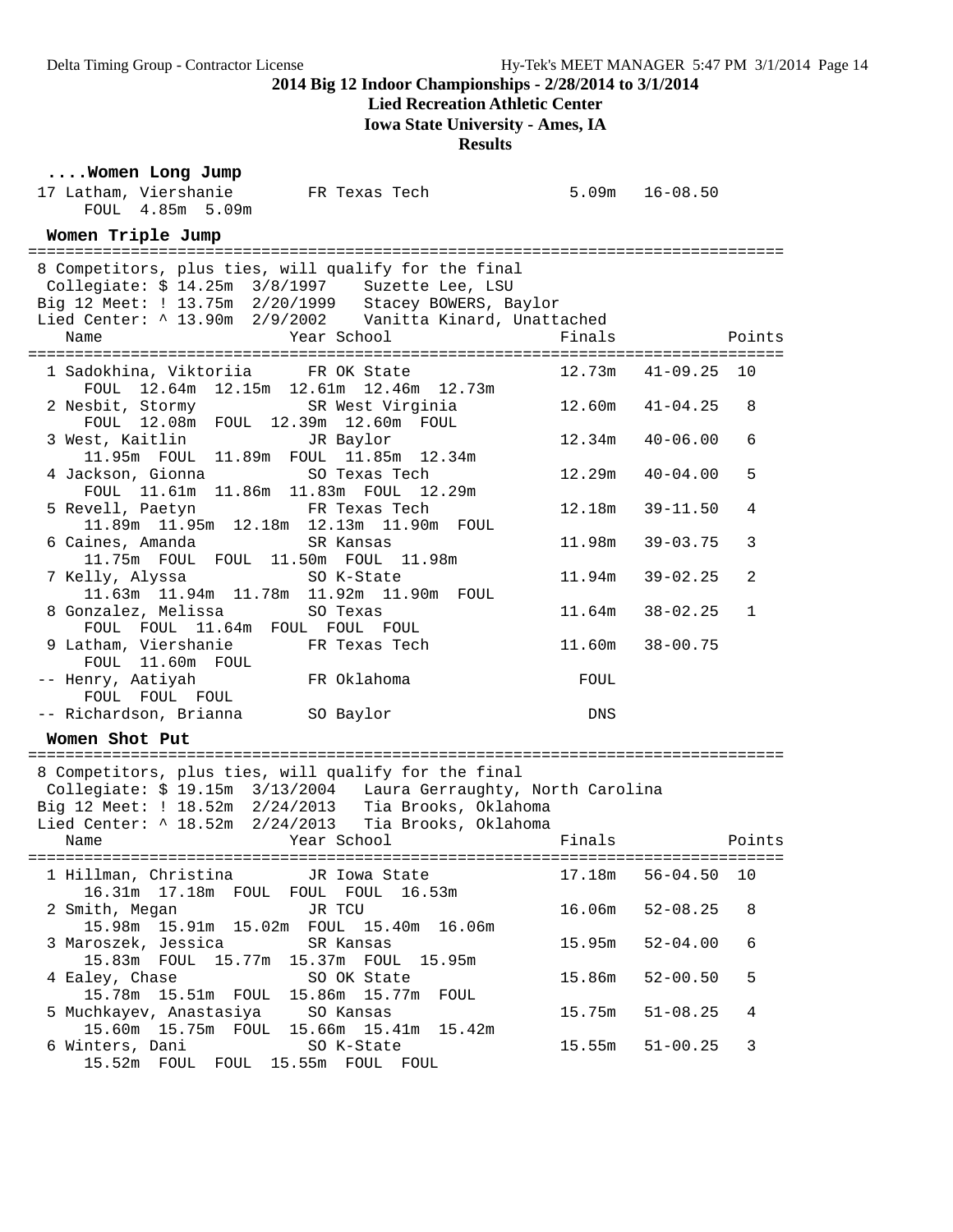### **Lied Recreation Athletic Center**

**Iowa State University - Ames, IA**

#### **Results**

| Women Shot Put                                                                                                                                                                                                                                                  |                                                               |               |                     |        |
|-----------------------------------------------------------------------------------------------------------------------------------------------------------------------------------------------------------------------------------------------------------------|---------------------------------------------------------------|---------------|---------------------|--------|
| 7 Allgood, Avione<br>15.07m FOUL 14.84m FOUL FOUL FOUL                                                                                                                                                                                                          | SO Oklahoma                                                   |               | $15.07m$ $49-05.50$ | 2      |
| 8 Garner, Brooke SO Oklahoma<br>14.96m FOUL 14.55m 14.56m 14.64m FOUL                                                                                                                                                                                           |                                                               | 14.96m        | $49 - 01.00$        | 1      |
| 9 Carson, Hannah<br>14.48m  14.76m  FOUL                                                                                                                                                                                                                        | SO Texas Tech                                                 | 14.76m        | $48 - 05.25$        |        |
| 10 Hicks, Cion<br>14.41m 13.23m 14.05m                                                                                                                                                                                                                          | FR Baylor                                                     |               | $14.41m$ $47-03.50$ |        |
| 11 Tsema, Dasha<br>sema, Dasha<br>11.68m 12.63m 12.73m                                                                                                                                                                                                          | SO Kansas                                                     |               | $12.73m$ $41-09.25$ |        |
| Women Weight Throw                                                                                                                                                                                                                                              |                                                               |               |                     |        |
| 8 Competitors, plus ties, will qualify for the final<br>Collegiate: \$ 25.56m 3/10/2007 Brittany Riley, Southern Illinois<br>Big 12 Meet: ! 21.54m 2/24/2012 Kelly Closse, Texas Tech<br>Lied Center: ^ 24.35m 2/2012 Brittany Riley, Southern Illinois<br>Name | Year School                                                   | Finals        |                     | Points |
| 1 Savatovic, Sara                                                                                                                                                                                                                                               | SO K-State                                                    |               | 19.29m 63-03.50 10  |        |
| FOUL FOUL 17.87m 18.11m FOUL 19.29m<br>2 Rackley, Rylee<br>17.17m 18.82m FOUL 18.75m 18.84m 19.20m                                                                                                                                                              | JR Oklahoma                                                   |               | 19.20m 63-00.00     | 8      |
| 3 Atkinson, Erin SR Baylor                                                                                                                                                                                                                                      |                                                               | 19.14m        | $62 - 09.50$        | 6      |
| FOUL 18.82m 18.52m 18.72m 19.14m 18.50m<br>4 Reedy, Julia<br>17.74m FOUL FOUL FOUL 18.61m 18.66m                                                                                                                                                                | SO Oklahoma                                                   | 18.66m        | $61 - 02.75$        | 5      |
| 5 Tolson, Sarah                                                                                                                                                                                                                                                 | SO Oklahoma<br>17.35m  17.93m  17.59m  17.50m  17.60m  18.42m | 18.42m        | $60 - 05.25$        | 4      |
| 6 Winters, Dani<br>17.18m  18.12m  17.70m  FOUL  FOUL  17.36m                                                                                                                                                                                                   | SO K-State                                                    | 18.12m        | $59 - 05.50$        | 3      |
| 7 Way, Caitlin<br>17.57m FOUL 17.74m 16.82m FOUL 17.97m                                                                                                                                                                                                         | SR OK State                                                   | 17.97m        | $58 - 11.50$        | 2      |
| 8 Maroszek, Jessica                                                                                                                                                                                                                                             | SR Kansas<br>17.09m  17.48m  17.75m  17.39m  17.20m  17.35m   | 17.75m        | $58 - 03.00$        | 1      |
| 9 Levy, Daina<br>FOUL FOUL 16.96m                                                                                                                                                                                                                               | SO Kansas                                                     | 16.96m        | $55 - 07.75$        |        |
| 10 Hillman, Christina<br>16.70m FOUL FOUL                                                                                                                                                                                                                       | JR Iowa State                                                 | 16.70m        | $54 - 09.50$        |        |
| 11 Garner, Brooke<br>16.26m FOUL FOUL                                                                                                                                                                                                                           | SO Oklahoma                                                   | 16.26m        | $53 - 04.25$        |        |
| 12 Holtermann, Anna<br>15.83m  15.25m  FOUL                                                                                                                                                                                                                     | JR Iowa State                                                 |               | $15.83m$ $51-11.25$ |        |
| 13 Sanborn, Kayla<br>14.98m 15.64m 15.49m                                                                                                                                                                                                                       | JR Iowa State                                                 |               | $15.64m$ $51-03.75$ |        |
| Indoor Pent: #5 Women 800 Meter Indoor Pent                                                                                                                                                                                                                     |                                                               |               |                     |        |
| Lied Center: $\land$ 2:03.39                                                                                                                                                                                                                                    |                                                               |               |                     |        |
| Name                                                                                                                                                                                                                                                            | Year School                                                   | Finals Points |                     |        |
| 1 Twiss, Erica                                                                                                                                                                                                                                                  | JR K-State                                                    | 2:15.23       | 890                 |        |

 2 Pfeiffer, Jenna SO Baylor 2:16.41 873 3 Mbeng, Merryl SR K-State 2:16.52 871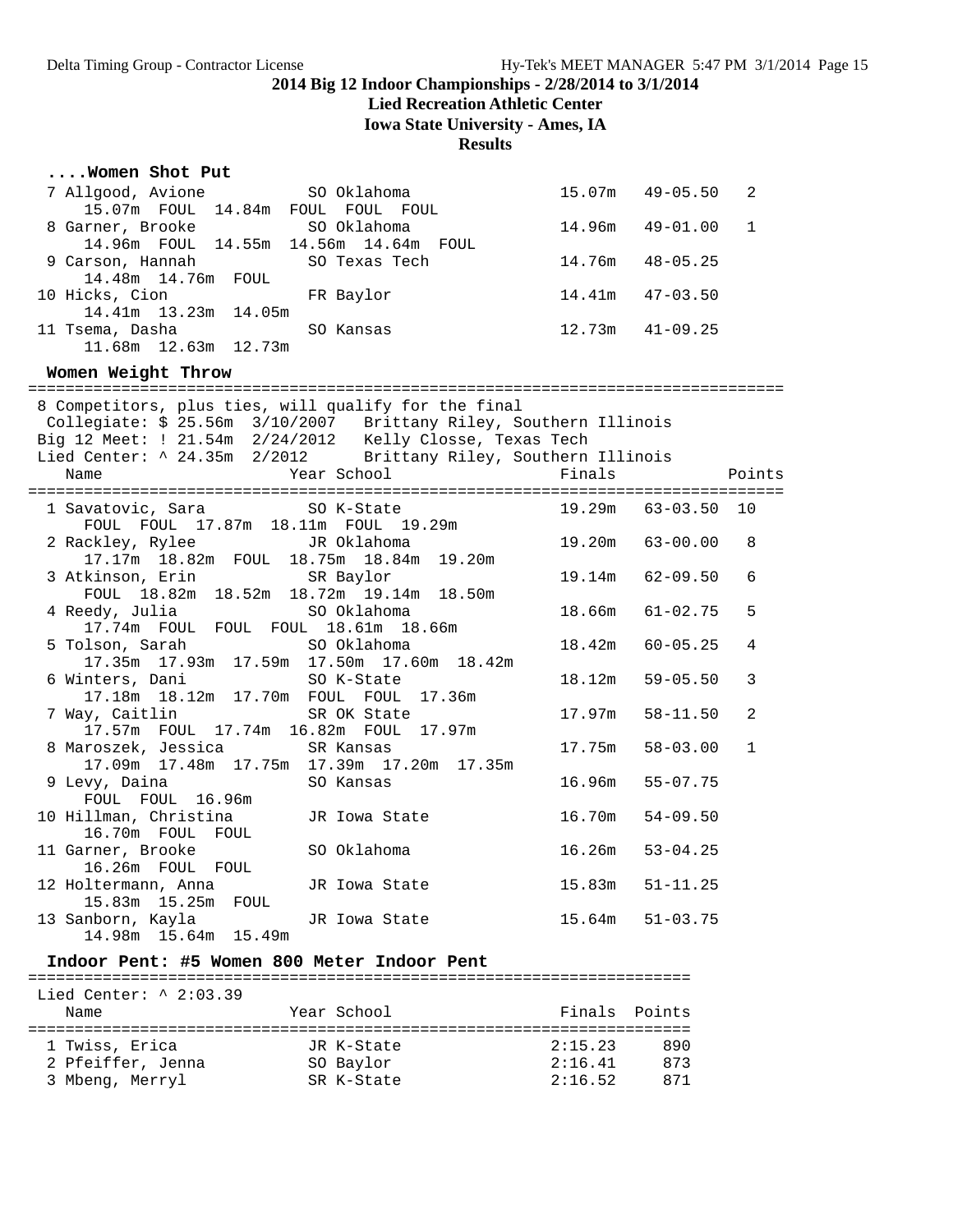### **Lied Recreation Athletic Center**

**Iowa State University - Ames, IA**

**Results**

#### **....Indoor Pent: #5 Women 800 Meter Indoor Pent**

| 4 Kolmer, Sarah     | JR K-State    | 2:16.78 | 868 |
|---------------------|---------------|---------|-----|
| 5 Thompson, Natalie | SO Texas Tech | 2:17.22 | 862 |
| 6 Gonzalez, Melissa | SO Texas      | 2:17.35 | 860 |
| 7 Shadley, Jessica  | SR Baylor     | 2:17.64 | 856 |
| 8 Briscoe, Shanay   | SR Texas      | 2:24.52 | 763 |
| 9 Coley, Kayla      | FR Texas Tech | 2:37.66 | 600 |
| 10 Morgan, Andi     | FR Texas Tech | 2:39.39 | 580 |
| 11 Stewart, Shanice | SO Texas Tech | 2:45.09 | 516 |
| -- Barnes, Joslyn   | JR K-State    | DNF     |     |
| -- Vollmer, Lindsay | JR Kansas     | DNF     |     |
|                     |               |         |     |

#### **Indoor Pent: #1 Women 60 Meter Hurdles Indoor Pent**

==========================================================================

| Lanes: 2-4-6-8 w/ hurdle outside lane 8<br>Name | Year School   | Finals H# Points |                |      |
|-------------------------------------------------|---------------|------------------|----------------|------|
| 1 Twiss, Erica                                  | JR K-State    | 8.31             | 4              | 1059 |
| 2 Stewart, Shanice                              | SO Texas Tech | 8.41             | 4              | 1037 |
| 3 Vollmer, Lindsay                              | JR Kansas     | 8.46             | 4              | 1026 |
| 4 Mbeng, Merryl                                 | SR K-State    | 8.65             | 4              | 984  |
| 5 Gonzalez, Melissa                             | SO Texas      | 8.75             | 3              | 963  |
| 6 Shadley, Jessica                              | SR Baylor     | 8.94             | 2              | 922  |
| 7 Briscoe, Shanay                               | SR Texas      | 8.97             | 2              | 916  |
| 8 Coley, Kayla                                  | FR Texas Tech | 9.11             | $\mathbf{1}$   | 887  |
| 9 Kolmer, Sarah                                 | JR K-State    | 9.15             | 3              | 879  |
| 10 Pfeiffer, Jenna                              | SO Baylor     | 9.27             | 1              | 854  |
| 11 Thompson, Natalie                            | SO Texas Tech | 9.39             | $\mathbf{1}$   | 830  |
| 12 Morgan, Andi                                 | FR Texas Tech | 9.48             | 3              | 812  |
| 13 Barnes, Joslyn                               | JR K-State    | 9.61             | $\mathfrak{D}$ | 787  |

#### **Indoor Pent: #2 Women High Jump Indoor Pent**

| 3cm increments working back from 1.83m                           |                              |                               |     |         |                |                |          |          |       |       |                   |     |
|------------------------------------------------------------------|------------------------------|-------------------------------|-----|---------|----------------|----------------|----------|----------|-------|-------|-------------------|-----|
| Name                                                             | <b>Example 2</b> Year School |                               |     |         |                |                |          |          |       |       |                   |     |
|                                                                  |                              |                               |     |         |                |                |          |          |       |       |                   |     |
| 1 Briscoe, Shanay SR Texas                                       |                              |                               |     |         |                |                |          |          |       | 1.80m | $5 - 10.75$ 978   |     |
| 1.56 1.59 1.62 1.65 1.68 1.71 1.74 1.77 1.80 1.83                |                              |                               |     |         |                |                |          |          |       |       |                   |     |
| PPP<br>PPP                                                       | PPP                          | PPP                           | PPP |         | O PPP          | XXO            |          | O XXX    |       |       |                   |     |
| 2 Vollmer, Lindsay GR Kansas                                     |                              |                               |     |         |                |                |          |          |       | 1.77m | $5 - 09.75$ 941   |     |
| 1.56 1.59 1.62 1.65 1.68 1.71 1.74 1.77 1.80                     |                              |                               |     |         |                |                |          |          |       |       |                   |     |
| PPP PPP                                                          |                              | O PPP                         |     | XO XXO  | XO             | $\Omega$       | XXX      |          |       |       |                   |     |
| 3 Pfeiffer, Jenna SO Baylor                                      |                              |                               |     |         |                |                |          |          |       |       | $1.71m$ $5-07.25$ | 867 |
| 1.38 1.41 1.44 1.47 1.50 1.53 1.56 1.59 1.62 1.65 1.68 1.71 1.74 |                              |                               |     |         |                |                |          |          |       |       |                   |     |
| PPP<br>PPP                                                       | PPP                          | PPP                           | PPP |         | O PPP          | $\circ$        | $\Omega$ | $\Omega$ | XO    | XXO   | XXX               |     |
|                                                                  |                              |                               |     |         |                |                |          |          |       |       | $5 - 06.00$ 830   |     |
| 1.38 1.41 1.44 1.47 1.50 1.53 1.56 1.59 1.62 1.65 1.68 1.71      |                              |                               |     |         |                |                |          |          |       |       |                   |     |
| <b>PPP</b><br>PPP                                                | PPP                          | PPP                           | PPP | $\circ$ | $\overline{O}$ | $\overline{O}$ | $\Omega$ | XXO      | XO    | xxx   |                   |     |
| 4 Barnes, Joslyn JR K-State                                      |                              |                               |     |         |                |                |          |          | 1.68m |       | $5 - 06.00$ 830   |     |
| 1.56 1.59 1.62 1.65 1.68 1.71                                    |                              |                               |     |         |                |                |          |          |       |       |                   |     |
| PPP<br>PPP                                                       |                              | $\overline{O}$ $\overline{O}$ |     | XO XXX  |                |                |          |          |       |       |                   |     |
| 4 Mbeng, Merryl SR K-State                                       |                              |                               |     |         |                |                |          |          | 1.68m |       | $5 - 06.00$ 830   |     |
| 1.56 1.59 1.62 1.65 1.68 1.71                                    |                              |                               |     |         |                |                |          |          |       |       |                   |     |
|                                                                  |                              |                               |     |         |                |                |          |          |       |       |                   |     |
| $\circ$<br>$\Omega$                                              | XO                           | XXO                           | XO  | XXX     |                |                |          |          |       |       |                   |     |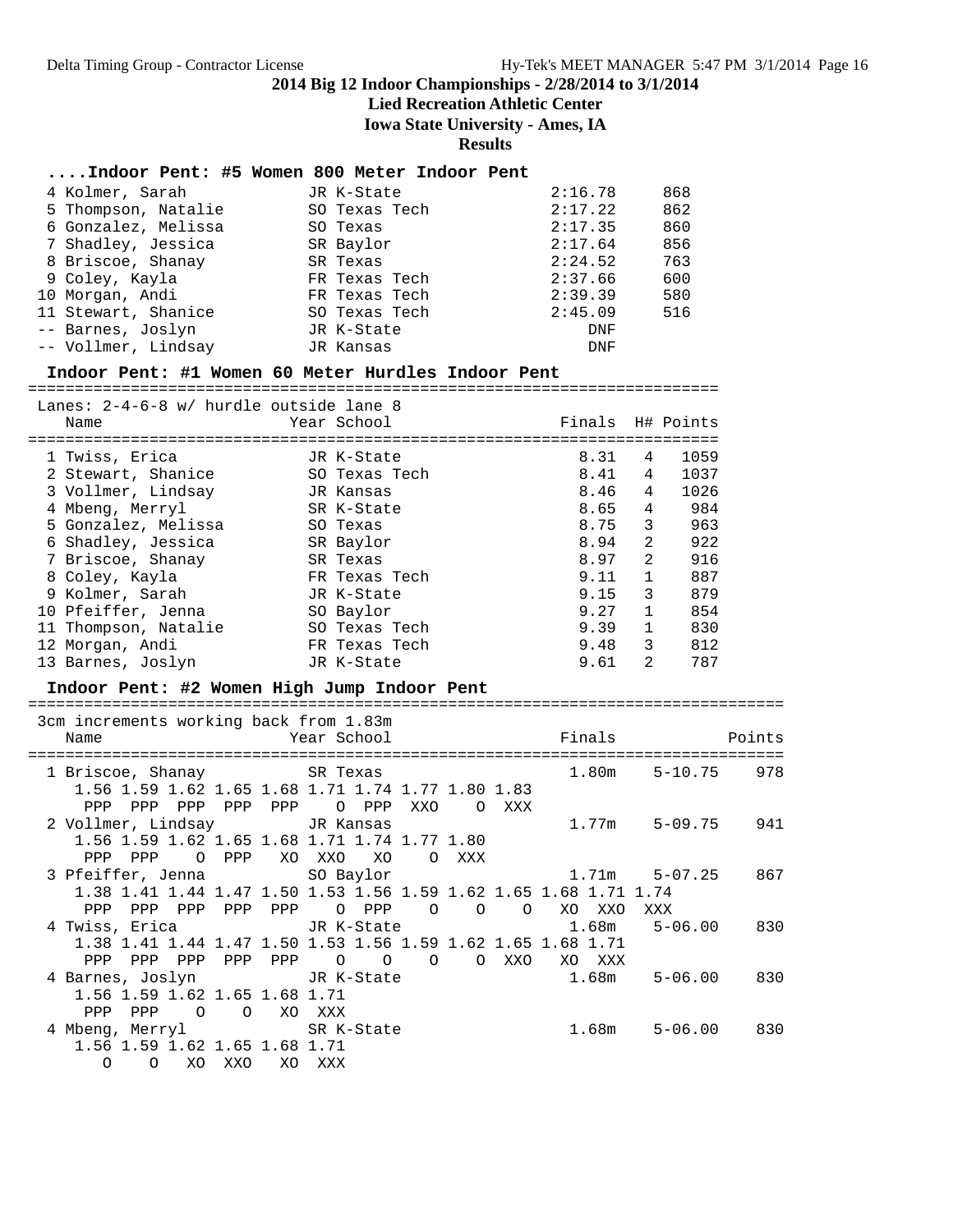# **Lied Recreation Athletic Center**

**Iowa State University - Ames, IA**

**Results**

### **....Indoor Pent: #2 Women High Jump Indoor Pent**

| 7 Stewart, Shanice 50 Texas Tech                           |                                    | 1.62m | $5 - 03.75$       | 759 |
|------------------------------------------------------------|------------------------------------|-------|-------------------|-----|
| 1.56 1.59 1.62 1.65<br>XO<br>O XXX<br>XXO                  |                                    |       |                   |     |
| 7 Shadley, Jessica SR Baylor                               |                                    | 1.62m | 5-03.75           | 759 |
| 1.38 1.41 1.44 1.47 1.50 1.53 1.56 1.59 1.62 1.65          |                                    |       |                   |     |
| PPP PPP<br>PPP PPP<br>$\overline{O}$                       | $\circ$<br>$\circ$<br>XO<br>XO XXX |       |                   |     |
| 7 Thompson, Natalie         SO Texas Tech                  |                                    | 1.62m | $5 - 03.75$       | 759 |
| 1.56 1.59 1.62 1.65                                        |                                    |       |                   |     |
| O XXX<br>PPP<br>$\circ$                                    |                                    |       |                   |     |
| 10 Gonzalez, Melissa               SO Texas                |                                    | 1.56m | $5 - 01.25$       | 689 |
| 1.38 1.41 1.44 1.47 1.50 1.53 1.56 1.59                    |                                    |       |                   |     |
| PPP<br>PPP<br>PPP<br>$\circ$                               | O XXO<br>XO<br>XXX                 |       |                   |     |
| 10 Coley, Kayla         FR Texas Tech                      |                                    | 1.56m | $5 - 01.25$       | 689 |
| 1.38 1.41 1.44 1.47 1.50 1.53 1.56 1.59                    |                                    |       |                   |     |
| $0\qquad 0\qquad 0\qquad 0$<br>$\overline{O}$              | XO<br>XO XXX                       |       |                   |     |
| 10 Kolmer, Sarah               JR K-State                  |                                    | 1.56m | $5 - 01.25$       | 689 |
| 1.38 1.41 1.44 1.47 1.50 1.53 1.56 1.59                    |                                    |       |                   |     |
| <b>PPP</b><br>$\overline{O}$<br>$\overline{O}$<br>$\Omega$ | O XXO<br>XXO<br>XXX                |       |                   |     |
| 13 Morgan, Andi                         FR Texas Tech      |                                    |       | $1.50m$ $4-11.00$ | 621 |
| 1.38 1.41 1.44 1.47 1.50 1.53                              |                                    |       |                   |     |
| PPP PPP<br>PPP<br>XO.                                      | XO XXX                             |       |                   |     |

#### **Indoor Pent: #4 Women Long Jump Indoor Pent**

=================================================================================

| Lied Center: $\land$ 6.62m                 |               |       |                    |     |
|--------------------------------------------|---------------|-------|--------------------|-----|
| Name                                       |               |       |                    |     |
| 1 Twiss, Erica<br>5.79m 5.71m FOUL         | JR K-State    |       | 5.79m 19-00.00     | 786 |
| 2 Stewart, Shanice<br>5.78m FOUL 5.76m     | SO Texas Tech |       | 5.78m  18-11.75    | 783 |
| 3 Mbeng, Merryl<br>$5.55m$ $5.53m$ $5.73m$ | SR K-State    |       | $5.73m$ $18-09.75$ | 768 |
| 4 Briscoe, Shanay<br>$5.25m$ 5.57m 5.49m   | SR Texas      |       | $5.57m$ $18-03.25$ | 720 |
| 5 Gonzalez, Melissa<br>5.31m 5.29m 5.49m   | SO Texas      | 5.49m | $18 - 00.25$       | 697 |
| 5 Kolmer, Sarah<br>5.43m FOUL 5.49m        | JR K-State    | 5.49m | 18-00.25           | 697 |
| 7 Shadley, Jessica<br>4.94m 5.39m 5.35m    | SR Baylor     | 5.39m | $17 - 08.25$       | 668 |
| 8 Barnes, Joslyn<br>5.17m FOUL 5.14m       | JR K-State    | 5.17m | $16 - 11.50$       | 606 |
| 8 Pfeiffer, Jenna<br>FOUL 4.94m 5.17m      | SO Baylor     |       | $5.17m$ $16-11.50$ | 606 |
| 10 Thompson, Natalie<br>5.06m FOUL 4.95m   | SO Texas Tech | 5.06m | $16 - 07.25$       | 576 |
| 11 Morgan, Andi<br>$4.97m$ $4.87m$ $4.82m$ | FR Texas Tech |       | $4.97m$ $16-03.75$ | 551 |
| 12 Coley, Kayla<br>4.87m  4.79m  FOUL      | FR Texas Tech |       | $4.87m$ $15-11.75$ | 524 |
| -- Vollmer, Lindsay<br>FOUL FOUL FOUL      | JR Kansas     | FOUL  |                    |     |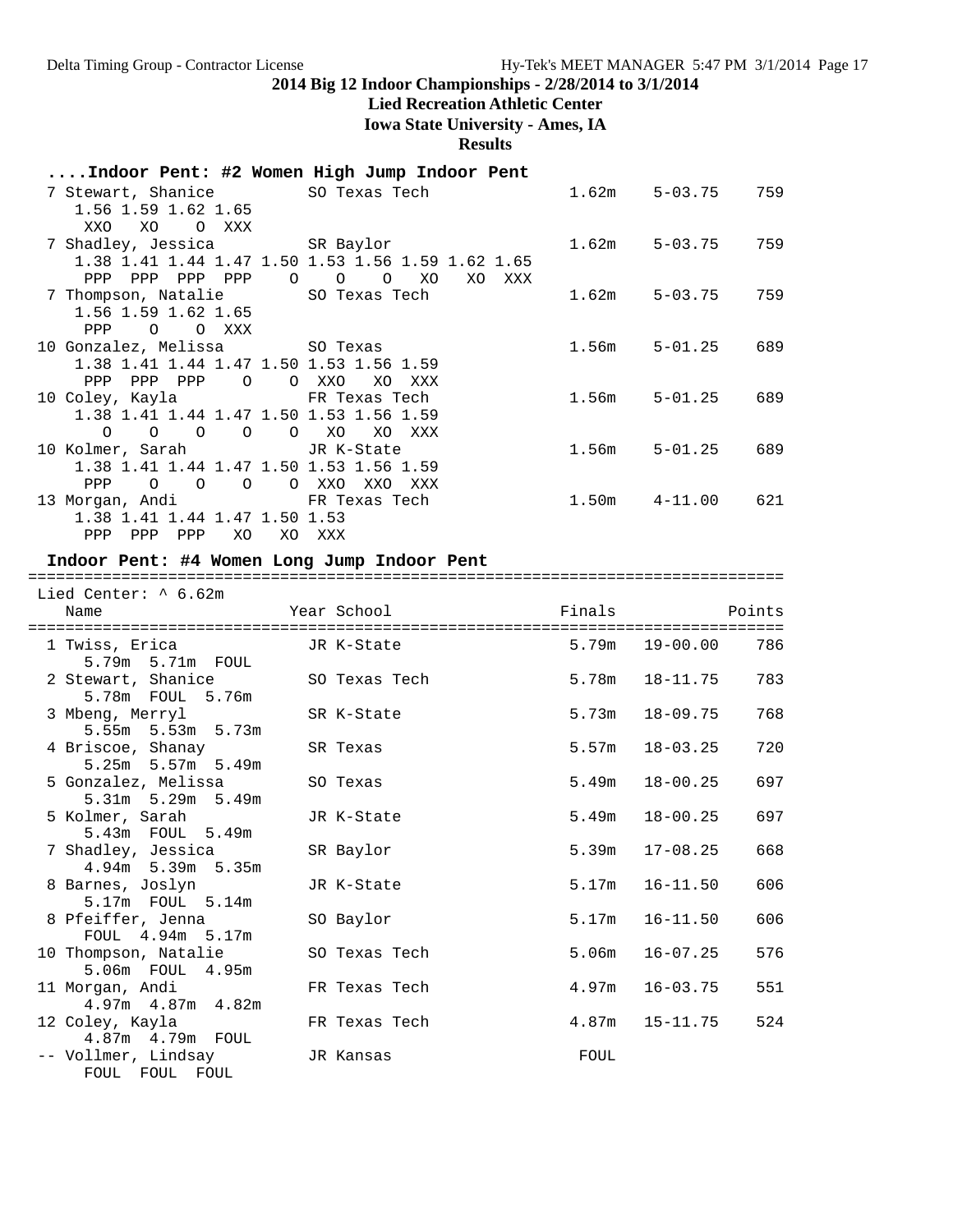#### **Lied Recreation Athletic Center**

**Iowa State University - Ames, IA**

**Results**

#### **Indoor Pent: #3 Women Shot Put Indoor Pent**

#### ================================================================================= Lied Center: ^ 18.52m Name The Year School Team Points Points ================================================================================= 1 Stewart, Shanice SO Texas Tech 13.21m 43-04.25 741 FOUL 13.21m 11.80m 2 Vollmer, Lindsay JR Kansas 12.10m 39-08.50 668 11.57m 12.10m 11.65m<br>3 Briscoe, Shanay SR Texas 12.08m 39-07.75 666 11.64m 12.08m 11.82m 4 Kolmer, Sarah JR K-State 11.81m 38-09.00 649 11.81m 11.73m 11.72m 5 Mbeng, Merryl SR K-State 10.80m 35-05.25 582 10.46m FOUL 10.80m 6 Gonzalez, Melissa SO Texas 10.29m 33-09.25 548 10.29m 9.26m FOUL 7 Pfeiffer, Jenna SO Baylor 9.98m 32-09.00 528 9.98m 9.97m 9.79m 8 Shadley, Jessica SR Baylor 9.87m 32-04.75 521 9.68m 9.87m 9.33m 8 Thompson, Natalie SO Texas Tech 9.87m 32-04.75 521 9.87m 9.70m 9.76m 10 Twiss, Erica JR K-State 9.69m 31-09.50 509 9.63m 9.69m 9.18m 11 Barnes, Joslyn JR K-State 9.35m 30-08.25 487 9.35m 9.15m 9.29m 12 Coley, Kayla FR Texas Tech 9.00m 29-06.50 464 8.10m 9.00m 8.24m 13 Morgan, Andi FR Texas Tech 8.77m 28-09.25 449 8.65m 8.77m 8.18m

#### **Women Indoor Pent**

| Collegiate: \$ 4555 1/27/2012 Brianne Theisen, Oregon<br>Big 12 Meet: ! 4439 2/22/2002 Austra SKUJYTE, Kansas State<br>Name | Year School   |      | Finals Points  |
|-----------------------------------------------------------------------------------------------------------------------------|---------------|------|----------------|
| 1 Twiss, Erica                                                                                                              | JR K-State    | 4074 | 10             |
| 2 Briscoe, Shanay                                                                                                           | SR Texas      | 4043 | 8              |
| 3 Mbeng, Merryl                                                                                                             | SR K-State    | 4035 | $\epsilon$     |
| 4 Stewart, Shanice                                                                                                          | SO Texas Tech | 3836 | 5              |
| 5 Kolmer, Sarah                                                                                                             | JR K-State    | 3782 | $\overline{4}$ |
| 6 Gonzalez, Melissa                                                                                                         | SO Texas      | 3757 | 3              |
| 7 Pfeiffer, Jenna                                                                                                           | SO Baylor     | 3728 | 2              |
| 8 Shadley, Jessica                                                                                                          | SR Baylor     | 3726 | 1              |
| 9 Thompson, Natalie                                                                                                         | SO Texas Tech | 3548 |                |
| 10 Coley, Kayla                                                                                                             | FR Texas Tech | 3164 |                |
| 11 Morgan, Andi                                                                                                             | FR Texas Tech | 3013 |                |
| 12 Barnes, Joslyn                                                                                                           | JR K-State    | 2710 |                |
| 13 Vollmer, Lindsay                                                                                                         | JR Kansas     | 2635 |                |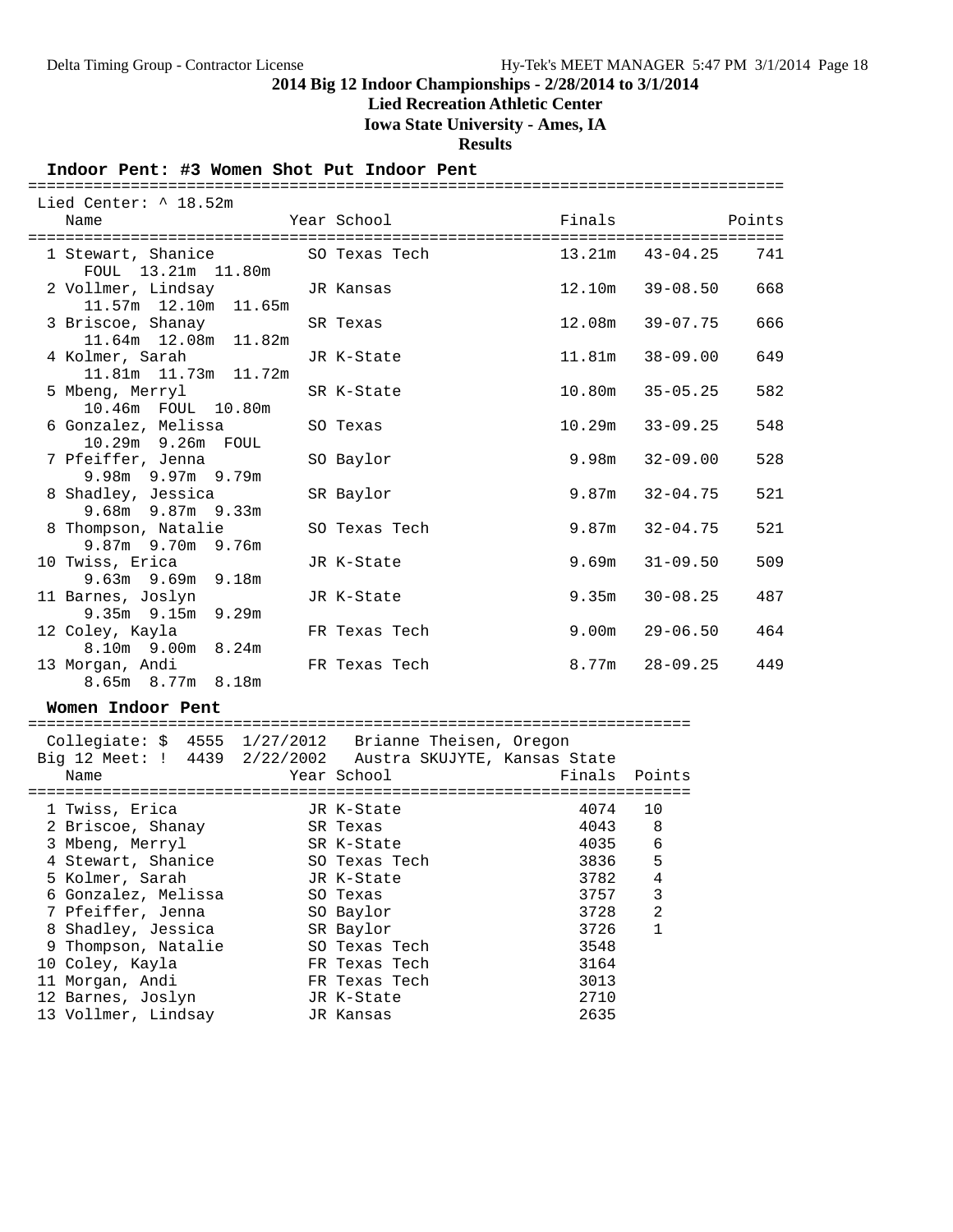# **Lied Recreation Athletic Center**

**Iowa State University - Ames, IA**

### **Results**

**Men 60 Meter**

| men ou meter                                     |                                                              |               |                 |
|--------------------------------------------------|--------------------------------------------------------------|---------------|-----------------|
| 8 Advance:                                       | Top 3 Each Heat plus Next 2 Best Times                       |               |                 |
| Collegiate: $$6.45$ 2/20/1999                    | Leonard Myles-Mills, BYU                                     |               |                 |
| Big 12 Meet: ! 6.57 2/27/2004                    | DaBryan BLANTON, Oklahoma                                    |               |                 |
| Lied Center: ^ 6.59 2/8/1997                     | Marcel Carter, Nike                                          |               |                 |
| Name                                             | Year School                                                  | Prelims H#    |                 |
|                                                  |                                                              |               |                 |
| Preliminaries                                    |                                                              |               |                 |
| 1 Bromell, Trayvon                               | FR Baylor                                                    | 6.670         | $\overline{2}$  |
| 2 Hill, Tyreek                                   | FR OK State                                                  | 6.72Q         | $\mathbf{1}$    |
| 3 Bozmans, Raymond                               | SO TCU                                                       | 6.73Q         | $\overline{2}$  |
| 4 Givans, Senoj-Jay                              | FR Texas                                                     | 6.760         | $\mathbf{1}$    |
| 5 Teeters, John                                  | SO OK State                                                  | 6.75Q         | $\overline{2}$  |
| 6 Listenbee, Kolby                               | FR TCU                                                       | 6.790         | $\mathbf{1}$    |
| 7 Reece, Alex                                    | SO Baylor                                                    | 6.81q         | $\mathbf{1}$    |
| 8 Mackey, Trevor                                 | JR Texas Tech                                                | 6.82q         | 1               |
| 9 Storey, Waymon                                 | SR Oklahoma                                                  | 6.90          | 2               |
| 10 Johnson, Treyvion                             | FR Texas Tech                                                | 6.95          | 2 6.943         |
| 11 Fares, Basil                                  | SO Texas                                                     | 6.95          | 1 6.949         |
| 12 Webb, Blake                                   | FR OK State                                                  | 7.02          | $\mathbf{1}$    |
| 13 Owusu-Peprah, Michael                         | SO TCU                                                       | 7.03          | -2              |
| 14 Ingram, Jared                                 | FR Iowa State                                                |               | 7.07 2 7.062    |
| 15 Tamba, Ivan                                   | SO Iowa State                                                | 7.07          | 1 7.068         |
| Men 60 Meter                                     |                                                              |               |                 |
|                                                  |                                                              |               |                 |
|                                                  | Collegiate: $$6.45 \quad 2/20/1999$ Leonard Myles-Mills, BYU |               |                 |
| Big 12 Meet: ! 6.57 2/27/2004                    | DaBryan BLANTON, Oklahoma                                    |               |                 |
| Lied Center: ^ 6.59 2/8/1997 Marcel Carter, Nike |                                                              |               |                 |
| Name                                             | Year School                                                  | Finals Points |                 |
|                                                  |                                                              |               |                 |
| Finals                                           |                                                              | 6.64          | 6.634<br>10     |
| 1 Givans, Senoj-Jay<br>2 Hill, Tyreek            | FR Texas<br>FR OK State                                      | 6.64          | 6.639<br>8      |
| 3 Bromell, Trayvon                               | FR Baylor                                                    | 6.74          | 6               |
| 4 Bozmans, Raymond                               | SO TCU                                                       | 6.77          | 5               |
| 5 Listenbee, Kolby                               | FR TCU                                                       | 6.79          | 3.50 6.782      |
| 5 Teeters, John                                  | SO OK State                                                  | 6.79          | 3.50 6.782      |
| 7 Reece, Alex                                    | SO Baylor                                                    | 6.92          | 2               |
| -- Mackey, Trevor                                | JR Texas Tech                                                | FS            |                 |
|                                                  |                                                              |               |                 |
| Men 200 Meter                                    |                                                              |               |                 |
| Top 8 Advance by Time                            |                                                              |               |                 |
| Collegiate: \$ 20.10 3/11/2005                   | Wallace Spearmon, Arkansas                                   |               |                 |
| Big 12 Meet: ! 20.58 2/28/2004                   | Leo BOOKMAN, Kansas                                          |               |                 |
| Lied Center: ^ 20.50 3/4/2006                    | Walter Dix, Florida St.                                      |               |                 |
| Name                                             | Year School                                                  | Prelims H#    |                 |
|                                                  |                                                              |               |                 |
| Preliminaries                                    |                                                              |               |                 |
| 1 Heriot, Blake                                  | SR Baylor                                                    | $21.09q$ 2    |                 |
| 2 Hill, Tyreek                                   | FR OK State                                                  |               | 21.16q 3 21.153 |
| 3 Bromell, Trayvon                               | FR Baylor                                                    |               | 21.16q 1 21.158 |
| 4 Storey, Waymon                                 | SR Oklahoma                                                  | $21.27q$ 4    |                 |
| 5 Bilderback, Zack                               | SO Texas                                                     | 21.28q 3      |                 |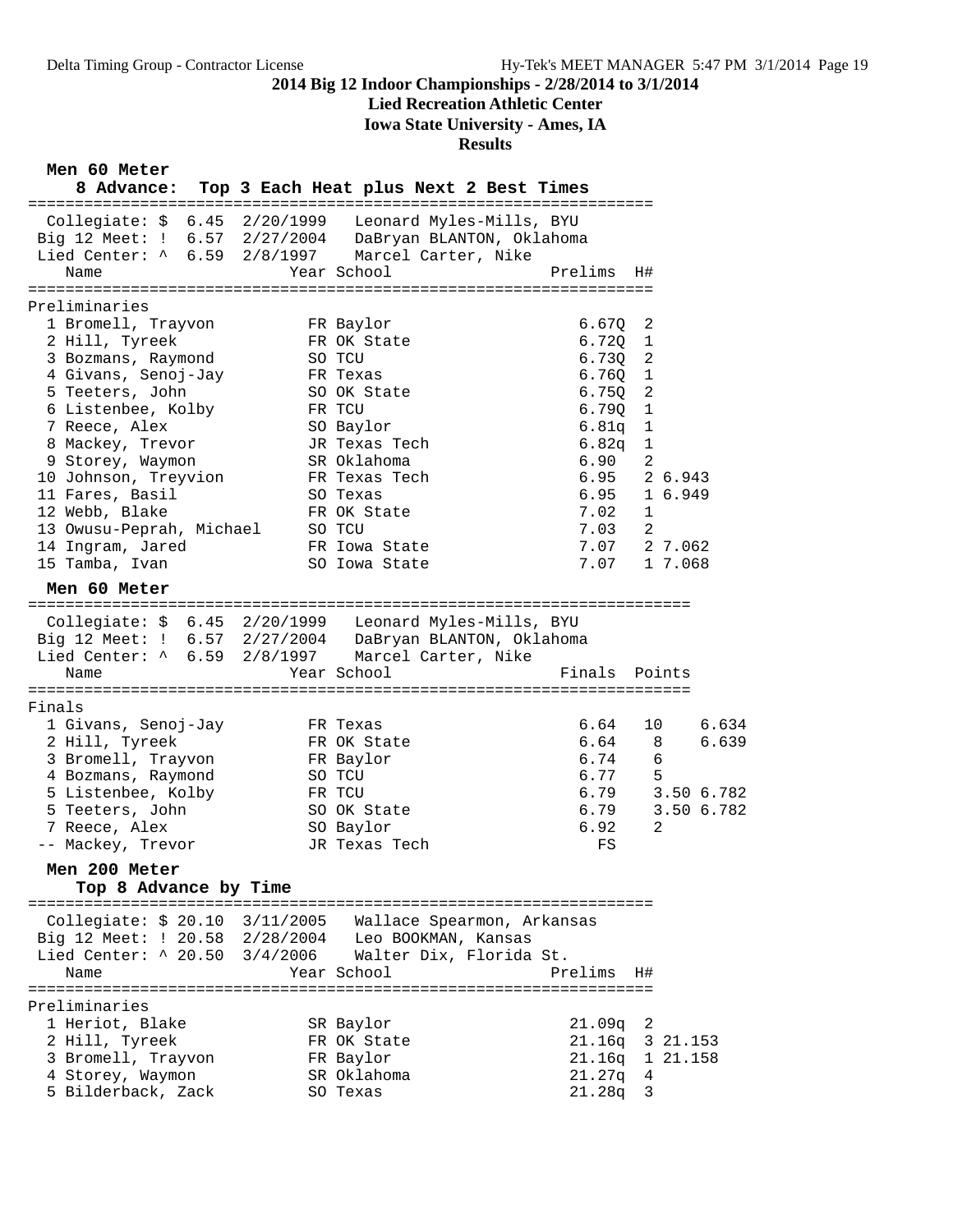# **Lied Recreation Athletic Center**

**Iowa State University - Ames, IA**

### **Results**

### **....Men 200 Meter**

| 6 Echols- Luper, Cameron<br>7 Watts, Sam<br>8 Givans, Senoj-Jay<br>9 Mackey, Trevor<br>10 Richards III, Joseph<br>11 Reece, Alex<br>12 Johnson, DeMario<br>13 Teeters, John<br>14 McSwain, Harvey<br>15 Johnson, Treyvion<br>16 Wilson, Jamie          | FR TCU<br>SO TCU<br>FR Texas<br>JR Texas Tech<br>SO Texas Tech<br>SO Baylor<br>SR Kansas<br>SO OK State<br>SO TCU<br>FR Texas Tech<br>SO Kansas | 21.41q<br>1<br>21.43q<br>2<br>21.44q<br>3<br>21.45<br>4<br>21.52<br>1<br>21.53<br>1<br>21.63<br>3<br>21.79<br>4<br>21.83<br>4<br>2<br>21.88<br>22.23<br>2                         |                                          |
|--------------------------------------------------------------------------------------------------------------------------------------------------------------------------------------------------------------------------------------------------------|-------------------------------------------------------------------------------------------------------------------------------------------------|-----------------------------------------------------------------------------------------------------------------------------------------------------------------------------------|------------------------------------------|
| Men 200 Meter                                                                                                                                                                                                                                          |                                                                                                                                                 |                                                                                                                                                                                   |                                          |
| Collegiate: \$ 20.10 3/11/2005 Wallace Spearmon, Arkansas<br>Big 12 Meet: ! 20.58 2/28/2004 Leo BOOKMAN, Kansas<br>Lied Center: ^ 20.50 3/4/2006 Walter Dix, Florida St.<br>Name                                                                       | Year School                                                                                                                                     | Finals Points                                                                                                                                                                     |                                          |
| Finals<br>1 Hill, Tyreek<br>2 Heriot, Blake<br>3 Storey, Waymon<br>4 Givans, Senoj-Jay<br>5 Bromell, Trayvon<br>6 Bilderback, Zack<br>7 Echols- Luper, Cameron FR TCU<br>8 Watts, Sam                                                                  | FR OK State<br>SR Baylor<br>SR Oklahoma<br>FR Texas<br>FR Baylor<br>SO Texas<br>SO TCU                                                          | 20.81<br>10<br>21.04<br>8<br>21.21<br>21.36<br>-5<br>21.44<br>$\overline{4}$<br>21.49<br>21.58<br>21.76                                                                           | 6<br>3<br>$\overline{2}$<br>$\mathbf{1}$ |
| Men 400 Meter<br>8 Advance: Top 1 Each Heat plus Next 5 Best Times                                                                                                                                                                                     |                                                                                                                                                 |                                                                                                                                                                                   |                                          |
| Collegiate: \$ 44.57 3/12/2005 Kerron Clement, Florida<br>Big 12 Meet: ! 45.53 1998 Jeremy WARINER, Baylor<br>Lied Center: ^ 45.53 2/28/1998 Brandon Couts, Baylor<br>Name                                                                             | Year School                                                                                                                                     | Prelims<br>H#                                                                                                                                                                     |                                          |
| Preliminaries<br>1 Bilderback, Zack<br>2 Richards III, Joseph<br>3 Heriot, Blake<br>4 Baker, Ethan<br>5 Irvin, Christopher<br>6 Johnson, DeMario<br>7 Jackson, Narada<br>8 Caddick, George<br>9 Gary, Richard<br>10 Collins, Lavon<br>11 Extol, Dwayne | SO Texas<br>SO Texas Tech<br>SR Baylor<br>JR Oklahoma<br>FR Texas<br>SR Kansas<br>SR TCU<br>FR Baylor<br>SO Baylor<br>SR TCU<br>SR Texas Tech   | 46.720<br>2<br>47.04Q<br>1<br>47.76Q<br>3<br>$\sqrt{2}$<br>47.37q<br>47.55q<br>2<br>47.77q<br>2<br>47.81q<br>3<br>47.83q<br>1<br>3<br>48.09<br>3<br>48.17<br>$\mathbf 1$<br>48.48 |                                          |
| 12 Duke, Isaiah                                                                                                                                                                                                                                        | SO Baylor                                                                                                                                       | 48.62<br>1                                                                                                                                                                        |                                          |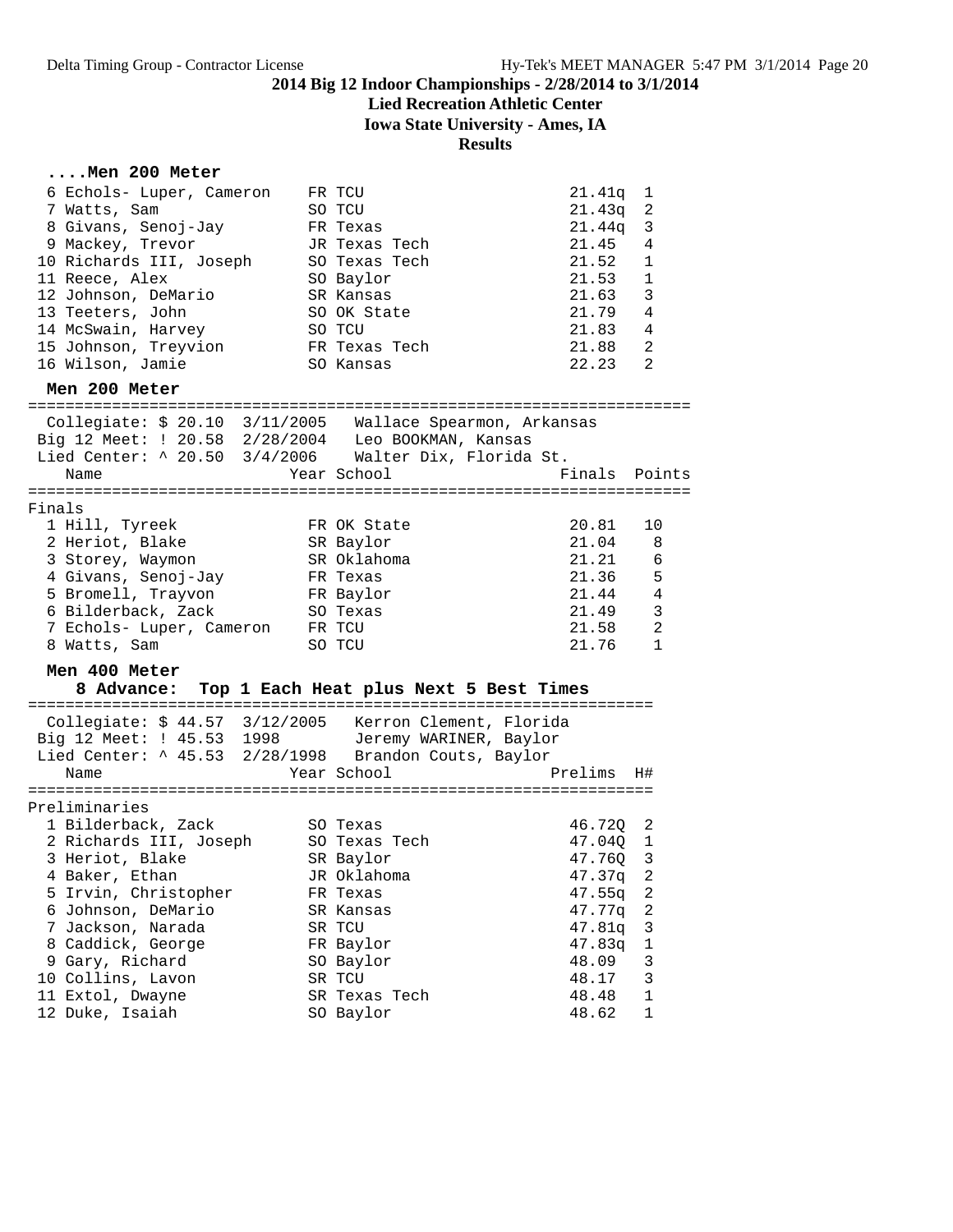### **Lied Recreation Athletic Center**

**Iowa State University - Ames, IA**

#### **Results**

### **Men 400 Meter**

| =================<br>Collegiate: \$44.57 3/12/2005 Kerron Clement, Florida<br>Big 12 Meet: ! 45.53 1998<br>Lied Center: ^ 45.53 2/28/1998 Brandon Couts, Baylor<br>Name<br>-----------------------------------<br>Finals<br>1 Bilderback, Zack<br>2 Heriot, Blake<br>3 Richards III, Joseph<br>4 Irvin, Christopher<br>5 Baker, Ethan<br>6 Johnson, DeMario<br>7 Jackson, Narada<br>-- Caddick, George |                  | Jeremy WARINER, Baylor<br>Year School<br>SO Texas<br>SR Baylor<br>SO Texas Tech<br>FR Texas<br>JR Oklahoma<br>SR Kansas<br>SR TCU<br>FR Baylor                                                                                   | ----------------------<br>Finals<br>==================================<br>46.03<br>46.89<br>47.02<br>47.31<br>47.54<br>47.84<br>49.12<br>DNS                                     | Points<br>10<br>8<br>6<br>5<br>4<br>$\mathbf{3}$<br>2                                                                                       |
|--------------------------------------------------------------------------------------------------------------------------------------------------------------------------------------------------------------------------------------------------------------------------------------------------------------------------------------------------------------------------------------------------------|------------------|----------------------------------------------------------------------------------------------------------------------------------------------------------------------------------------------------------------------------------|----------------------------------------------------------------------------------------------------------------------------------------------------------------------------------|---------------------------------------------------------------------------------------------------------------------------------------------|
| Men 600 Yard<br>Top 8 Advance by Time                                                                                                                                                                                                                                                                                                                                                                  |                  |                                                                                                                                                                                                                                  |                                                                                                                                                                                  |                                                                                                                                             |
| ==========<br>========================<br>Collegiate: \$ 1:08.26 2/21/1987 Roddie Haley, Arkansas<br>Big 12 Meet: ! 1:07.43 2000<br>Lied Center: ^ 1:07.03 2/9/1991<br>Name                                                                                                                                                                                                                            |                  | Floyd Thompson, Baylor<br>Danny Harris, Nike<br>Year School                                                                                                                                                                      | =============================<br>Prelims                                                                                                                                         | H#                                                                                                                                          |
| =====================================                                                                                                                                                                                                                                                                                                                                                                  |                  |                                                                                                                                                                                                                                  | ==============================                                                                                                                                                   |                                                                                                                                             |
| Preliminaries<br>1 McCuin, Kenneth<br>2 Stigler, Michael<br>3 Campbell, Chris<br>4 Chambers, Justin<br>5 Holmes, Timothy<br>6 Payton, Tyler<br>7 Foster, Alex<br>8 Hoogensen, Jacob<br>9 Jones, Derek<br>10 Brudnick, Josh<br>11 Moore, Brandon<br>12 Conradie, Pieter<br>13 Petersen, Scott<br>14 Collins, Kyle<br>15 Achterhoff, Trey<br>-- Butler, Karrie<br>Men 600 Yard                           |                  | JR Kansas<br>JR Kansas<br>JR K-State<br>SR TCU<br>FR Baylor<br>SR OK State<br>SO Texas Tech<br>SO Iowa State<br>FR Iowa State<br>JR Texas<br>FR Baylor<br>FR Texas<br>SO Oklahoma<br>FR Texas Tech<br>FR Iowa State<br>JR Baylor | 1:09.92q<br>1:10.23q<br>1:10.33q<br>1:10.50q<br>1:10.99q<br>1:11.10q<br>1:11.56q<br>1:11.74q<br>1:11.86<br>1:11.91<br>1:12.02<br>1:12.17<br>1:13.08<br>1:13.13<br>1:13.35<br>DNS | 4<br>3<br>4<br>4<br>1<br>1<br>$\mathbf{1}$<br>1<br>3<br>3<br>$\overline{2}$<br>$\overline{2}$<br>$\overline{a}$<br>$\overline{2}$<br>4<br>3 |
| Collegiate: \$ 1:08.26 2/21/1987 Roddie Haley, Arkansas<br>Big 12 Meet: ! 1:07.43<br>Lied Center: $\land$ 1:07.03<br>Name                                                                                                                                                                                                                                                                              | 2000<br>2/9/1991 | Floyd Thompson, Baylor<br>Danny Harris, Nike<br>Year School                                                                                                                                                                      | Finals                                                                                                                                                                           | H# Points                                                                                                                                   |
| Finals<br>1 Stigler, Michael<br>2 McCuin, Kenneth<br>3 Campbell, Chris<br>4 Holmes, Timothy<br>5 Payton, Tyler                                                                                                                                                                                                                                                                                         |                  | JR Kansas<br>JR Kansas<br>JR K-State<br>FR Baylor<br>SR OK State                                                                                                                                                                 | 1:08.59<br>1:09.31<br>1:09.79<br>1:10.53<br>1:10.61                                                                                                                              | 10<br>2<br>2<br>8<br>2<br>6<br>5<br>1<br>4<br>1                                                                                             |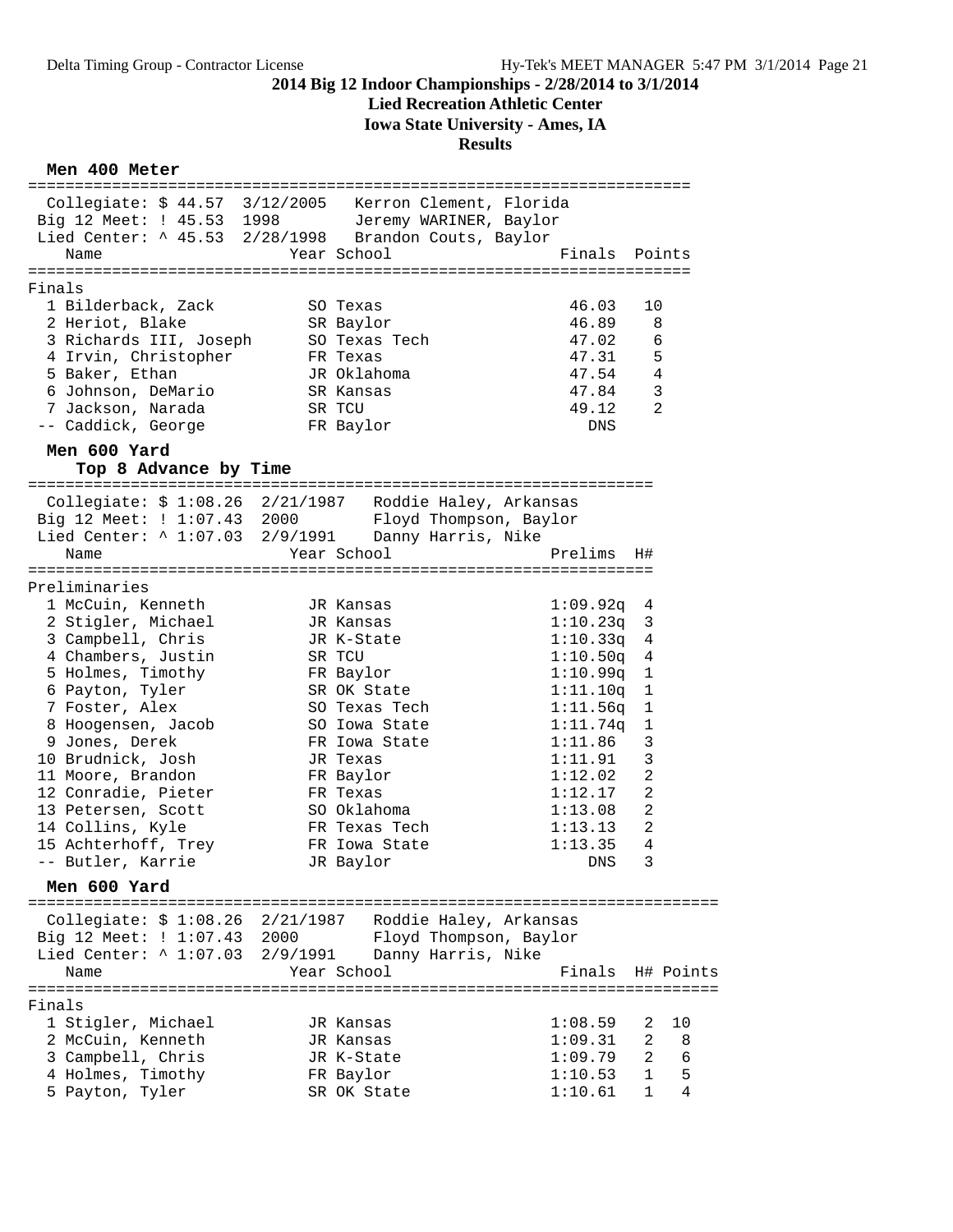**Lied Recreation Athletic Center**

**Iowa State University - Ames, IA**

#### **Results**

# **....Men 600 Yard**

| 6 Chambers, Justin                        | SR TCU                                                                                                            | 1:10.95<br>2<br>3                           |
|-------------------------------------------|-------------------------------------------------------------------------------------------------------------------|---------------------------------------------|
| 7 Foster, Alex                            | SO Texas Tech                                                                                                     | 1:11.99<br>2<br>$\mathbf{1}$                |
| 8 Hoogensen, Jacob                        | SO Iowa State                                                                                                     | 1:13.20<br>$\overline{1}$<br>$\overline{1}$ |
|                                           |                                                                                                                   |                                             |
| Men 800 Meter                             |                                                                                                                   |                                             |
|                                           | 8 Advance: Top 3 Each Heat plus Next 2 Best Times                                                                 |                                             |
| Two alleys (4-4) if more than 6 runners   |                                                                                                                   |                                             |
| One-turn stagger                          |                                                                                                                   |                                             |
|                                           | Collegiate: $$1:44.84$ $3/4/1989$ Paul Ereng, Virginia                                                            |                                             |
|                                           |                                                                                                                   |                                             |
|                                           | Big 12 Meet: $1:46.46$ 2/25/2006 Dmitrijs MILKEVICS, Nebraska<br>Lied Center: ^ 1:45.97 2/6/1999 Roman Orvec, SMU |                                             |
| Name                                      | Year School                                                                                                       | Prelims<br>H#                               |
|                                           |                                                                                                                   |                                             |
| Preliminaries                             |                                                                                                                   |                                             |
| 1 Kemboi, Edward                          | JR Iowa State                                                                                                     | 1:51.540<br>1                               |
| 2 Uhr, Robert                             | FR Texas                                                                                                          | 1:51.630<br>2                               |
| 3 Soucie, Brendan                         | SR Kansas                                                                                                         | 1:51.84Q<br>2                               |
| 4 Wankel, Malcolm                         | JR Oklahoma                                                                                                       | 1:52.03Q<br>1                               |
| 5 Eke, Allen                              | SO Oklahoma                                                                                                       | 2<br>1:52.000                               |
| 6 Hanson, Kyle                            | SR K-State                                                                                                        | 1:52.40Q<br>1                               |
| 7 Smith, Logan                            | JR K-State                                                                                                        | 2<br>1:52.50q                               |
| 8 Fink, Dalen                             | SR Kansas                                                                                                         | 1:52.65q<br>1                               |
| 9 Wheatley, Ryan                          | FR OK State                                                                                                       | 1:53.53<br>2                                |
| 10 Manley, Dominque                       | SR Kansas                                                                                                         | 1:53.78<br>2                                |
| 11 McVey, Kendall                         | JR Texas Tech                                                                                                     | $\mathbf{1}$<br>1:54.13                     |
| 12 Lewis, D' Andre                        | FR TCU                                                                                                            | 1:59.92<br>1                                |
| Men 800 Meter                             |                                                                                                                   |                                             |
|                                           |                                                                                                                   |                                             |
| Two alleys $(4-4)$ if more than 6 runners |                                                                                                                   |                                             |
| One-turn stagger                          |                                                                                                                   |                                             |
|                                           | Collegiate: \$ 1:44.84 3/4/1989 Paul Ereng, Virginia                                                              |                                             |
|                                           | Big 12 Meet: ! 1:46.46 2/25/2006 Dmitrijs MILKEVICS, Nebraska                                                     |                                             |
|                                           | Lied Center: ^ 1:45.97 2/6/1999 Roman Orvec, SMU                                                                  |                                             |
| Name                                      | Year School                                                                                                       | Finals<br>Points                            |
|                                           |                                                                                                                   |                                             |
| Finals                                    |                                                                                                                   |                                             |
| 1 Kemboi, Edward                          | JR Iowa State                                                                                                     | 1:50.67<br>10                               |
| 2 Uhr, Robert                             | FR Texas                                                                                                          | 1:51.05<br>8                                |
| 3 Eke, Allen                              | SO Oklahoma                                                                                                       | 1:51.23<br>6                                |
| 4 Hanson, Kyle                            | SR K-State                                                                                                        | 5<br>1:51.61                                |
| 5 Soucie, Brendan                         | SR Kansas                                                                                                         | 1:51.88<br>4                                |
| 6 Smith, Logan                            | JR K-State                                                                                                        | 3<br>1:52.84                                |
| 7 Fink, Dalen                             | SR Kansas                                                                                                         | 2<br>1:52.87                                |
| 8 Wankel, Malcolm                         | JR Oklahoma                                                                                                       | $\mathbf{1}$<br>1:52.88                     |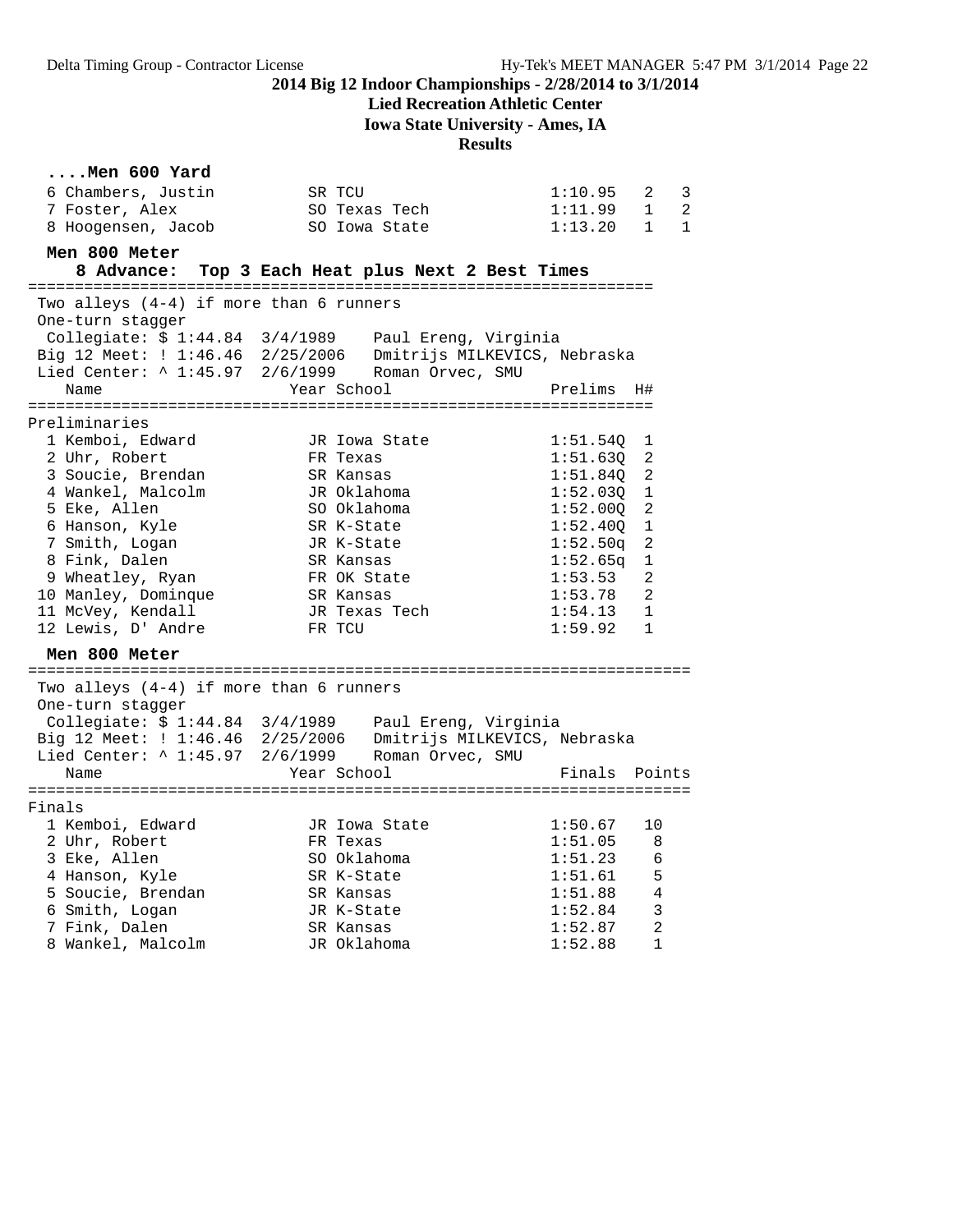**Lied Recreation Athletic Center**

**Iowa State University - Ames, IA**

#### **Results**

**Men 1000 Meter**

**8 Advance: Top 3 Each Heat plus Next 2 Best Times** =================================================================== Two alleys (4-4) if more than 6 runners One-turn stagger Collegiate: \$ 2:19.53 1/14/2012 Robby Creese, Penn State Big 12 Meet: ! 2:20.24 2/28/2004 Christian SMITH, Kansas State Lied Center: ^ 2:22.31 2/13/1993 Scott Peters, Florida Name  $Year School$  Prelims H# =================================================================== Preliminaries 1 Kemboi, Edward JR Iowa State 2:26.41Q 1 2 Burcham, Jacob FR Oklahoma 2:26.85Q 2 3 Vilhauer, Justin JR OK State 2:26.50Q 1 4 Noelle, Chad SO OK State 2:27.05Q 2 5 Rivera, Nick SO Texas Tech 2:26.98Q 1 6 Turnbull, Brady SO Texas 2:27.48Q 2 7 Gioielli, Joseph SO Iowa State 2:27.53q 1 8 Baldwin, Alec SO Iowa State 2:27.88q 1 9 Hedges, Brigham FR OK State 2:28.24 2 10 Bostick, Greg SO Baylor 2:28.74 1 11 Koech, Daniel SO Kansas 2:29.63 2 12 Brownlee, Ben FR Kansas 2:39.17 2 **Men 1000 Meter** ======================================================================= Two alleys (4-4) if more than 6 runners One-turn stagger Collegiate: \$ 2:19.53 1/14/2012 Robby Creese, Penn State Big 12 Meet: ! 2:20.24 2/28/2004 Christian SMITH, Kansas State Lied Center: ^ 2:22.31 2/13/1993 Scott Peters, Florida Name The Year School Team Points Points ======================================================================= Finals 1 Kemboi, Edward JR Iowa State 2:22.50 10 2 Noelle, Chad SO OK State 2:22.55 8 3 Vilhauer, Justin JR OK State 2:23.70 6 4 Burcham, Jacob FR Oklahoma 2:24.38 5 5 Rivera, Nick SO Texas Tech 2:24.76 4 6 Turnbull, Brady SO Texas 2:26.92 3 7 Baldwin, Alec SO Iowa State 2:27.54 2 8 Gioielli, Joseph SO Iowa State 2:31.04 1 **Men 1 Mile Run 8 Advance: Top 3 Each Heat plus Next 2 Best Times** =================================================================== Double Waterfall Start (5-3) One-turn stagger Collegiate: \$ 3:52.88 2/15/2014 Lawi Lalang, Arizona Big 12 Meet: ! 3:55.02 2/28/2009 German Fernandez, Okla St Lied Center: ^ 3:56.84 2/15/2014 Jordan Williamsz, Villanova Name  $Year School$  Prelims H# =================================================================== Preliminaries 1 Kissorio, Ezekiel SR Texas Tech 4:11.02Q 2 2 Blankenbaker, Dylan FR Oklahoma 4:15.07Q 1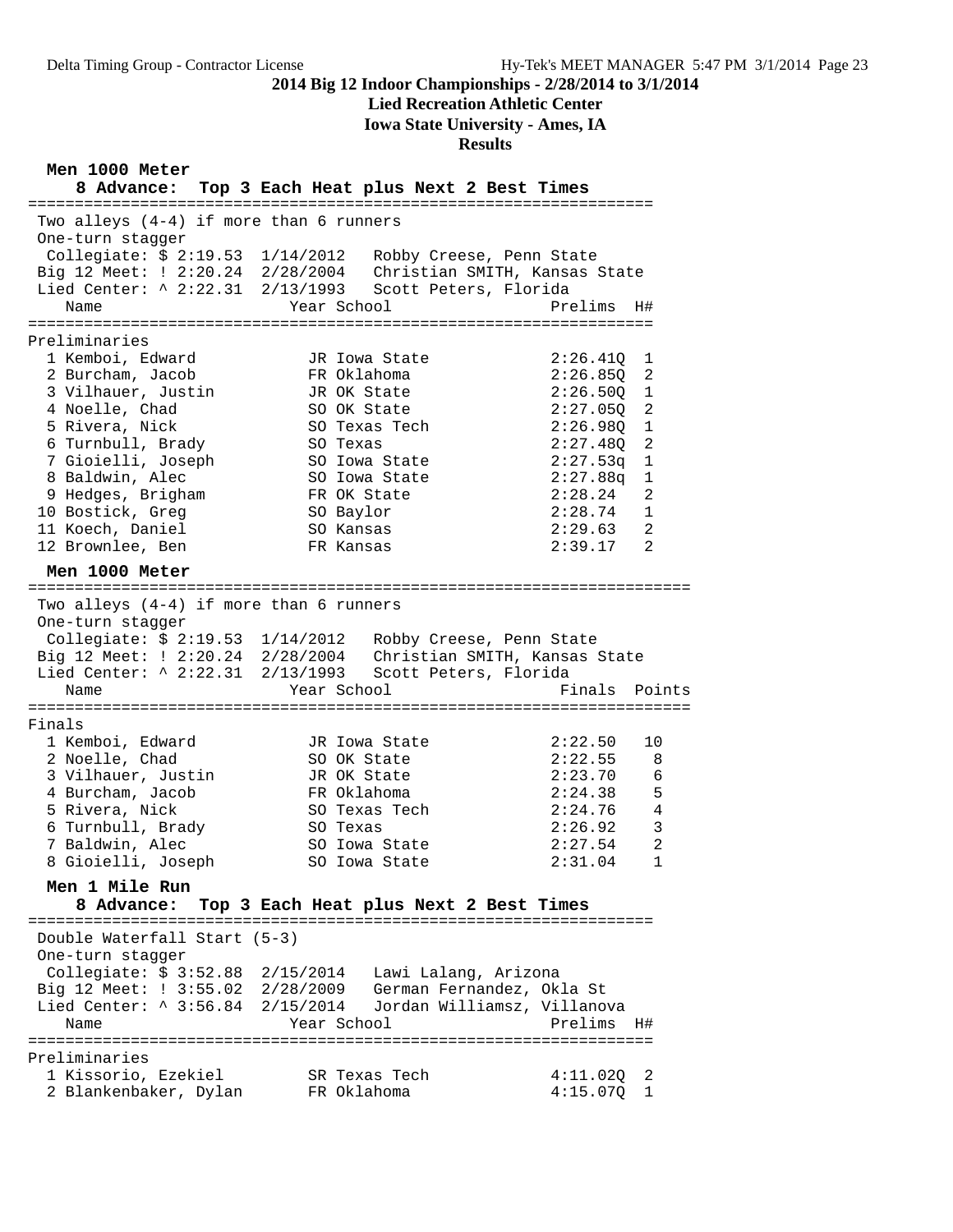# **Lied Recreation Athletic Center**

**Iowa State University - Ames, IA**

|  | Men 1 Mile Run |  |
|--|----------------|--|
|  |                |  |

| 3 Deir, Alex<br>4 Erassa, Kirubel<br>5 Moskowitz, Shane<br>6 Buchanan, Reid<br>7 Martinez, Luis<br>8 Tijerina, Jonathan<br>9 Miles, Bradley<br>10 Graham, Derwin<br>11 Dillenbeck, Alex                                                                                  | JR Oklahoma<br>SR OK State<br>SR OK State<br>JR Kansas<br>FR OK State<br>JR Baylor<br>SR Baylor<br>JR Baylor<br>JR Iowa State                                                                      | 4:11.31Q<br>4:15.68Q<br>4:11.880<br>4:16.230<br>4:12.43q<br>4:13.67q<br>4:16.32<br>4:17.74<br>4:18.18                                            | 2<br>1<br>2<br>1<br>$\overline{2}$<br>$\overline{2}$<br>2<br>1<br>1                                                                                |
|--------------------------------------------------------------------------------------------------------------------------------------------------------------------------------------------------------------------------------------------------------------------------|----------------------------------------------------------------------------------------------------------------------------------------------------------------------------------------------------|--------------------------------------------------------------------------------------------------------------------------------------------------|----------------------------------------------------------------------------------------------------------------------------------------------------|
| 12 Thorp, Nick                                                                                                                                                                                                                                                           | SR OK State                                                                                                                                                                                        | 4:20.93                                                                                                                                          | 1                                                                                                                                                  |
| 13 Castilleja, Jo Alan                                                                                                                                                                                                                                                   | FR TCU                                                                                                                                                                                             | 4:24.81                                                                                                                                          | 1<br>2                                                                                                                                             |
| 14 May, Gregory                                                                                                                                                                                                                                                          | FR TCU                                                                                                                                                                                             | 4:25.92                                                                                                                                          |                                                                                                                                                    |
| Men 1 Mile Run                                                                                                                                                                                                                                                           |                                                                                                                                                                                                    |                                                                                                                                                  |                                                                                                                                                    |
| Double Waterfall Start (5-3)<br>One-turn stagger<br>Name                                                                                                                                                                                                                 | Collegiate: \$ 3:52.88 2/15/2014 Lawi Lalang, Arizona<br>Big 12 Meet: ! 3:55.02 2/28/2009 German Fernandez, Okla St<br>Lied Center: ^ 3:56.84 2/15/2014 Jordan Williamsz, Villanova<br>Year School | Finals<br>==================================                                                                                                     | Points                                                                                                                                             |
| Finals                                                                                                                                                                                                                                                                   |                                                                                                                                                                                                    |                                                                                                                                                  |                                                                                                                                                    |
| 1 Erassa, Kirubel<br>2 Moskowitz, Shane                                                                                                                                                                                                                                  | SR OK State<br>SR OK State                                                                                                                                                                         | 4:15.94<br>4:16.51                                                                                                                               | 10<br>8                                                                                                                                            |
| 3 Deir, Alex                                                                                                                                                                                                                                                             | JR Oklahoma                                                                                                                                                                                        | 4:16.74                                                                                                                                          | 6                                                                                                                                                  |
| 4 Blankenbaker, Dylan                                                                                                                                                                                                                                                    | FR Oklahoma                                                                                                                                                                                        | 4:17.46                                                                                                                                          | 5                                                                                                                                                  |
| 5 Buchanan, Reid                                                                                                                                                                                                                                                         | JR Kansas                                                                                                                                                                                          | 4:18.57                                                                                                                                          | $\overline{4}$                                                                                                                                     |
| 6 Martinez, Luis                                                                                                                                                                                                                                                         | FR OK State                                                                                                                                                                                        | 4:18.96                                                                                                                                          | 3                                                                                                                                                  |
| 7 Kissorio, Ezekiel<br>8 Tijerina, Jonathan                                                                                                                                                                                                                              | SR Texas Tech<br>JR Baylor                                                                                                                                                                         | 4:19.88<br>4:21.89                                                                                                                               | 2<br>1                                                                                                                                             |
|                                                                                                                                                                                                                                                                          |                                                                                                                                                                                                    |                                                                                                                                                  |                                                                                                                                                    |
| Men 3000 Meter                                                                                                                                                                                                                                                           |                                                                                                                                                                                                    |                                                                                                                                                  |                                                                                                                                                    |
| Double Waterfall Start (11-5)<br>$Row(s)$ of 16                                                                                                                                                                                                                          | Collegiate: \$ 7:38.59 2/14/2004 Alistair Cragg, Arkansas<br>Big 12 Meet: ! 7:53.72 2/24/2013 Kennedy Kithuka, Texas Tech<br>Lied Center: ^ 7:50.05 2/6/1999 Michael Power, Arkansas               |                                                                                                                                                  |                                                                                                                                                    |
| Name                                                                                                                                                                                                                                                                     | Year School                                                                                                                                                                                        |                                                                                                                                                  | Finals H# Points                                                                                                                                   |
| 1 Erassa, Kirubel<br>2 Doughty, Brandon<br>3 Simbassa, Abbabiya<br>4 Pinales, Mark<br>5 Tuitoek, Evans<br>6 Hrezi, Mohamed<br>7 Vallejo, Marcos<br>8 Moskowitz, Shane<br>9 Gohlke, Brian<br>10 Nation, Will<br>11 Llamas, Brian<br>12 Galvin, Chris<br>13 Buchanan, Reid | SR OK State<br>JR Oklahoma<br>JR Oklahoma<br>JR Texas<br>FR Texas Tech<br>SR Iowa State<br>SO Texas Tech<br>SR OK State<br>SO OK State<br>JR Texas<br>SO Iowa State<br>SR Texas<br>JR Kansas       | $7:53.53!$ 2<br>8:11.19<br>8:11.31<br>8:11.39<br>8:12.37<br>8:13.71<br>8:17.39<br>8:19.41<br>8:19.57<br>8:19.99<br>8:20.09<br>8:20.38<br>8:21.32 | 10<br>2<br>8<br>2<br>6<br>5<br>2<br>$\overline{4}$<br>1<br>3<br>2<br>$\overline{2}$<br>1<br>2<br>1<br>2<br>1<br>$\overline{a}$<br>$\mathbf 1$<br>2 |
|                                                                                                                                                                                                                                                                          |                                                                                                                                                                                                    |                                                                                                                                                  |                                                                                                                                                    |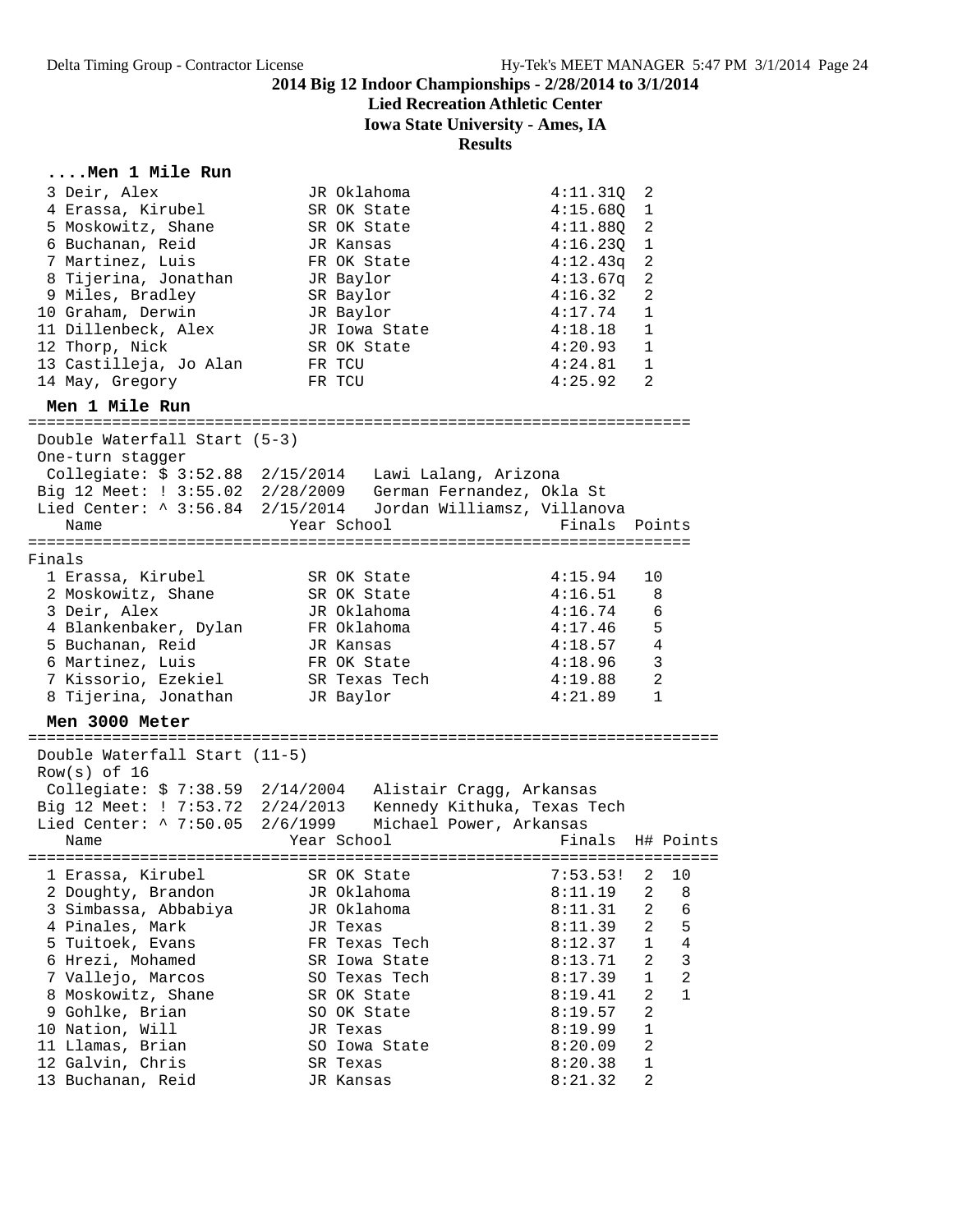# **Lied Recreation Athletic Center**

### **Iowa State University - Ames, IA**

#### **Results**

### **....Men 3000 Meter**

| 14 Armstrong, Anthoney                                                                                                  | FR OK State            | 8:21.35    | 2              |
|-------------------------------------------------------------------------------------------------------------------------|------------------------|------------|----------------|
| 15 Graf, Eric                                                                                                           | FR Oklahoma            | 8:25.19    | 1              |
| 16 Hedges, Brigham                                                                                                      | FR OK State            | 8:26.05    | $\mathbf 1$    |
| 17 Blankenbaker, Dylan                                                                                                  | FR Oklahoma            | 8:27.02    | $\mathbf 1$    |
| 18 Gade, Noah                                                                                                           | FR OK State            | 8:28.45    | $\overline{a}$ |
| 19 Dado, Steve                                                                                                          | SO Iowa State          | 8:28.62    | 1              |
| 20 Osborn, David                                                                                                        | SR OK State            | 8:29.21    | $\mathbf{1}$   |
| 21 Deir, Alex                                                                                                           | JR Oklahoma            | 8:30.52    | 1              |
| 22 Smith, Collin                                                                                                        | SR Texas               | 8:30.89    | $\mathbf 1$    |
| 23 Mathenge, Charles                                                                                                    | FR OK State            | 8:31.60    | $\overline{2}$ |
| 24 Thorp, Nick                                                                                                          | SR OK State            | 8:32.01    | $\mathbf{1}$   |
| 25 Vilhauer, Justin                                                                                                     | JR OK State            | 8:32.25    | $\overline{2}$ |
| 26 Martinez, Luis                                                                                                       | FR OK State            | 8:33.51    | $\mathbf{1}$   |
| 27 Jermann, Tyler                                                                                                       | SO Iowa State          | 8:35.58    | 1              |
| 28 Lira, Jonathon                                                                                                       | SR Texas Tech          | 8:38.26    | 1              |
| 29 Miles, Bradley                                                                                                       | SR Baylor              | 8:38.36    | 1              |
| 30 Moore, Nate                                                                                                          | FR Texas               | 8:41.14    | $\overline{2}$ |
| 31 Graham, Derwin                                                                                                       | JR Baylor              | 8:42.90    | $\mathbf{1}$   |
| 32 Noelle, Chad                                                                                                         | SO OK State            | 8:53.53    | $\overline{a}$ |
| -- Burcham, Jacob                                                                                                       | FR Oklahoma            | DNF        | $\mathbf{1}$   |
| -- Turnbull, Brady                                                                                                      | SO Texas               | DNF        | 1              |
| -- Kissorio, Ezekiel                                                                                                    | SR Texas Tech          | DNS        | 1              |
| -- Tijerina, Jonathan                                                                                                   | JR Baylor              | DNS        | 1              |
| -- Wilson, James                                                                                                        | JR Kansas              | DNS        | $\overline{a}$ |
| -- Gomez, Patrick                                                                                                       | SR Oklahoma            | DNS        | $\mathbf{1}$   |
| -- Uhr, Robert                                                                                                          | FR Texas               | <b>DNS</b> | $\mathbf{1}$   |
|                                                                                                                         |                        |            |                |
| Men 5000 Meter                                                                                                          |                        |            |                |
|                                                                                                                         |                        |            |                |
| Double Waterfall Start (11-5)                                                                                           |                        |            |                |
| 16 runners max per row                                                                                                  |                        |            |                |
| Collegiate: \$ 13:08.28 2/11/2012 Lawi Lalang, Arizona<br>Big 12 Meet: ! 13:41.01 2/23/2013 Kennedy Kithuka, Texas Tech |                        |            |                |
|                                                                                                                         |                        |            |                |
| Lied Center: ^ 13:37.42 2/14/2014                                                                                       | Reed Connor, Wisconsin |            |                |
| Name                                                                                                                    | Year School            | Finals     | Points         |
| 1 Erassa, Kirubel                                                                                                       | SR OK State            | 14:11.29   | 10             |
|                                                                                                                         | SR OK State            | 14:13.32   | 8              |
| 2 Moskowitz, Shane<br>3 Simbassa, Abbabiya                                                                              | JR Oklahoma            | 14:14.06   | 6              |
|                                                                                                                         |                        |            | 5              |
| 4 Gohlke, Brian                                                                                                         | SO OK State            | 14:16.78   |                |
| 5 Hrezi, Mohamed<br>.                                                                                                   | SR Iowa State          | 14:18.08   | 4              |

| 1 Erassa, Kirubel    | SR OK State   | 14:11.29 | 10             |
|----------------------|---------------|----------|----------------|
| 2 Moskowitz, Shane   | SR OK State   | 14:13.32 | - 8            |
| 3 Simbassa, Abbabiya | JR Oklahoma   | 14:14.06 | 6              |
| 4 Gohlke, Brian      | SO OK State   | 14:16.78 | 5              |
| 5 Hrezi, Mohamed     | SR Iowa State | 14:18.08 | $\overline{4}$ |
| 6 Nation, Will       | JR Texas      | 14:18.26 | 3              |
| 7 Pinales, Mark      | JR Texas      | 14:19.62 | $\overline{2}$ |
| 8 Tuitoek, Evans     | FR Texas Tech | 14:25.69 | 1              |
| 9 Vallejo, Marcos    | SO Texas Tech | 14:30.45 |                |
| 10 Galvin, Chris     | SR Texas      | 14:33.53 |                |
| 11 Graf, Eric        | FR Oklahoma   | 14:45.46 |                |
| 12 Osborn, David     | SR OK State   | 14:45.66 |                |
| 13 Smith, Collin     | SR Texas      | 14:46.62 |                |
| 14 Gade, Noah        | FR OK State   | 14:50.97 |                |
| 15 Mathenge, Charles | FR OK State   | 15:01.61 |                |
| 16 Jermann, Tyler    | SO Iowa State | 15:08.16 |                |
| -- Lira, Jonathon    | SR Texas Tech | DNF      |                |
| -- Gomez, Patrick    | SR Oklahoma   | DNF      |                |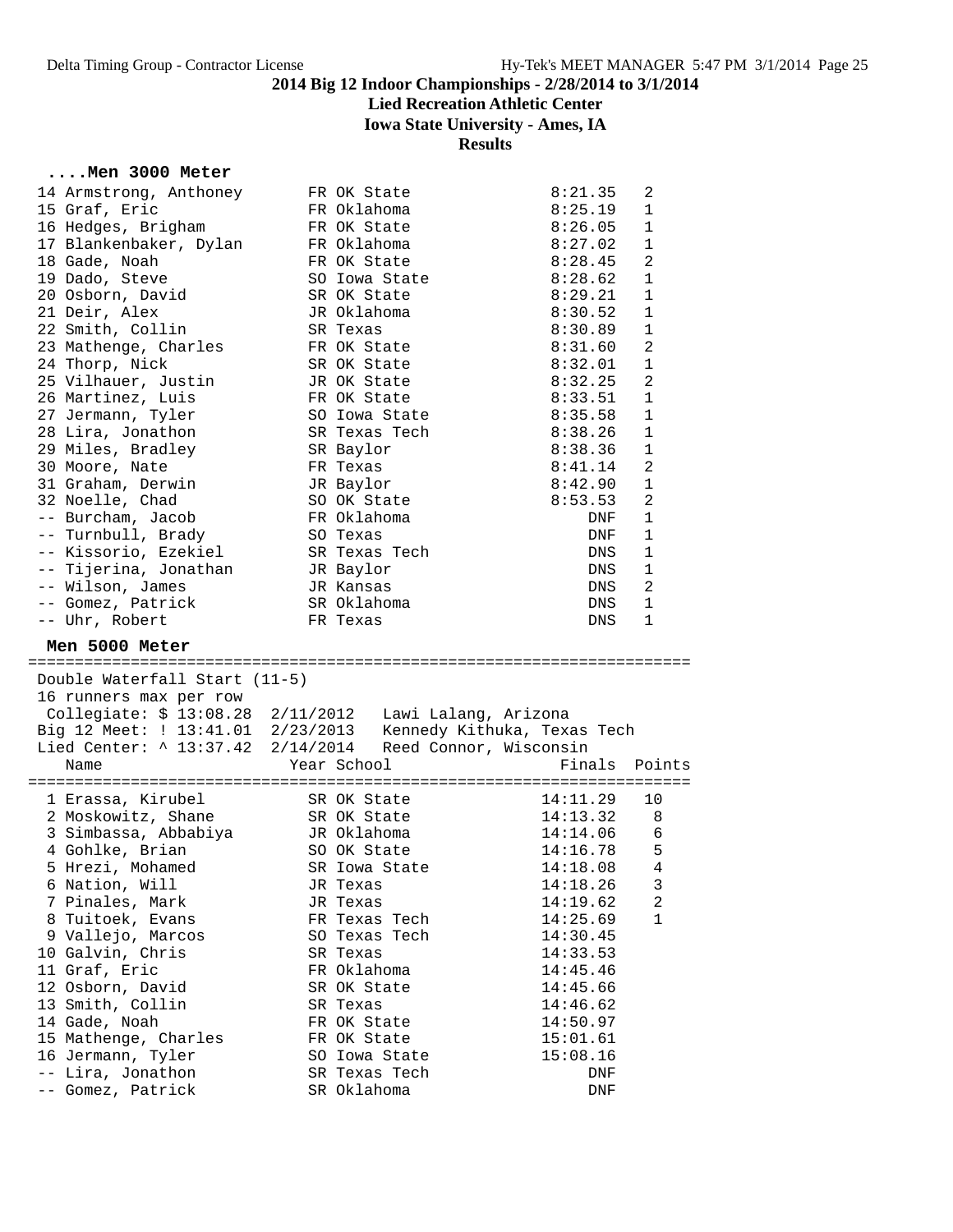#### **Lied Recreation Athletic Center**

**Iowa State University - Ames, IA**

**Results**

**....Men 5000 Meter** -- Wilson, James JR Kansas DNF **Men 60 Meter Hurdles 8 Advance: Top 3 Each Heat plus Next 2 Best Times** =================================================================== Top 3 each heat + next 2 fastest times Collegiate: \$ 7.47 2/7/1997 Reggie Torian, Wisconsin Big 12 Meet: ! 7.66 2011 Keiron Stewart, Texas Lied Center: ^ 7.59 D. Arnold/R. Ash Name Year School Prelims H# =================================================================== Preliminaries 1 Moore, Jordan FR TCU 7.89Q 2 2 Benson, Shujaa JR Texas Tech 7.95Q 1 7.942 3 Grace, Bryce SO Baylor 7.95Q 1 7.948 4 Sander, Ryan SR Iowa State 7.98Q 2 7.972 5 Wicks, Matthias SR Oklahoma 7.98Q 1 7.974 6 Maloney, Tramaine SO Texas Tech 8.04Q 2 7 Stigler, Michael JR Kansas 8.10q 1 8 Wohlford, Jake SR Texas 8.11q 2 9 Hock, Johannes SO Texas 8.18 1 10 Phillips, Rhys FR Baylor 8.22 2 11 Deterding, Adam FR K-State 8.35 1 **Men 60 Meter Hurdles** ======================================================================= Top 3 each heat + next 2 fastest times Collegiate: \$ 7.47 2/7/1997 Reggie Torian, Wisconsin Big 12 Meet: ! 7.66 2011 Keiron Stewart, Texas Lied Center: ^ 7.59 D. Arnold/R. Ash Name **Name** Year School **Finals Points** ======================================================================= Finals 1 Moore, Jordan FR TCU 7.86 10 2 Sander, Ryan SR Iowa State 7.97 8 3 Wicks, Matthias SR Oklahoma 7.99 6 4 Maloney, Tramaine SO Texas Tech 8.03 5 5 Benson, Shujaa JR Texas Tech 8.04 4 6 Wohlford, Jake SR Texas 8.05 3 7 Grace, Bryce SO Baylor 8.07 2 8 Stigler, Michael JR Kansas 8.25 1 **Men 4x400 Meter Relay** ========================================================================== 5 fastest times in last heat Collegiate: \$ 3:03.51 3/12/2005 , Florida S Clarke, B Middleton, S Pastor, K Clement Big 12 Meet: ! 3:04.53 1998 Baylor, Baylor R Babineaux, J Roberts, D Lendore, M Preble Lied Center: ^ 3:03.43 3/6/2004 Arizona State School **Finals** H# Points ========================================================================== 1 Texas 3:09.47 2 10 1) Conradie, Pieter FR 2) Bilderback, Zack SO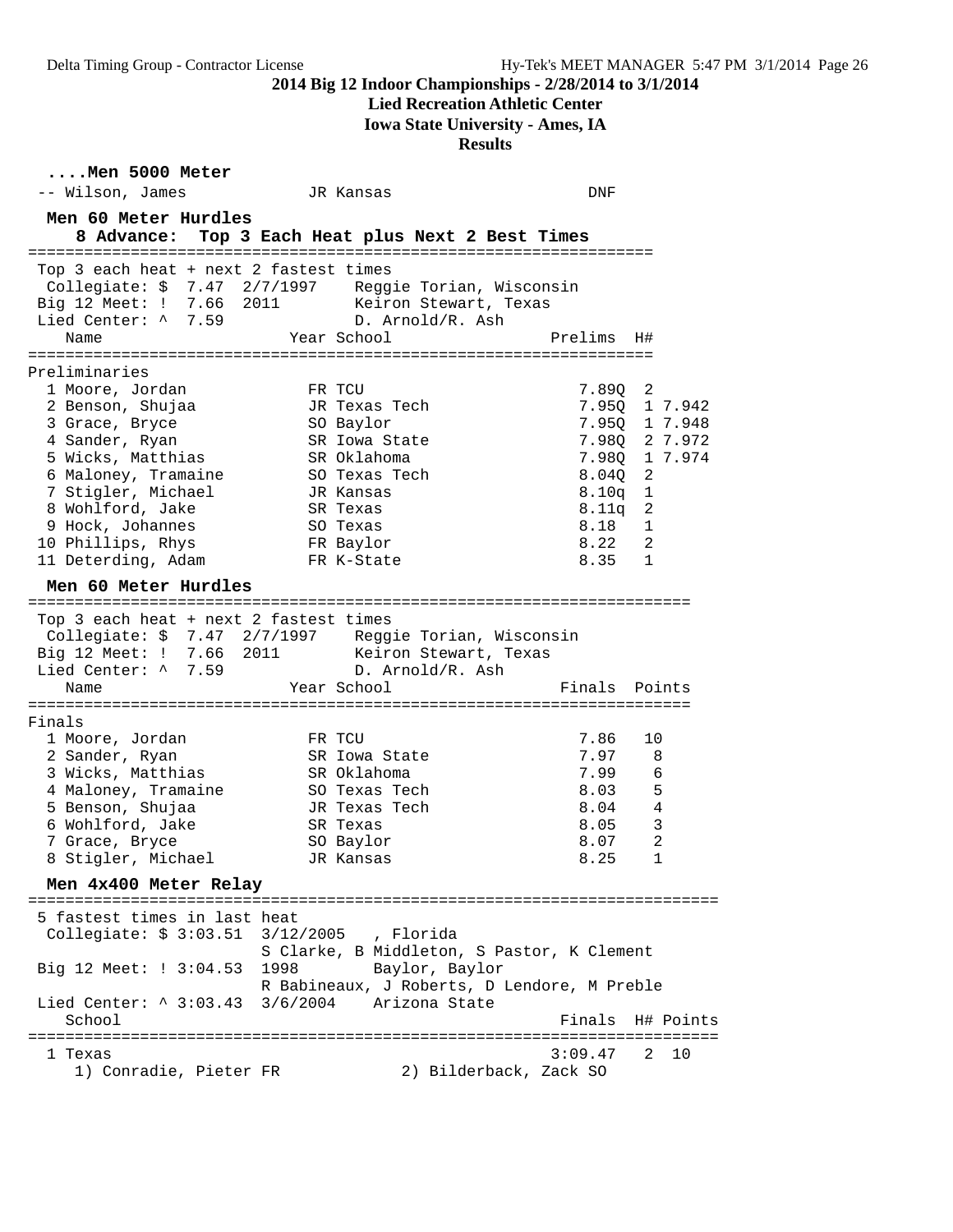# **Lied Recreation Athletic Center**

**Iowa State University - Ames, IA**

#### **Results**

### **....Men 4x400 Meter Relay**

| 3) Givans, Senoj-Jay FR                             | 4) Irvin, Christopher FR                     |   |
|-----------------------------------------------------|----------------------------------------------|---|
| 2 Baylor                                            | 3:09.49<br>2                                 | 8 |
| 1) Duke, Isaiah SO                                  | 2) Heriot, Blake SR                          |   |
| 3) Holmes, Timothy FR                               | 4) Gary, Richard SO                          |   |
| 3 K-State                                           | 3:10.06<br>2                                 | 6 |
| 1) Campbell, Chris JR                               | 2) Rodriguez, Carlos JR                      |   |
| 3) Otuonye, Ifeanyichukwu SO                        | 4) Jefferson, Tyris SO                       |   |
| 4 TCU                                               | 3:11.85<br>2                                 | 5 |
| 1) Chambers, Justin SR                              | 2) Baker, Ronnie SO                          |   |
| 3) McSwain, Harvey SO                               | 4) Collins, Lavon SR                         |   |
| 5 Texas Tech                                        | 3:13.40<br>$\overline{2}$                    | 4 |
| 1) Richards III, Joseph SO                          | 2) Collins, Kyle FR                          |   |
| 3) Paul, Dee FR                                     | 4) Extol, Dwayne SR                          |   |
| 6 Iowa State                                        | 3:14.48<br>$\mathbf{1}$                      | 3 |
| 1) Jones, Derek FR                                  | 2) Brander, Kris FR                          |   |
| 3) Achterhoff, Trey FR                              | 4) Hoogensen, Jacob SO                       |   |
| 7 Oklahoma                                          | 3:15.34<br>1                                 | 2 |
| 1) Baker, Ethan JR                                  | 2) Storey, Waymon SR                         |   |
| 3) Petersen, Scott SO                               | 4) Wankel, Malcolm JR                        |   |
| -- Kansas                                           | DNF<br>1                                     |   |
| 1) Matthews, Drew SO                                | 2) Johnson, DeMario SR                       |   |
| 3) Stigler, Michael JR                              | 4) McCuin, Kenneth JR                        |   |
| -- OK State                                         | DNS<br>1                                     |   |
| 1) Hill, Tyreek FR                                  | 2) Payton, Tyler SR                          |   |
| 3) Teeters, John SO                                 | 4) Wheatley, Ryan FR                         |   |
|                                                     |                                              |   |
| Men Distance Medley                                 |                                              |   |
|                                                     |                                              |   |
|                                                     |                                              |   |
| Double Waterfall Start (6-4)                        |                                              |   |
| Collegiate: \$ 9:25.97 2/16/2008                    | , Texas                                      |   |
|                                                     | K Miller, D Fortson, J Hernandez, L Manzano  |   |
| Big 12 Meet: ! 9:40.75                              | 2/24/2012 Texas A&M, Texas A&M               |   |
|                                                     | W Barry, O Ramirez, M Preble, H Lelei        |   |
| Lied Center: $\land$ 9:28.78<br>$2/7/1997$ Arkansas |                                              |   |
| School                                              | Finals<br>Points                             |   |
|                                                     | =======================                      |   |
| 1 Oklahoma                                          | 9:45.32<br>10                                |   |
| 1) Deir, Alex JR                                    | 2) Baker, Ethan JR                           |   |
| 3) Eke, Allen SO                                    | 4) Doughty, Brandon JR                       |   |
| 2 Iowa State                                        | 9:47.46<br>8                                 |   |
| 1) Kemboi, Edward JR                                | 2) Jones, Derek FR                           |   |
| 3) Barnes, Brandon JR                               | 4) Llamas, Brian SO                          |   |
| 3 OK State                                          | 9:49.18<br>6                                 |   |
| 1) Vilhauer, Justin JR                              | 2) Wheatley, Ryan FR                         |   |
| 3) Payton, Tyler SR                                 | 4) Noelle, Chad SO                           |   |
| 4 Texas                                             | 9:50.69<br>5                                 |   |
| 1) Moore, Nate FR                                   | 2) Conradie, Pieter FR                       |   |
| 3) Uhr, Robert FR                                   | 4) Turnbull, Brady SO                        |   |
| 5 Texas Tech                                        | 9:53.44<br>4                                 |   |
| 1) Rivera, Nick SO                                  | 2) Extol, Dwayne SR                          |   |
| 3) McVey, Kendall JR                                | 4) Kissorio, Ezekiel SR                      |   |
| 6 Kansas                                            | 9:58.00<br>3                                 |   |
| 1) Soucie, Brendan SR<br>3) Fink, Dalen SR          | 2) Matthews, Drew SO<br>4) Buchanan, Reid JR |   |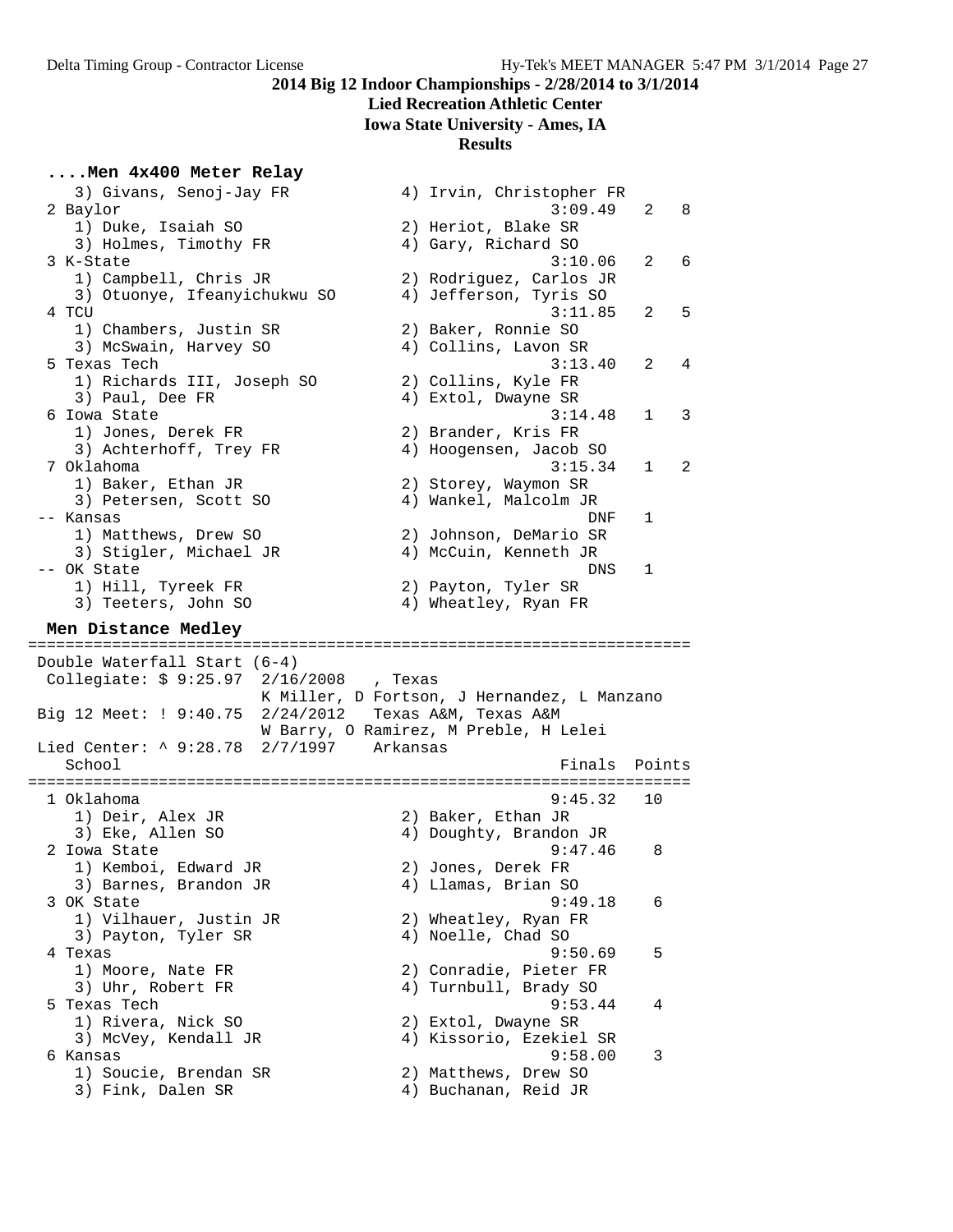# **Lied Recreation Athletic Center**

**Iowa State University - Ames, IA**

| Men Distance Medley                                               |                        |                    |             |        |
|-------------------------------------------------------------------|------------------------|--------------------|-------------|--------|
| 7 K-State                                                         |                        | 10:08.98           | 2           |        |
| 1) Goodin, Blake SO                                               | 2) Harrison, Kaneil FR |                    |             |        |
| 3) Jantsch, Kevin FR                                              | 4) Ellis, Kain FR      |                    |             |        |
| 8 Baylor                                                          |                        | 10:12.40           | $\mathbf 1$ |        |
| 1) Graham, Derwin JR                                              | 2) Moore, Brandon FR   |                    |             |        |
| 3) Bostick, Greg SO                                               | 4) Miles, Bradley SR   |                    |             |        |
| Men High Jump                                                     |                        |                    |             |        |
|                                                                   |                        |                    |             |        |
| Proq: $1.96 - 2.01 - 2.06 - 2.11 - 2.16 - 2.21 - 2.24 + 3cm$      |                        |                    |             |        |
| Five-Alive until fewer than 9 remain                              |                        |                    |             |        |
| The "one-hour" rule (NCAA 6.1.10) will be used                    |                        |                    |             |        |
| Collegiate: \$ 2.37m 3/11/1989 Hollis Conway, Louisiana-Lafayette |                        |                    |             |        |
| Big 12 Meet: $! 2.31m 2/24/2013$ Erik Kynard, K-State             |                        |                    |             |        |
| Lied Center: ^ 2.31m 2/24/2013 Erik Kynard, K-State               |                        |                    |             |        |
| Name                                                              | Year School            | Finals             |             | Points |
| 1 Ostrowski, Cameron JR Iowa State                                |                        | 2.23m              | $7 - 03.75$ | 10     |
| 1.96 2.01 2.06 2.11 2.16 2.20 2.23 2.26                           |                        |                    |             |        |
| PPP PPP<br>$\overline{O}$ $\overline{O}$                          | XO O<br>XO<br>XXX      |                    |             |        |
| 2 Duffield, Jacorian                                              | JR Texas Tech          | $J2.23m$ $7-03.75$ |             | 8      |
| 1.96 2.01 2.06 2.11 2.16 2.20 2.23 2.26                           |                        |                    |             |        |
| PPP<br>0 0 0 XXO XXO                                              | XO XXX                 |                    |             |        |
| 3 Adkins, Bradley                                                 | SO Texas Tech          | J2.23m             | $7 - 03.75$ | 6      |
| 1.96 2.01 2.06 2.11 2.16 2.20 2.23 2.26                           |                        |                    |             |        |
| PPP<br>$O$ 0                                                      | O O O XXO<br>XXX       |                    |             |        |
| 4 Riley, Zack                                                     | JR K-State             | 2.16m              | $7 - 01.00$ | 5      |
| 1.96 2.01 2.06 2.11 2.16 2.20                                     |                        |                    |             |        |
| O XXO XXO XXX<br>PPP PPP                                          |                        |                    |             |        |
| 5 Fisher, Dayton                                                  | FR Texas Tech          | 2.11m              | $6 - 11.00$ | 4      |
| 1.96 2.01 2.06 2.11 2.16                                          |                        |                    |             |        |
| PPP<br>O XO O XXX<br>6 LeRock, Garrison                           | FR Oklahoma            | $J2.11m$ $6-11.00$ |             | 3      |
| 1.96 2.01 2.06 2.11 2.16                                          |                        |                    |             |        |
| PPP<br>O XXO O XXX                                                |                        |                    |             |        |
| 7 Brittain, Logan                                                 | FR Texas               | 2.06 <sub>m</sub>  | $6 - 09.00$ | 1.50   |
| 1.96 2.01 2.06 2.11                                               |                        |                    |             |        |
| PPP PPP XXO XXX                                                   |                        |                    |             |        |
| 7 Fuller, Jonathan                                                | JR Kansas              | 2.06m              | 6-09.00     | 1.50   |
| 1.96 2.01 2.06 2.11                                               |                        |                    |             |        |
| $\circ$<br>O XXO<br>XXX                                           |                        |                    |             |        |
| 9 Hoag, Austin                                                    | JR Kansas              | 2.01 <sub>m</sub>  | $6 - 07.00$ |        |
| 1.96 2.01 2.06                                                    |                        |                    |             |        |
| O XXX<br>O                                                        |                        |                    |             |        |
| 10 Buck, Taylor                                                   | SR OK State            | J2.01m             | $6 - 07.00$ |        |
| 1.96 2.01 2.06                                                    |                        |                    |             |        |
| XO XXX<br>$\circ$                                                 |                        |                    |             |        |
| 11 Jones, Kevin                                                   | SO Kansas              | J2.01m             | $6 - 07.00$ |        |
| 1.96 2.01 2.06                                                    |                        |                    |             |        |
| XO XXX<br>XXO                                                     |                        |                    |             |        |
| 12 Bearden, Miles                                                 | FR K-State             | 1.96m              | $6 - 05.00$ |        |
| 1.96 2.01<br>XO XXX                                               |                        |                    |             |        |
|                                                                   |                        |                    |             |        |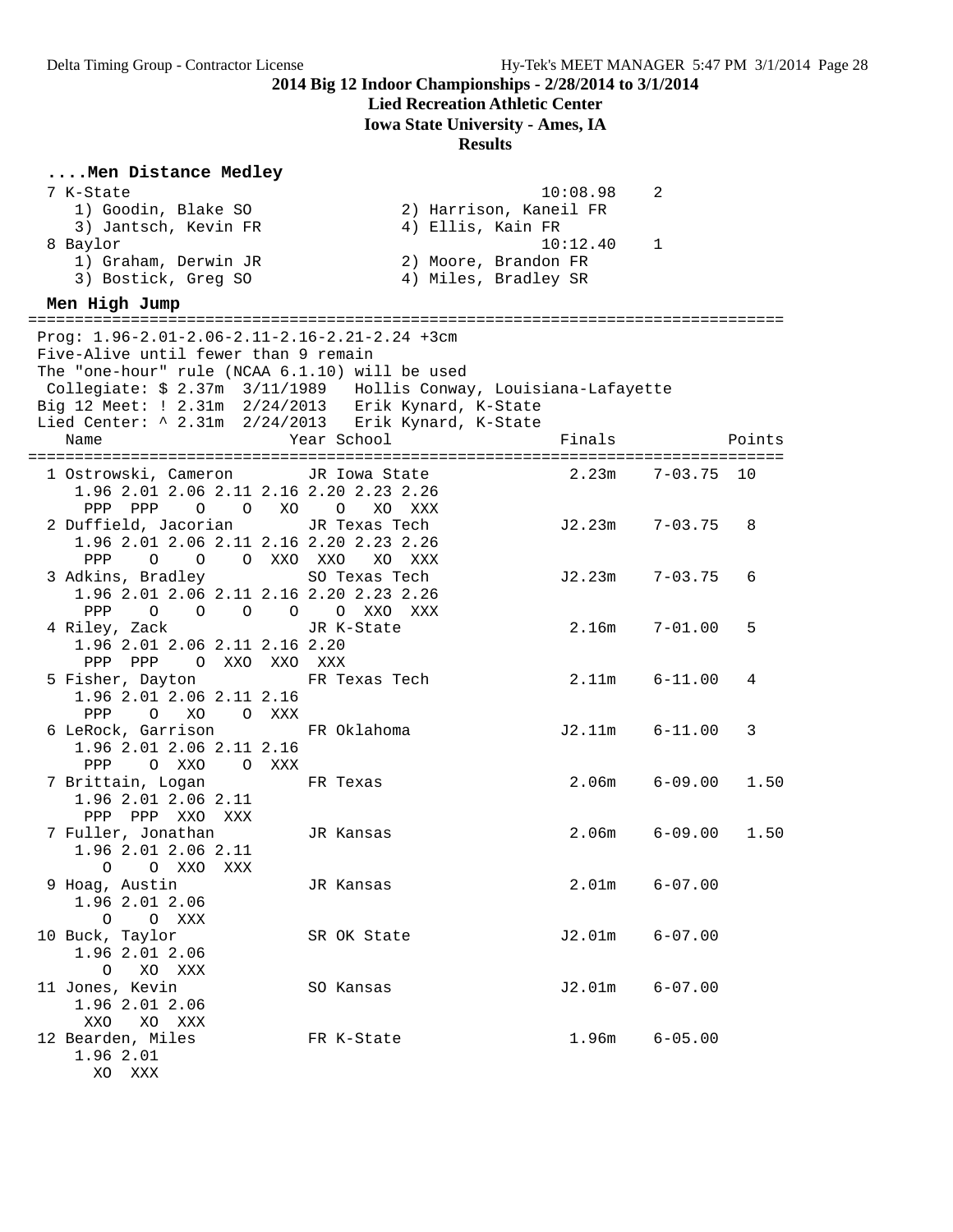### **Lied Recreation Athletic Center**

**Iowa State University - Ames, IA**

**Results**

### **Men Pole Vault**

| Prog: $4.75-4.90-5.05-5.20-5.35-5.45-5.55-5.60-+5cm$                                                        |               |                    |                                    |
|-------------------------------------------------------------------------------------------------------------|---------------|--------------------|------------------------------------|
| Five-Alive until fewer than 9 remain                                                                        |               |                    |                                    |
| The "one-hour" rule (NCAA 6.1.10) will be used                                                              |               |                    |                                    |
| Collegiate: $$5.85m$ $3/6/1999$ Jacob Davis, Texas<br>Big 12 Meet: ! $5.70m$ $2/20/1999$ Jacob DAVIS, Texas |               |                    |                                    |
| Lied Center: 15.65m 2/6/1999 Chad Harting, Bell Athletics                                                   |               |                    |                                    |
| Name                                                                                                        | Year School   | Finals             | Points                             |
|                                                                                                             |               |                    |                                    |
| 1 Wait, Kyle                                                                                                | SR K-State    |                    | $5.45m$ $17-10.50$<br>10           |
| 4.75 4.90 5.05 5.20 5.35 5.45 5.55<br>PPP 0 0 0 XO XO XXX                                                   |               |                    |                                    |
| 2 Meyers, Kyal                                                                                              | SR Texas Tech | $5.35m$ $17-06.50$ | 7                                  |
| 4.75 4.90 5.05 5.20 5.35 5.45                                                                               |               |                    |                                    |
| PPP PPP 0 XO XO XXX                                                                                         |               |                    |                                    |
| 2 Bishop, Alex<br>4.75 4.90 5.05 5.20 5.35 5.45                                                             | SR Kansas     |                    | $5.35m$ $17-06.50$<br>7            |
| PPP PPP 0 XO XO XXX                                                                                         |               |                    |                                    |
| 4 Lupton, Greg                                                                                              | JR Kansas     |                    | $J5.35m$ $17-06.50$<br>5           |
| 4.75 4.90 5.05 5.20 5.35 5.45                                                                               |               |                    |                                    |
| PPP<br>O XO XO XO XXX                                                                                       |               |                    | $5.20m$ $17-00.75$                 |
| 5 Meyer, Nick<br>4.75 4.90 5.05 5.20 5.35                                                                   | FR Kansas     |                    | 4                                  |
| PPP O PPP O XXX                                                                                             |               |                    |                                    |
| 6 Thomas, Mark                                                                                              | JR Texas      |                    | J5.20m 17-00.75<br>3               |
| 4.75 4.90 5.05 5.20 5.35                                                                                    |               |                    |                                    |
| PPP PPP XO OXXX<br>7 Watson, Reese                                                                          | SO Texas      |                    | $J5.20m$ $17-00.75$<br>2           |
| 4.75 4.90 5.05 5.20 5.35                                                                                    |               |                    |                                    |
| PPP PPP XO XO XXX                                                                                           |               |                    |                                    |
| 8 Favor, Everette                                                                                           | SO Oklahoma   |                    | $5.05m$ $16-06.75$<br>$\mathbf{1}$ |
| 4.75 4.90 5.05 5.20                                                                                         |               |                    |                                    |
| PPP<br>O XO XXX<br>9 Callihan, Tanner                                                                       | SO Oklahoma   |                    | J5.05m 16-06.75                    |
| 4.75 4.90 5.05 5.20                                                                                         |               |                    |                                    |
| O XO XO XXX                                                                                                 |               |                    |                                    |
| 10 Maestretti, Nick                                                                                         | SO Kansas     |                    | J5.05m 16-06.75                    |
| 4.75 4.90 5.05 5.20<br>$\Omega$<br>O XXO XXX                                                                |               |                    |                                    |
| 11 Brady, Tommy                                                                                             | JR K-State    | 4.90m              | $16 - 00.75$                       |
| 4.75 4.90 5.05                                                                                              |               |                    |                                    |
| $\circ$<br>O XXX                                                                                            |               |                    |                                    |
| 12 Savage, Cameron                                                                                          | SR K-State    | 4.75m              | $15 - 07.00$                       |
| 4.75 4.90<br>O XXX                                                                                          |               |                    |                                    |
| 12 Zorsky, Noah                                                                                             | FR Texas      | 4.75m              | $15 - 07.00$                       |
| 4.75 4.90                                                                                                   |               |                    |                                    |
| O XXX                                                                                                       |               |                    |                                    |
| 12 Thompson, Kyle<br>4.75 4.90                                                                              | SO Texas Tech | 4.75m              | $15 - 07.00$                       |
| O XXX                                                                                                       |               |                    |                                    |
| 15 Gilbert, Regan                                                                                           | JR Kansas     | J4.75m             | $15 - 07.00$                       |
| 4.75 4.90                                                                                                   |               |                    |                                    |

XO XXX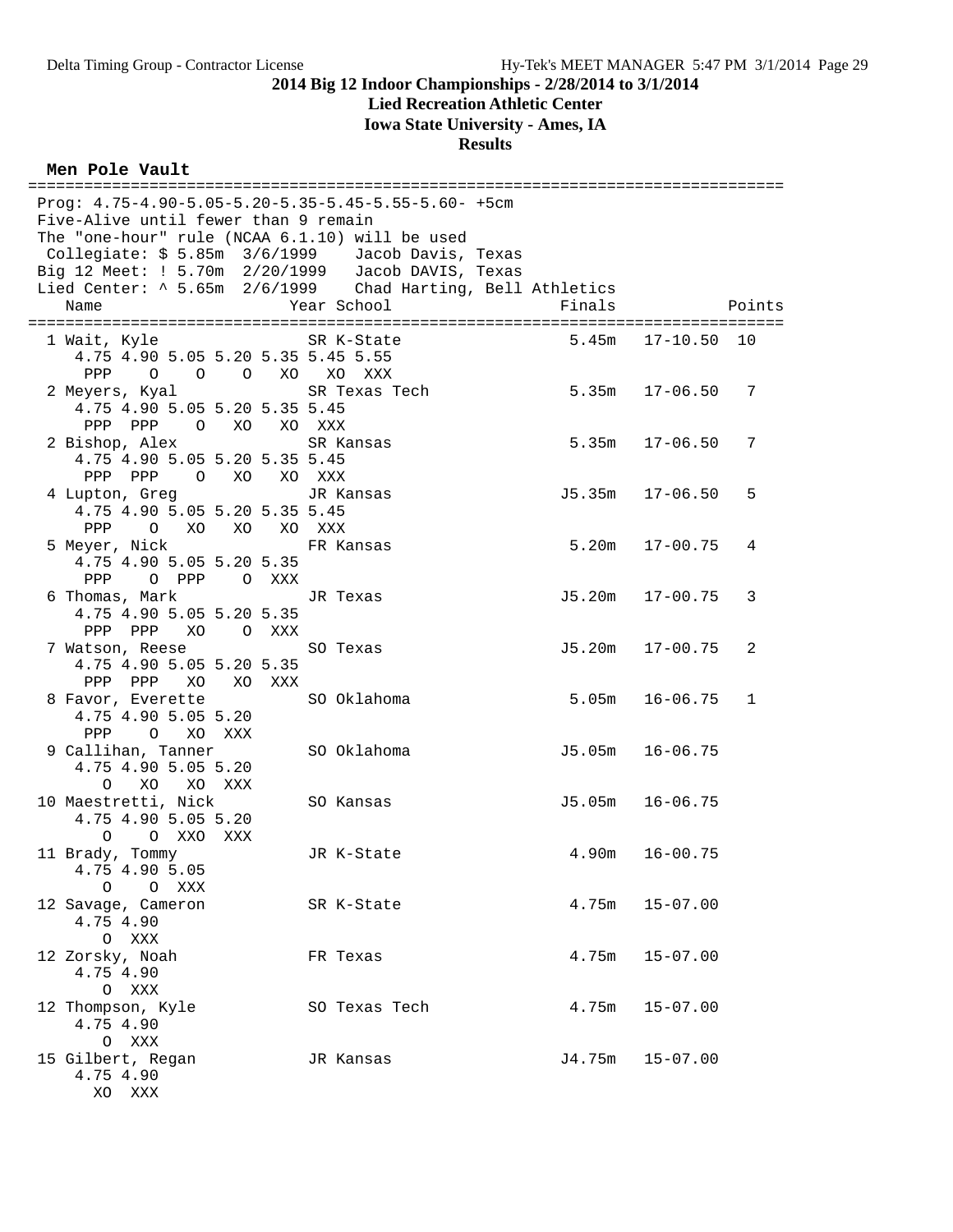**Lied Recreation Athletic Center**

**Iowa State University - Ames, IA**

| Men Pole Vault                                                                                             |               |        |                              |  |
|------------------------------------------------------------------------------------------------------------|---------------|--------|------------------------------|--|
| 16 Sonnen, Josh<br>4.75 4.90                                                                               | SO Texas Tech |        | J4.75m 15-07.00              |  |
| XXO XXX                                                                                                    |               |        |                              |  |
| -- Clark, Hayden                                                                                           | SR Texas      | ΝH     |                              |  |
| 4.75 4.90 5.05                                                                                             |               |        |                              |  |
| PPP PPP XXX<br>-- Hood, Chase                                                                              | FR Baylor     | NH     |                              |  |
| 4.75                                                                                                       |               |        |                              |  |
| XXX                                                                                                        |               |        |                              |  |
| Men Long Jump                                                                                              |               |        |                              |  |
|                                                                                                            |               |        |                              |  |
| 8 Competitors, plus ties, will qualify for the final<br>Collegiate: \$ 8.59m 3/1/2002 Miguel Pate, Alabama |               |        |                              |  |
| Big 12 Meet: ! 8.15m 2010 Bryce Lamb, Texas Tech                                                           |               |        |                              |  |
| Lied Center: ^ 8.25m 1/28/1995 Anthuan Maybank, Unattached                                                 |               |        |                              |  |
|                                                                                                            |               |        |                              |  |
|                                                                                                            |               |        |                              |  |
| 1 Bowry, Jharyl SR K-State<br>7.28m FOUL 7.39m FOUL FOUL 7.44m                                             |               |        | 7.44m  24-05.00  10          |  |
| 2 Echols- Luper, Cameron FR TCU                                                                            |               |        | $7.40m$ $24-03.50$<br>8      |  |
| 7.33m PASS PASS 7.30m 7.40m 7.32m                                                                          |               |        |                              |  |
| 3 Benson, Shujaa                                                                                           | JR Texas Tech |        | $7.38m$ $24-02.50$<br>6      |  |
| 7.38m 7.24m 6.97m 6.85m 7.31m 7.16m                                                                        |               |        |                              |  |
| 4 Hay, Nolan<br>FOUL FOUL 7.37m FOUL 7.27m FOUL                                                            | FR Oklahoma   | 7.37m  | $24 - 02.25$<br>5            |  |
| 5 Field, Devin                                                                                             | SO K-State    | 7.34m  | $24 - 01.00$<br>4            |  |
| FOUL 7.34m 7.31m FOUL FOUL FOUL                                                                            |               |        |                              |  |
| 6 Obi, Felix                                                                                               | SO Baylor     | J7.34m | $24 - 01.00$<br>3            |  |
| 7.30m FOUL 7.34m 7.19m FOUL 7.07m                                                                          |               |        |                              |  |
| 7 Hock, Johannes<br>7.30m FOUL 7.31m FOUL FOUL 7.13m                                                       | SO Texas      | 7.31m  | 2<br>$23 - 11.75$            |  |
| 8 Jefferson, Tyris                                                                                         | SO K-State    | 7.29m  | $23 - 11.00$<br>$\mathbf{1}$ |  |
| 7.29m 7.28m 7.06m 7.08m 7.10m 7.04m                                                                        |               |        |                              |  |
| 9 Cowling, Caleb                                                                                           | FR Kansas     | 7.25m  | $23 - 09.50$                 |  |
| 7.13m 7.24m 7.25m                                                                                          |               |        |                              |  |
| 10 Bailey, Ramone<br>7.17m  FOUL  7.24m                                                                    | JR TCU        |        | $7.24m$ $23-09.00$           |  |
| 11 Wilson, Jerome                                                                                          | JR Texas Tech |        | $7.12m$ $23-04.50$           |  |
| 6.72m 6.89m 7.12m                                                                                          |               |        |                              |  |
| 12 Otuonye, Ifeanyichukwu                                                                                  | SO K-State    | 7.08m  | $23 - 02.75$                 |  |
| 6.93m FOUL<br>7.08m                                                                                        |               |        |                              |  |
| 13 Phynn, Nick<br>6.88m<br>7.05m FOUL                                                                      | FR Texas      | 7.05m  | $23 - 01.75$                 |  |
| 14 Brittain, Logan                                                                                         | FR Texas      | 6.97m  | $22 - 10.50$                 |  |
| $6.45m$ $6.84m$<br>6.97m                                                                                   |               |        |                              |  |
| 15 Fares, Basil                                                                                            | SO Texas      | 6.90m  | $22 - 07.75$                 |  |
| $6.33m$ $6.90m$<br>6.75m                                                                                   |               |        |                              |  |
| 16 Johnson, Mark<br>FOUL 6.79m<br>FOUL                                                                     | JR Iowa State | 6.79m  | $22 - 03.50$                 |  |
| 17 Morrow, Jerel                                                                                           | FR OK State   | 6.77m  | $22 - 02.50$                 |  |
| FOUL<br>FOUL<br>6.77m                                                                                      |               |        |                              |  |
| 18 Boston, Rolyce                                                                                          | JR Oklahoma   | 5.50m  | $18 - 00.50$                 |  |
| 5.50m FOUL FOUL                                                                                            |               |        |                              |  |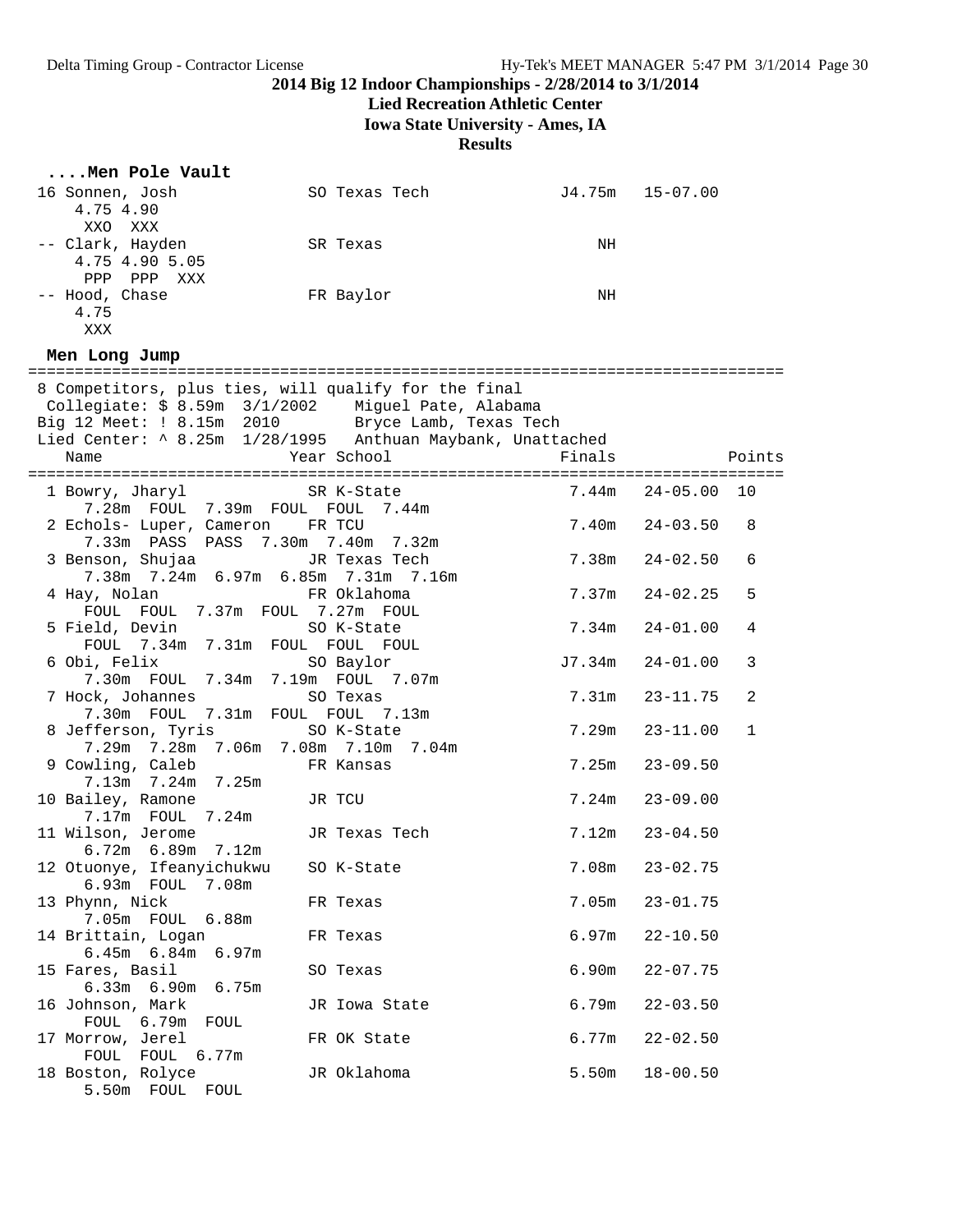### **Lied Recreation Athletic Center**

**Iowa State University - Ames, IA**

**Results**

### **....Men Long Jump**

| -- Flowers, Tre<br>FOUL FOUL FOUL                                                                                                                                                                                                         | FR OK State             | FOUL   |              |             |
|-------------------------------------------------------------------------------------------------------------------------------------------------------------------------------------------------------------------------------------------|-------------------------|--------|--------------|-------------|
| Men Triple Jump                                                                                                                                                                                                                           |                         |        |              |             |
| 8 Competitors, plus ties, will qualify for the final<br>Collegiate: \$ 17.50m 1/17/1986 Charlie Simpkins, Babtist<br>Big 12 Meet: ! 16.47m 2010 Bryce Lamb, Texas Tech<br>Lied Center: ^ 16.77m 3/7/1998 Andrew Owusu, Unattached<br>Name | Year School             | Finals |              | Points      |
| 1 Obi, Felix                                                                                                                                                                                                                              | SO Baylor               | 15.60m | 51-02.25     | 10          |
| 15.16m  15.60m  15.02m  PASS  PASS  PASS<br>2 McClain, Hayden<br>14.58m 14.83m 15.18m 14.96m 15.32m FOUL                                                                                                                                  |                         | 15.32m | $50 - 03.25$ | 8           |
| 3 Field, Devin<br>14.49m FOUL 12.93m 15.01m FOUL                                                                                                                                                                                          | SO K-State<br>FOUL      | 15.01m | 49-03.00     | 6           |
| 4 Phynn, Nick<br>FOUL 14.06m FOUL 13.98m 13.90m                                                                                                                                                                                           | FR Texas<br>14.65m      | 14.65m | $48 - 00.75$ | 5           |
| 5 Bowry, Jharyl<br>14.23m  14.23m  12.06m  PASS  PASS                                                                                                                                                                                     | SR K-State<br>14.59m    | 14.59m | $47 - 10.50$ | 4           |
| 6 Edwards, Derreck                                                                                                                                                                                                                        | SO Texas Tech           | 14.39m | $47 - 02.50$ | 3           |
| 14.39m  14.26m  13.96m  14.00m  13.60m<br>7 Poster, Kevin                                                                                                                                                                                 | 14.16m<br>SO Iowa State | 13.92m | $45 - 08.00$ | 2           |
| FOUL FOUL 13.92m FOUL FOUL FOUL<br>8 Finnie, Ryan                                                                                                                                                                                         | FR OK State             | 13.78m | $45 - 02.50$ | $\mathbf 1$ |
| 13.78m FOUL FOUL FOUL 13.33m FOUL<br>9 Smith, Richard                                                                                                                                                                                     | SO Kansas               | 13.66m | $44 - 09.75$ |             |
| FOUL FOUL 13.66m<br>10 Cowling, Caleb                                                                                                                                                                                                     | FR Kansas               | 13.37m | $43 - 10.50$ |             |
| FOUL 13.33m 13.37m<br>11 Fares, Basil                                                                                                                                                                                                     | SO Texas                | 13.24m | $43 - 05.25$ |             |
| FOUL FOUL 13.24m<br>-- Wilson, Jerome                                                                                                                                                                                                     | JR Texas Tech           | FOUL   |              |             |
| FOUL FOUL FOUL<br>-- Boston, Rolyce                                                                                                                                                                                                       | JR Oklahoma             | DNS    |              |             |
| -- Brittain, Logan FR Texas<br>Men Shot Put                                                                                                                                                                                               |                         | DNS    |              |             |
| 8 Competitors, plus ties, will qualify for the final<br>Collegiate: \$ 21.73m 3/14/2008 Ryan Whiting, Arizona State<br>Big 12 Meet: ! 21.08m  2/23/2002  Carl MYERSCOUGH, Nebraska<br>Lied Center: ^ 20.98m 2/11/2006 Dan Taylor, Nike    |                         |        |              |             |
| Name                                                                                                                                                                                                                                      | Year School             | Finals |              | Points      |
| 1 Crouser, Ryan<br>20.04m 20.63m FOUL FOUL FOUL                                                                                                                                                                                           | SO Texas<br>FOUL        | 20.63m | $67 - 08.25$ | 10          |
| 2 Weldon, Kole<br>19.80m 19.46m FOUL PASS PASS PASS                                                                                                                                                                                       | JR Texas Tech           | 19.80m | $64 - 11.50$ | 8           |
| 3 Jeuschede, Jan<br>18.06m  18.02m  18.52m  FOUL  FOUL  18.40m                                                                                                                                                                            | SO Iowa State           | 18.52m | $60 - 09.25$ | 6           |
| 4 Hershberger, Ryan                                                                                                                                                                                                                       | SR K-State              | 18.48m | $60 - 07.75$ | 5           |

17.97m FOUL 17.38m 18.12m 18.48m FOUL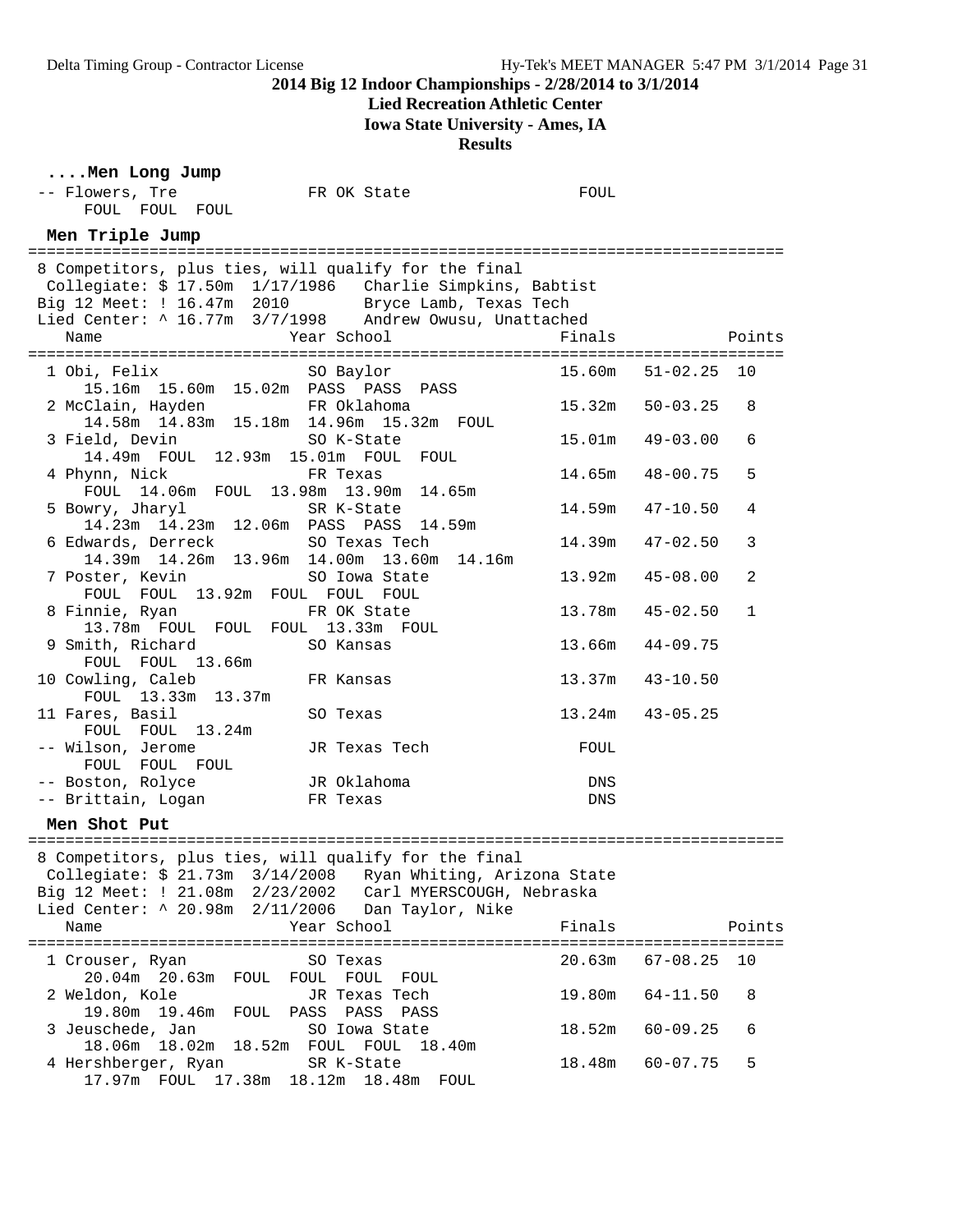# **Lied Recreation Athletic Center**

**Iowa State University - Ames, IA**

**Results**

# **....Men Shot Put**

| 5 Garcia, Jorge                                                                                         | SR Texas Tech                                                                                                                                                                      | 18.03m           | $59 - 02.00$                 | 4            |
|---------------------------------------------------------------------------------------------------------|------------------------------------------------------------------------------------------------------------------------------------------------------------------------------------|------------------|------------------------------|--------------|
| 17.97m 18.03m FOUL 18.03m 17.65m 17.89m<br>6 Spence, Will<br>17.75m  17.96m  FOUL  FOUL  17.77m  17.51m | JR Texas                                                                                                                                                                           | 17.96m           | $58 - 11.25$                 | 3            |
| 7 Perry, Austin<br>17.58m FOUL 17.54m FOUL FOUL FOUL                                                    | SO Oklahoma                                                                                                                                                                        | 17.58m           | $57 - 08.25$                 | 2            |
| 8 Levi, Itamar<br>16.18m  17.47m  17.23m  17.37m  17.37m  17.41m                                        | FR OK State                                                                                                                                                                        | 17.47m           | $57 - 03.75$                 | $\mathbf{1}$ |
| 9 Tabor, Sean<br>17.43m  17.12m  FOUL                                                                   | SR TCU                                                                                                                                                                             | 17.43m           | $57 - 02.25$                 |              |
| 10 Sergent, Tyler<br>FOUL 15.86m FOUL                                                                   | JR Oklahoma                                                                                                                                                                        | 15.86m           | $52 - 00.50$                 |              |
| 11 Harris, Clint<br>15.44m 15.82m 15.81m                                                                | SR Texas                                                                                                                                                                           | 15.82m           | $51 - 11.00$                 |              |
| 12 Schilb, Scott<br>FOUL 14.69m 15.17m                                                                  | FR Iowa State                                                                                                                                                                      | 15.17m           | $49 - 09.25$                 |              |
| 13 Jakobsson, Blake<br>14.66m  14.68m  15.05m                                                           | JR Texas                                                                                                                                                                           | 15.05m           | $49 - 04.50$                 |              |
| 14 Golen, Paul<br>14.80m FOUL 14.96m                                                                    | FR Kansas                                                                                                                                                                          | 14.96m           | $49 - 01.00$                 |              |
| 15 Gooch, Kyle<br>FOUL 14.47m FOUL                                                                      | SO Texas Tech                                                                                                                                                                      | 14.47m           | $47 - 05.75$                 |              |
| Men Weight Throw                                                                                        |                                                                                                                                                                                    |                  |                              |              |
|                                                                                                         | 8 Competitors, plus ties, will qualify for the final                                                                                                                               |                  |                              |              |
|                                                                                                         | Collegiate: \$ 25.08m  3/9/2007  Kibwe Johnson, Ashland<br>Big 12 Meet: $! 23.74m 2/22/2002$ Scott RUSSELL, Kansas<br>Lied Center: ^ 24.86m 1/24/2003 Libor Charfeitag, Unattached |                  |                              |              |
| Name                                                                                                    | Year School                                                                                                                                                                        | Finals           |                              | Points       |
| 1 Miller, Nick<br>FOUL 20.63m FOUL FOUL FOUL FOUL                                                       | JR OK State                                                                                                                                                                        |                  | $20.63m$ $67-08.25$          | 10           |
| 2 Weldon, Kole<br>18.39m  18.41m  19.37m  FOUL  18.90m  19.94m                                          | JR Texas Tech                                                                                                                                                                      | 19.94m           | $65 - 05.00$                 | 8            |
| 3 Tabor, Sean<br>17.67m  17.78m  17.66m  17.40m  17.57m  18.46m                                         | SR TCU                                                                                                                                                                             | 18.46m           | $60 - 06.75$                 | 6            |
| 4 Jakobsson, Blake<br>18.27m 18.03m FOUL 17.88m FOUL                                                    | JR Texas<br>FOUL                                                                                                                                                                   | 18.27m           | $59 - 11.25$                 | 5            |
| 5 Roe, Alex<br>15.63m FOUL 18.08m 17.24m FOUL FOUL                                                      | SR K-State                                                                                                                                                                         | 18.08m           | $59 - 04.00$                 | 4            |
| 6 Kelley, Henry<br>17.86m<br>17.69m<br>FOUL                                                             | JR Iowa State<br>17.21m<br>FOUL<br>17.99m                                                                                                                                          | 17.99m           | $59 - 00.25$                 | 3            |
| 7 Hershberger, Ryan<br>17.25m  17.41m<br>17.05m                                                         | SR K-State<br>17.77m 16.79m<br>17.05m                                                                                                                                              | 17.77m           | $58 - 03.75$                 | 2            |
| 8 Nguyen, Charles<br>16.67m<br>16.78m<br>16.04m                                                         | FR Oklahoma<br>FOUL 16.50m<br>16.39m                                                                                                                                               | 16.78m           | $55 - 00.75$                 | $\mathbf 1$  |
| 9 Spence, Will<br>14.79m 16.29m<br>16.31m                                                               | JR Texas                                                                                                                                                                           | 16.31m           | $53 - 06.25$                 |              |
| 10 Harris, Clint<br>15.93m 16.09m<br>16.17m<br>11 Cooper, Mitchell                                      | SR Texas<br>FR Kansas                                                                                                                                                              | 16.17m<br>14.84m | $53 - 00.75$<br>$48 - 08.25$ |              |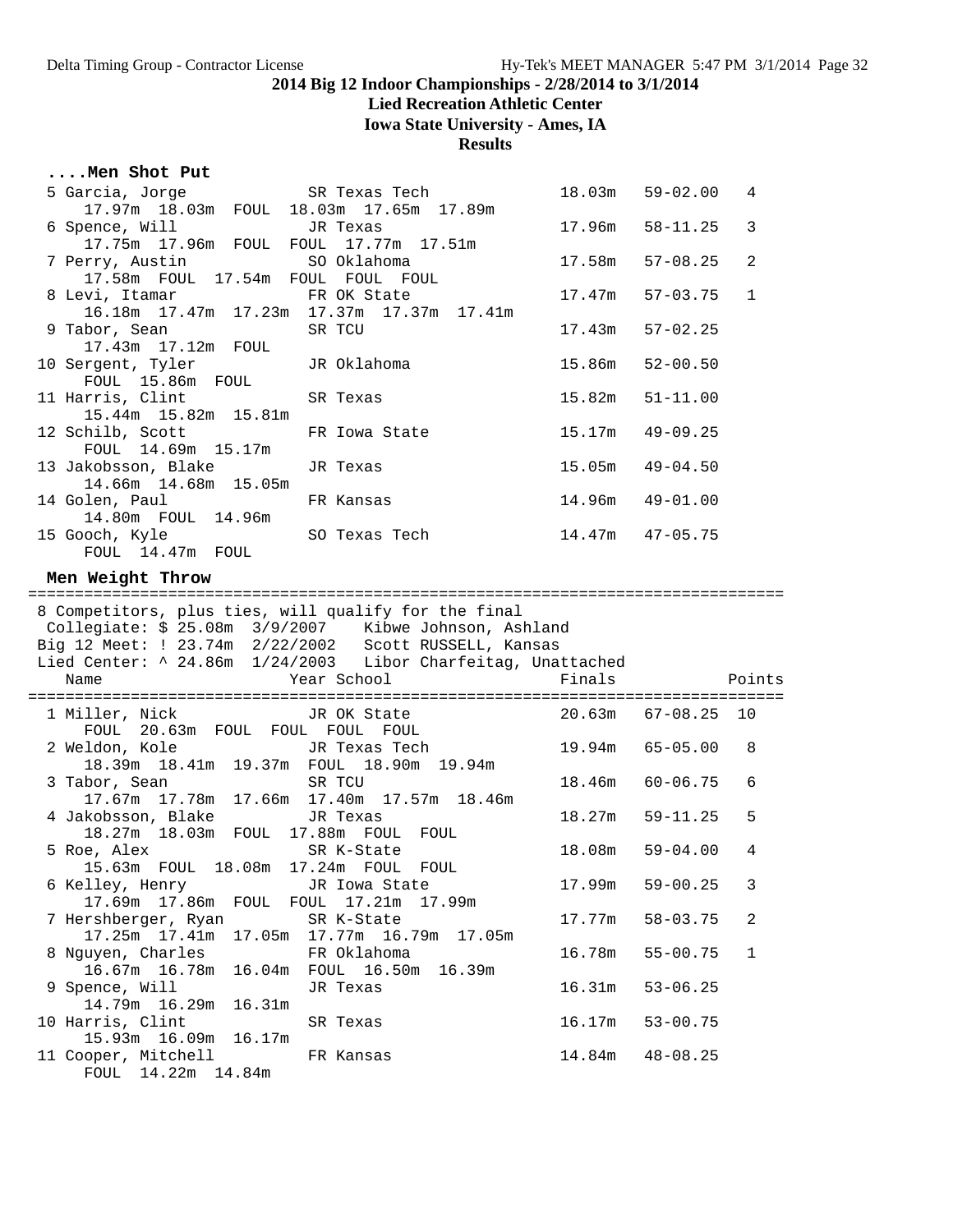**Lied Recreation Athletic Center**

**Iowa State University - Ames, IA**

PPP PPP PPP PPP PPP PPP PPP PPP PPP PPP PPP O PPP O PPP O O XXX

**Results**

#### **Heptathlon: #1 Men 60 Meter Heptathlon**

| Lied Center: ^ 6.59                                                                       |             |               |  |                    |                  |                        |  |
|-------------------------------------------------------------------------------------------|-------------|---------------|--|--------------------|------------------|------------------------|--|
| Name                                                                                      | Year School |               |  | Finals Points      |                  |                        |  |
| 1 Mahler, Wolf                                                                            | FR Texas    |               |  | 7.06               | 861              |                        |  |
| 2 Vildosola, Henry                                                                        | SR Baylor   |               |  | 7.18               | 819              |                        |  |
| 3 Dick, Devin                                                                             |             | SR K-State    |  | 7.20               | 813              |                        |  |
| 4 Kregers, Reinis                                                                         |             | SO K-State    |  | 7.26               | 792              |                        |  |
| 5 Deterding, Adam                                                                         | FR K-State  |               |  | 7.31               | 775              |                        |  |
| 6 Brook, Hunter<br>-- Sanderson, Taylor 50 Iowa State                                     | SR Baylor   |               |  | 7.37<br>DNS        | 755              |                        |  |
|                                                                                           |             |               |  |                    |                  |                        |  |
| Heptathlon: #7 Men 1000 Meter Heptathlon                                                  |             |               |  |                    |                  |                        |  |
| Lied Center: $\land$ 2:22.31                                                              |             |               |  |                    |                  |                        |  |
| Name                                                                                      | Year School |               |  | Finals Points      |                  |                        |  |
| 1 Mahler, Wolf                                                                            | FR Texas    |               |  | 2:40.54            | 867              |                        |  |
| 2 Kregers, Reinis                                                                         |             | SO K-State    |  | 2:43.88            | 831              |                        |  |
| 3 Deterding, Adam                                                                         |             | FR K-State    |  | 2:48.76            | 779              |                        |  |
| 4 Dick, Devin                                                                             |             | SR K-State    |  | 2:50.24            | 763              |                        |  |
| 5 Vildosola, Henry             SR Baylor                                                  |             |               |  | 2:53.10            | 733              |                        |  |
| 6 Brook, Hunter                                                                           |             | SR Baylor     |  | 3:16.63            | 511              |                        |  |
| -- Sanderson, Taylor                                                                      |             | SO Iowa State |  | DNS                |                  |                        |  |
| Heptathlon: #5 Men 60 Meter Hurdles Heptathlon                                            |             |               |  |                    |                  |                        |  |
| Lanes: 2-4-6-8 w/ hurdle outside lane 8                                                   |             |               |  |                    |                  |                        |  |
| Name                                                                                      | Year School |               |  |                    | Finals H# Points |                        |  |
|                                                                                           |             |               |  |                    |                  |                        |  |
| 1 Dick, Devin                                                                             | SR K-State  |               |  | 8.26               | 2<br>917         |                        |  |
| 2 Deterding, Adam                                                                         | FR K-State  |               |  | $8.33 \ 2$         | 900              |                        |  |
| 3 Mahler, Wolf<br>4 Vildosola, Henry SR Baylor                                            | FR Texas    |               |  | $8.57$ 2<br>8.66 1 | 843<br>823       |                        |  |
| 5 Kregers, Reinis                                                                         | SO K-State  |               |  | 8.75 1             | 802              |                        |  |
| 6 Brook, Hunter                                                                           | SR Baylor   |               |  | $13.58$ 1          | 71               |                        |  |
| -- Sanderson, Taylor 50 Iowa State                                                        |             |               |  | DNS                | 2                |                        |  |
| Heptathlon: #4 Men High Jump Heptathlon                                                   |             |               |  |                    |                  |                        |  |
|                                                                                           |             |               |  |                    |                  |                        |  |
| 3cm increments working back from 2.21m<br>Lied Center: ^ 2.31m                            |             |               |  |                    |                  |                        |  |
| Name                                                                                      | Year School |               |  | Finals             |                  | Points                 |  |
|                                                                                           |             |               |  |                    |                  |                        |  |
| 1 Kregers, Reinis                                                                         |             | SO K-State    |  | 2.03m              |                  | $6 - 08.00$ 831        |  |
| 1.55 1.58 1.61 1.64 1.67 1.70 1.73 1.76 1.79 1.82 1.85 1.88 1.91 1.94 1.97 2.00 2.03 2.06 |             |               |  |                    |                  |                        |  |
| PPP PPP PPP PPP PPP PPP PPP PPP PPP O<br>2 Deterding, Adam                                |             |               |  | $\circ$ $\circ$    | $6 - 05.50$      | O OXXO OXXO XXX<br>776 |  |
| 1.49 1.52 1.55 1.58 1.61 1.64 1.67 1.70 1.73 1.76 1.79 1.82 1.85 1.88 1.91 1.94 1.97 2.00 |             | FR K-State    |  | 1.97m              |                  |                        |  |
|                                                                                           |             |               |  |                    |                  | XO O O XXX             |  |
| 3 Vildosola, Henry                                                                        |             | SR Baylor     |  | 1.91m              | $6 - 03.25$      | 723                    |  |
| 1.43 1.46 1.49 1.52 1.55 1.58 1.61 1.64 1.67 1.70 1.73 1.76 1.79 1.82 1.85 1.88 1.91 1.94 |             |               |  |                    |                  |                        |  |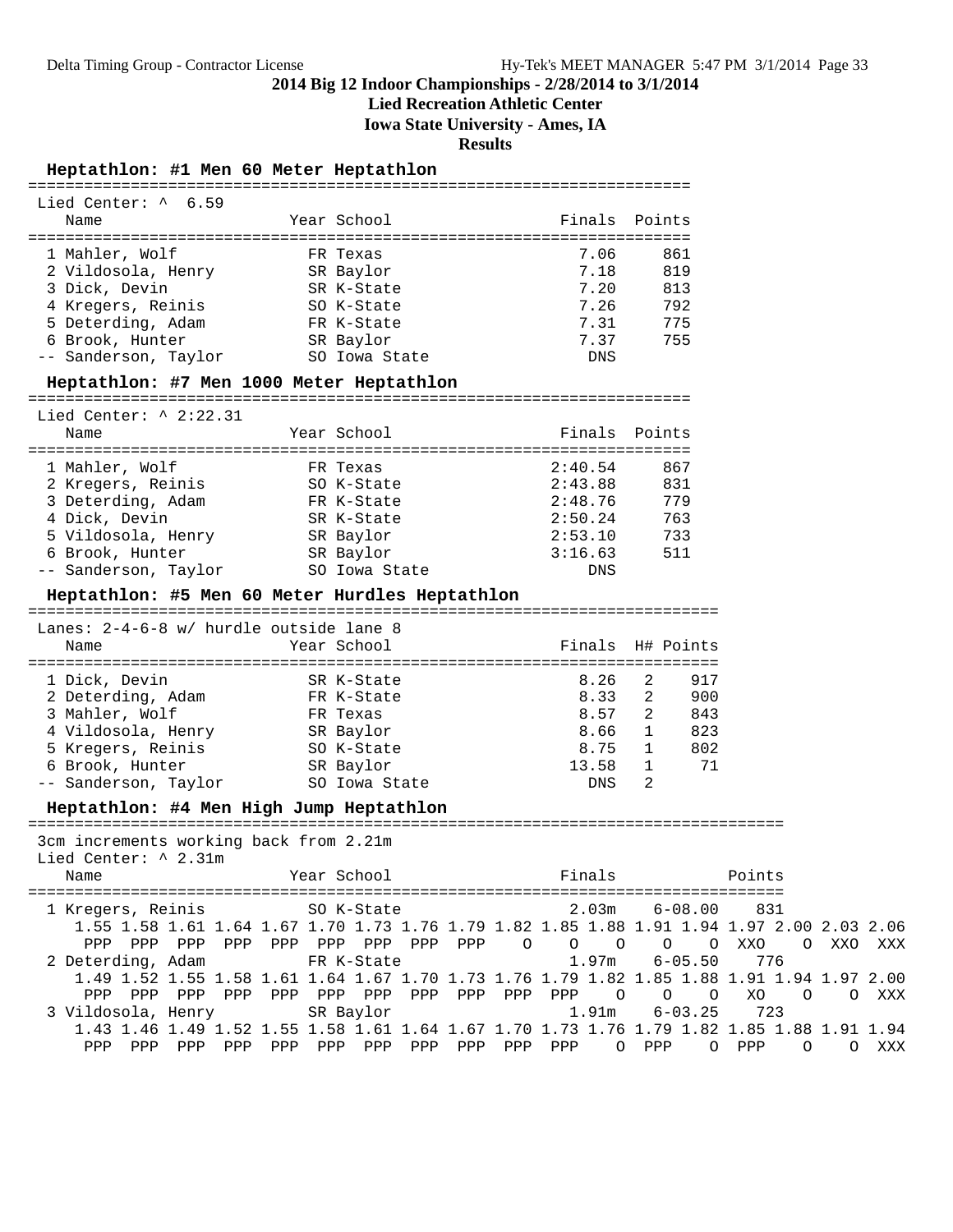**Lied Recreation Athletic Center**

**Iowa State University - Ames, IA**

**Results**

#### **....Heptathlon: #4 Men High Jump Heptathlon**

 3 Dick, Devin SR K-State 1.91m 6-03.25 723 1.43 1.46 1.49 1.52 1.55 1.58 1.61 1.64 1.67 1.70 1.73 1.76 1.79 1.82 1.85 1.88 1.91 1.94 PPP PPP PPP PPP PPP PPP PPP PPP PPP PPP PPP PPP PPP O O XXO O XXX 5 Mahler, Wolf FR Texas 1.85m 6-00.75 670 1.43 1.46 1.49 1.52 1.55 1.58 1.61 1.64 1.67 1.70 1.73 1.76 1.79 1.82 1.85 1.88 PPP PPP PPP PPP PPP PPP PPP PPP O O O O O O XXO XXX 6 Brook, Hunter SR Baylor 1.43m 4-08.25 338 1.61 1.64 1.67 1.70 1.73 1.76 1.79 1.82 1.85 1.88 1.91 1.94 1.97 2.00 2.03 2.06 2.09 2.12 PPP PPP PPP PPP PPP PPP PPP PPP PPP PPP PPP PPP PPP PPP PPP PPP PPP PPP -- Sanderson, Taylor SO Iowa State DNS 1.43

DNS

DNS

Lied Center: ^ 5.65m

#### **Heptathlon: #6 Men Pole Vault Heptathlon**

================================================================================= 10cm increments working back from 5.45m

 Name Year School Finals Points ================================================================================= SR K-State 4.75m 15-07.00 834 3.15 3.25 3.35 3.45 3.55 3.65 3.75 3.85 3.95 4.05 4.15 4.25 4.35 4.45 4.55 4.65 4.75 4.85 PPP PPP PPP PPP PPP PPP PPP PPP PPP PPP PPP PPP O O O XO XO XX 2 Vildosola, Henry SR Baylor 3.05 3.15 3.25 3.35 3.45 3.55 3.65 3.75 3.85 3.95 4.05 4.15 4.25 4.35 4.45 4.55 4.65 4.75 PPP PPP PPP PPP PPP PPP PPP PPP O PPP XXO PPP XXO XXO O XO XO XXX 2 Mahler, Wolf FR Texas 4.65m 15-03.00 804 3.05 3.15 3.25 3.35 3.45 3.55 3.65 3.75 3.85 3.95 4.05 4.15 4.25 4.35 4.45 4.55 4.65 4.75 PPP PPP PPP PPP PPP PPP PPP PPP PPP PPP PPP PPP PPP XXO PPP XO O XXX 4 Kregers, Reinis SO K-State 4.55m 14-11.00 775 2.95 3.05 3.15 3.25 3.35 3.45 3.55 3.65 3.75 3.85 3.95 4.05 4.15 4.25 4.35 4.45 4.55 4.65 PPP PPP PPP PPP PPP PPP PPP PPP PPP PPP PPP PPP O O O O XO XXX 5 Deterding, Adam 5.05 FR K-State 1.55 2.45 2.55 2.65 2.75 2.85 2.95 3.05 PPP O PPP O O O O O -- Brook, Hunter SR Baylor SR MH 3.05 3.15 3.25 3.35 3.45 3.55 3.65 3.75 3.85 3.95 4.05 4.15 4.25 4.35 4.45 4.55 4.65 4.75 PPP PPP PPP PPP PPP PPP PPP PPP PPP PPP PPP PPP PPP PPP PPP PPP PPP X -- Sanderson, Taylor SO Iowa State Some DNS 1.55

#### **Heptathlon: #2 Men Long Jump Heptathlon**

=================================================================================

| Lied Center: ^ 8.24m<br>Name              | Year School | Finals | Points              |
|-------------------------------------------|-------------|--------|---------------------|
| 1 Dick, Devin<br>6.76m 6.87m 7.20m        | SR K-State  | 7.20m  | 862<br>23-07.50     |
| 2 Kregers, Reinis<br>7.03m PASS PASS      | SO K-State  | 7.03m  | $23 - 00.75$<br>821 |
| 3 Vildosola, Henry<br>FOUL 6.70m FOUL     | SR Baylor   | 6.70m  | 743<br>21-11.75     |
| 4 Deterding, Adam<br>$6.30m$ $6.56m$ PASS | FR K-State  | 6.56m  | $21 - 06.25$<br>711 |